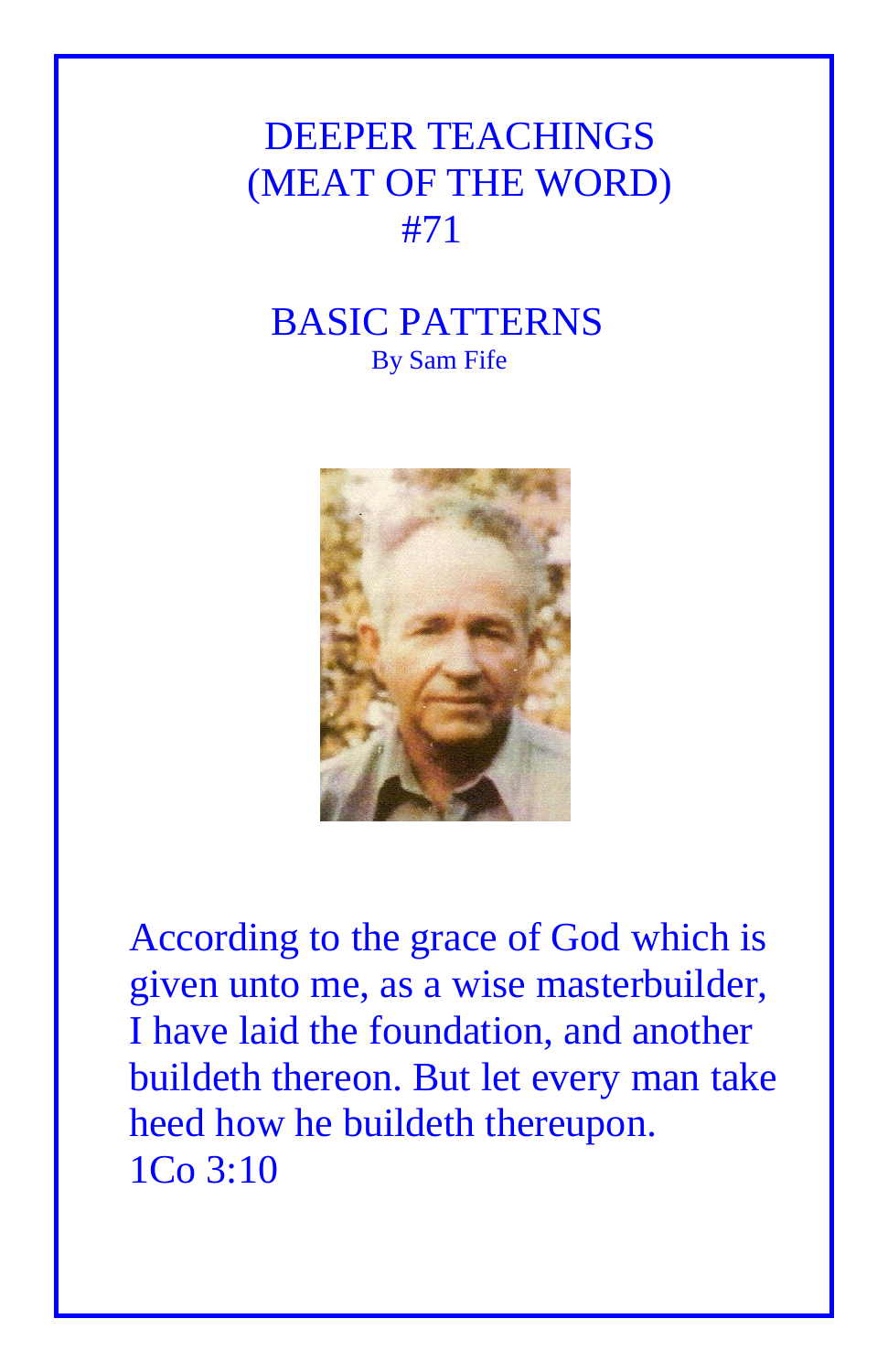## BASIC PATTERNS By Sam Fife

 Our scripture for this part of the teaching is the twelfth chapter of the Book of Genesis, beginning with the first verse. In the teaching The Two Creation Mystery we showed you the basic foundational mystery upon which the whole plan of God in Christ is founded. Now we are going to jump up a large step into the heavenlies from the earthy creation and are going to teach you on the basic new creation truth that the Third Feast Truth of God, the Feast of Tabernacles, is founded upon. That is the mystery of a manchild that is being born of a woman clothed with the sun.

 Now strangely enough, that mystery does not begin in the twelfth chapter of Revelation where John tells us of this vision of the woman clothed with the sun birthing the manchild, but that mystery begins in the twelfth chapter of Genesis. Let's begin with verse one: "Now the Lord had said unto Abram, Get thee out of thy country, and from thy kindred and from thy father's house, unto a land that I will show thee: and I will make of thee a great nation, and I will bless thee, and make thy name great; and thou shalt be a blessing; and I will bless them that bless thee, and curse them that curseth thee; and in thee shall all the families of the earth be blessed."

 Now turn in your Bibles back to the book of Revelation, also the twelfth chapter, beginning with the first verse. Here John begins to describe that part of his great vision that he saw on the Isle of Patmos which pertains to the woman clothed with the sun.

 Beginning with verse one, he says, "And there appeared a great wonder in heaven; a woman clothed with the sun, and the moon under her feet, and upon her head a crown of twelve stars; and she being with child cried, travailing in birth, and pained to be delivered. And there appeared another wonder in heaven; and behold, a great red dragon, having seven heads and ten horns and seven crowns upon his heads, and his tail drew the third part of the stars of heaven,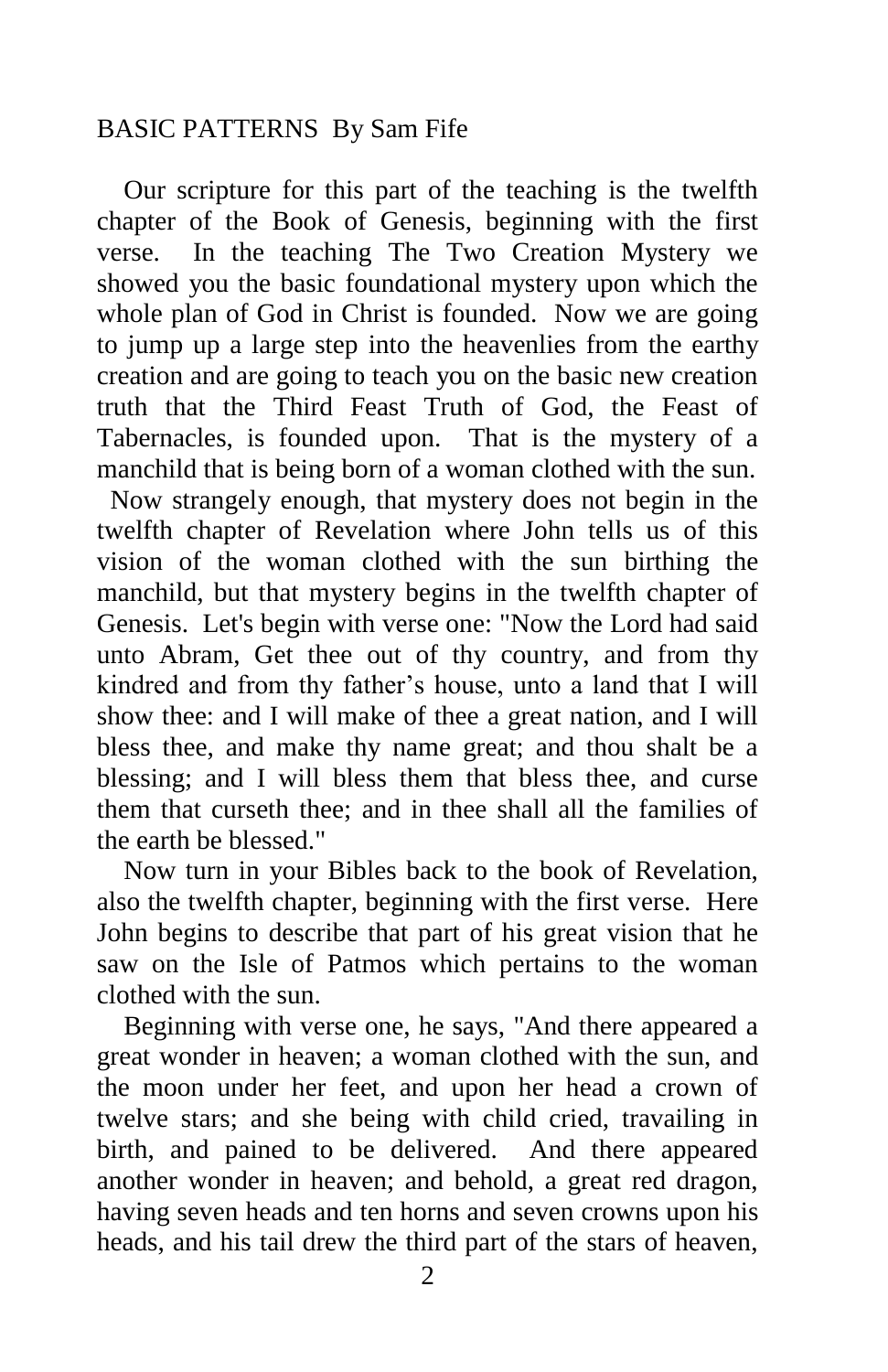and did cast them to the earth. And the dragon stood before the woman which was ready to be delivered, for to devour her child as soon as it was born. And she brought forth a manchild who was to rule all nations with a rod of iron, and her child was caught up unto God, and to His throne."

 Now, beloved, I have just read to you two passages of scripture which are very widely separated in the Bible, and very widely separated in human history. It was two thousand years at least between the time Genesis twelve was written and Revelation twelve was written. But even though these two passages of scripture are very widely separated in the Bible and in human history, very few Christians, very few ministries, very few people in the world know how closely related they are to one another. For the one is a prophecy of the other and the second is the fulfillment of the first. In Genesis twelve, God promised our father, Abraham, that there would some day come into this world a seed, a descendant of Abraham, who during the Millennial Kingdom of God that shall soon come, would rule and reign over this earth, solve all this world's problems and bring perfect blessing to all the families of the earth. This promise was given in Genesis twelve, and then, in Revelation twelve, two thousand years later, which was two thousand years ago, John the Revelator, in his great vision on the Isle of Patmos, saw a vision of that manchild seed being born in fulfillment of the promise that God gave to our father, Abraham.

 Now to begin with, in this teaching, we need to understand that there are several patterns in the Bible that, when properly understood, and properly revealed to us by the Holy Ghost, reveal to us the whole plan of God from the beginning to the end. Because these patterns speak in different symbols, and yet they all confirm one another, when the Spirit of God reveals to you all these scriptural patterns, then you can know that you know that you know you have the truth of God and the true revelation of God. Thus, you can mount up to the highest heights of God's purpose for us in the Spirit in these last days, without fear of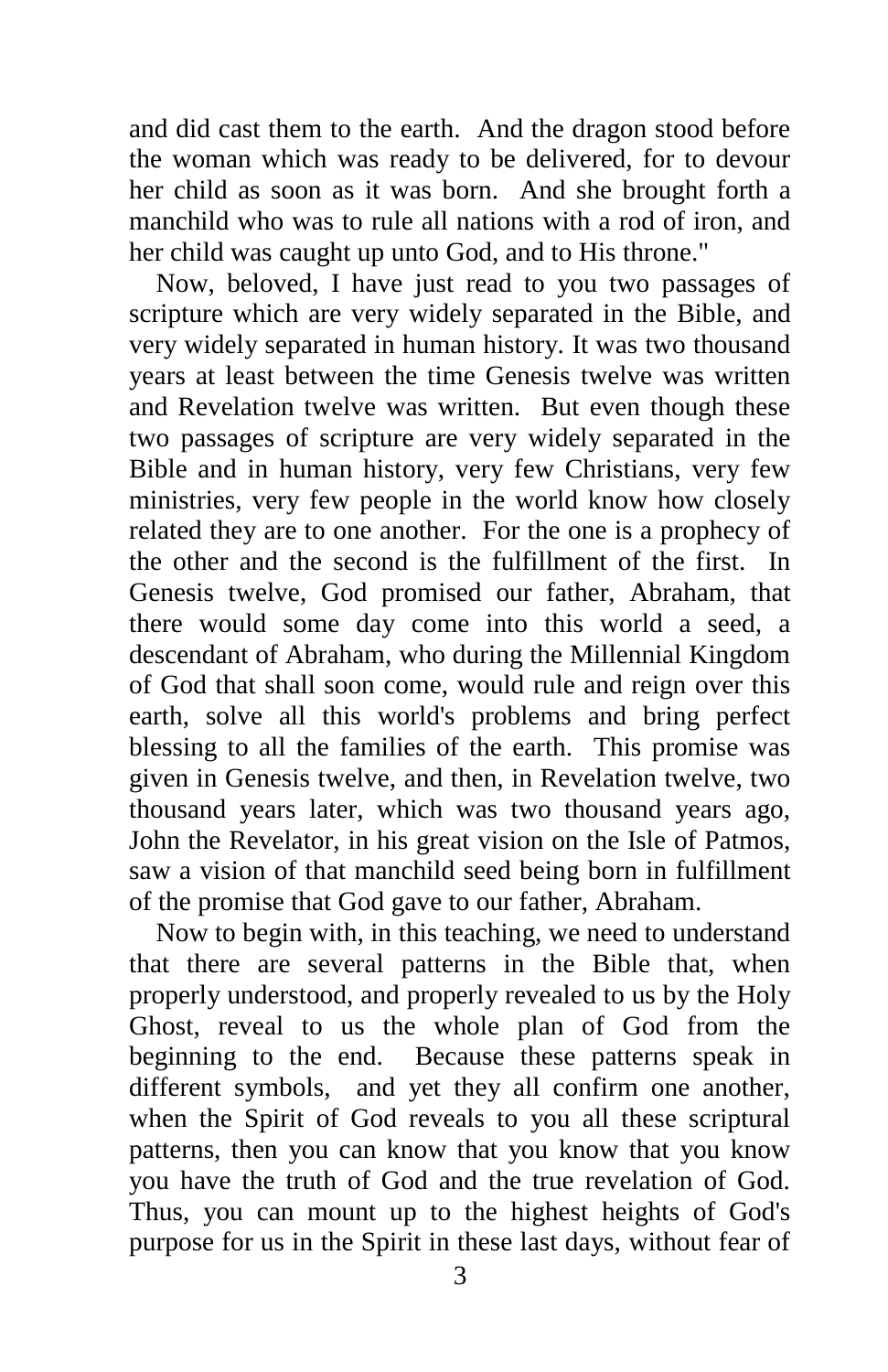being met by some big, beautiful, false revelation, and being led off on some side-tangent of doctrine and revelation that will take you out of the pure stream of God's purpose. Because when you understand all God's scriptural patterns that confirm one another and reveal the plan of God from the beginning to the end, then whenever you have a revelation presented to you, whether it is by some spirit of revelation speaking to your mind, or some spirit in some preacher speaking to your ear, you can place that revelation up against the pattern just like our sisters, when they are making a dress, they take the material and place it up against the patterns, and then if it doesn't fit the pattern they begin cutting some away. So, when you understand the scriptural patterns of God, then whatever revelation is presented to you, you can place it up against the pattern, and if it doesn't fit God's scriptural pattern then you can cut it away and get rid of it.

 So we find that there are these several scriptural patterns in the Bible that reveal the plan of God from the beginning to the end. The first pattern in the Bible that reveals the plan of God from the beginning to the end is the pattern of the three feast days in Old Testament Israel's religious year: The Feast of Passover, the Feast of Pentecost, and the Feast of Tabernacles. Long ago, God brought the children of Israel out of Egypt and established them in their promised land to be a type of us, when we get born again, coming out of this Egyptian world system and coming into the Christ nature through the new birth, which is our promised land. When God brought the children of Israel into their promised land, He instituted these three great feast days, three times a year, which they kept every year for two thousand years until Jesus came. The Feast of Passover was in the first month. All the people of Israel came up to Jerusalem to keep that feast, then they went back home. The Feast of Pentecost was in the third month. They came up to Jerusalem again before the Lord to keep that feast, and then they went back home.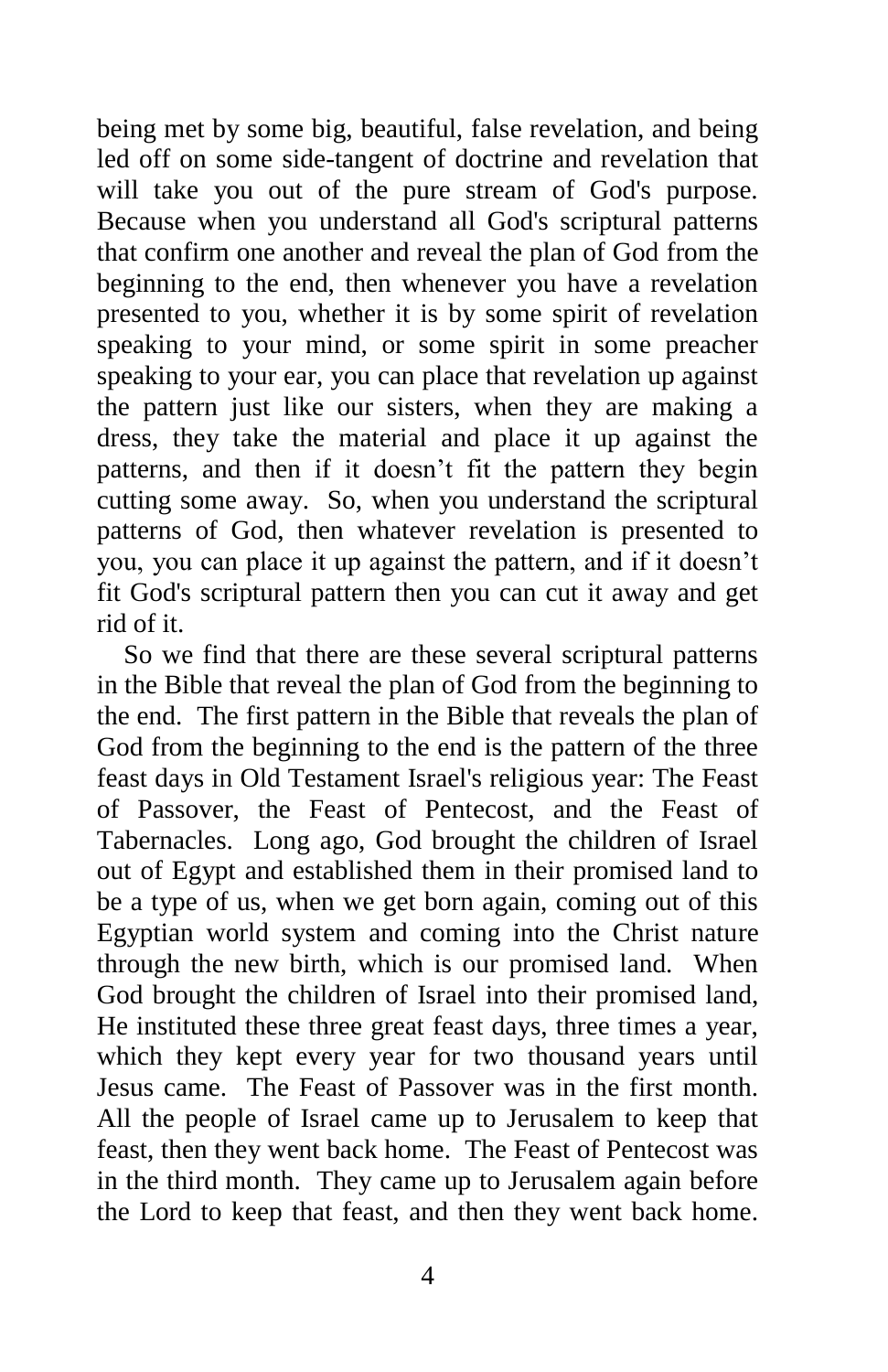In the seventh month they came up to Jerusalem again to keep the Feast of Tabernacles.

 Now these three great feast days in Old Testament Israel's religious year were only a type of the three great spiritual feast days in this New Testament age. The Holy Spirit is feasting us on all the truths that were typified in those three Old Testament feasts so that through three great feasts of spiritual truths God will grow us up to perfection, change us into incorruptibility, and bring us forth into the fullness of God. The Feast of the Passover in the first month, where Israel killed a lamb once each year, was a type of your salvation experience where you accept Jesus, the slain lamb, as your Saviour, and feast on all the truths that go with that experience: the truths concerning the atoning work of Jesus, the death of the lamb, and so forth. The Feast of Pentecost in the third month was a type of our Pentecostal Baptism in the Spirit experience and feasting on all the truths that go with and pertain to that experience: the truths concerning spiritual gifts and the ministries God brings forth in us and so forth, once we have been baptized in the Spirit. The Feast of Tabernacles in the seventh month was a type of this third great end-time feast that God is feasting us on now in this end-time move of God. In this feast the Holy Spirit is going to reveal to us the final truths that will grow us up to perfection and enable us to conquer death itself. Corruptibility will put on incorruptibility and mortality will put on immortality, and the Feast of Tabernacles will be fulfilled in us and God will be tabernacling in man, as the scriptures have said.

 Many of us have already eaten our Feast of the Passover. We have had our salvation experience and we have feasted on the truths concerning the atonement - the atoning work of Jesus. Also, many of us have already had our Feast of Pentecost. We have already experienced our Baptism in the Spirit experience and feasted on the truths that pertain to that experience. I say to you in the Word of the Lord, beloved, that if you continue on in the Spirit, a few years from now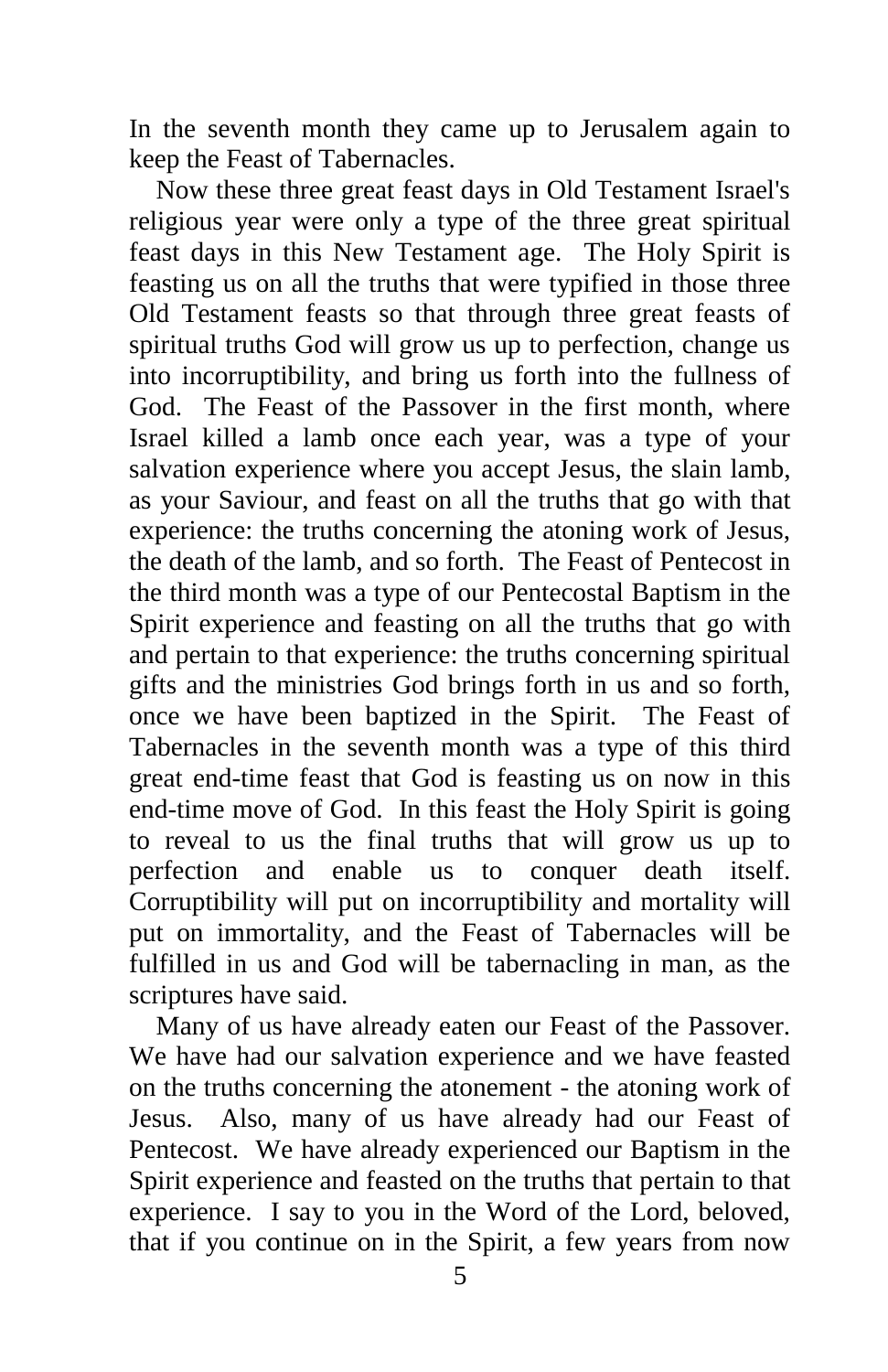you are going to have a third great experience in God. It is going to be your tabernacle experience. And if you think your Baptism in the Holy Spirit experience was great, you are going to find it is nothing compared to your tabernacle experience, by reason of the glory that excelleth. Your tabernacle experience is the one that the apostle Paul spoke of when he said, " The last trump shall sound and we shall be changed, and corruptible shall put on incorruptible and this mortal shall put on immortality." When Paul said, "the last trump shall sound," of course he wasn't, as the old order preachers imply, speaking of some literal trump sounding some day. All the way through the Bible, wherever the term "trumpet" is used, it is always speaking of a trumpet revelation. Therefore, when Paul said, "the last trump shall sound," he is talking about the jubilee trumpet, the trumpet that brings us to the fiftieth year in our spiritual age, having gone through seven Sabbaths, the period of forty-nine years as the scripture says, spiritual years, or seven steps of overcoming. We will then come to that fiftieth scriptural year and the jubilee trumpet revelation will sound, the one that will enable us to conquer death itself, corruptibility will put on incorruptibility, mortality will put on immortality, and we will have our tabernacle's experience.

 So, incorporated in these three feasts are all the truths in the divine plan of God; the truths concerning the atonement that comes with your Feast of Passover; the truths concerning spiritual gifts and ministries and spiritual growth into manifested Sonship that comes with your Feast of Pentecost; then, finally, the truths that pertain to your growth in God's manchild, His priest forever after the order of Melchizedek, of which we are going to be teaching later in these teaching, that comes with your Feast of Tabernacles, your tabernacle's experience.

 That is one of the patterns that reveals the whole plan of God from beginning to end. A second pattern that reveals the plan of God from the beginning to the end is the three divisions of the tabernacle that Moses pitched in the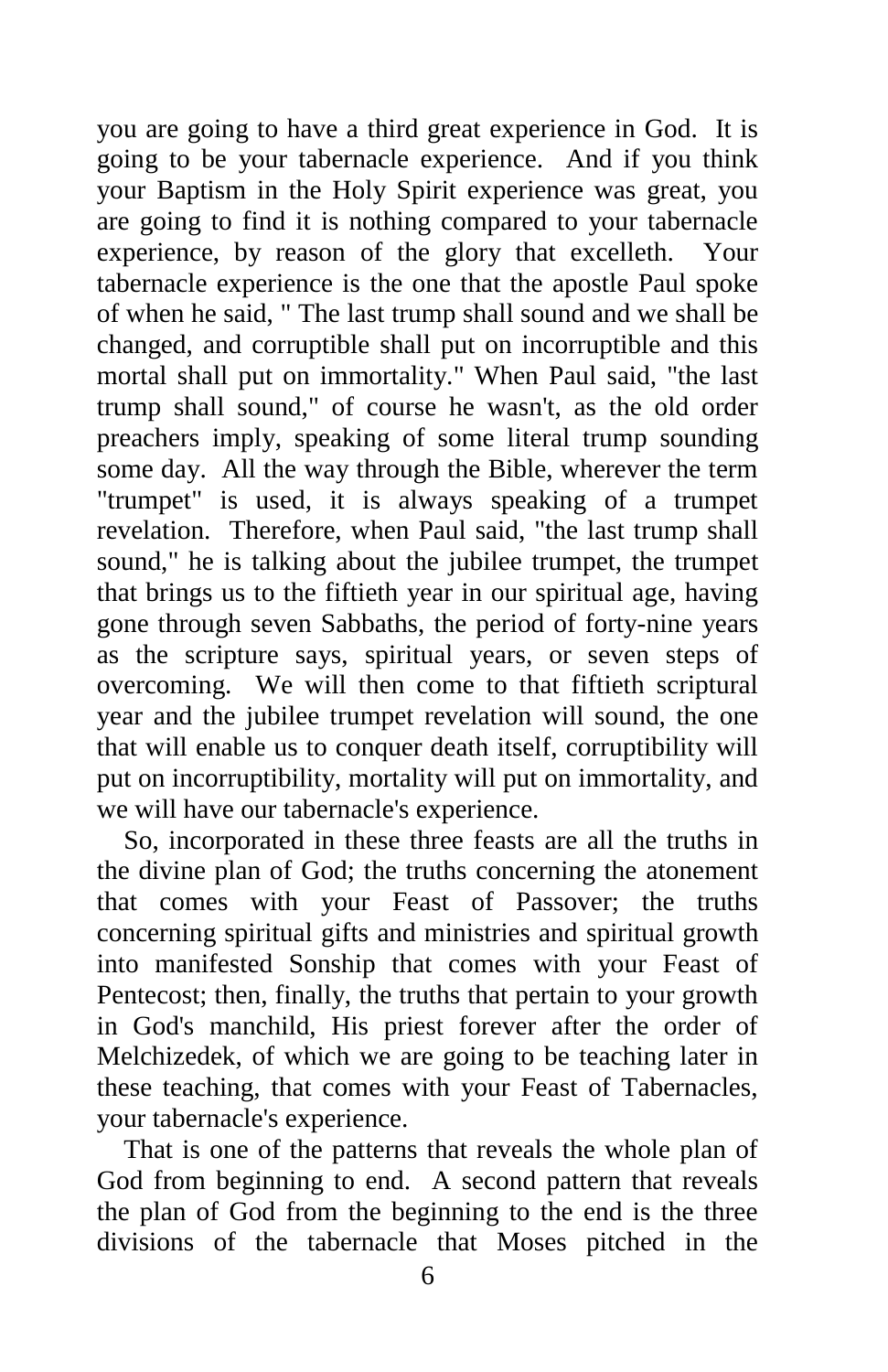wilderness, the Outer Court, the Holy Place, and the Holy of Holies - which are also a type of these three great experiences that we go through in our three great feasts; and the seven pieces of furniture that Moses placed in that threefold tabernacle, the brazen altar of judgment that stood in the gate, the brazen laver of washing, the table of shewbread, the seven-branched candlestick, the golden altar of incense, the ark of the covenant in the Holy of Holies and then the seventh, the mercy seat on top of the ark of the covenant.

 These seven pieces of furniture that Moses placed in the tabernacle, which the children of Israel had to pass by on their day of atonement to get into the presence of God, were a type of the seven-fold attributes of the nature of God that God is bringing forth in this living tabernacle today. As you progress through your seven steps of overcoming that are bringing you forth as the living tabernacle or temple of God, God is fulfilling each one of those seven pieces of furniture that were in that old tabernacle, bringing forth in you the seven-fold attributes of God's nature.

The first piece of furniture in the gate, the brazen altar of judgment, represents that attribute of God's nature that He is bringing forth in you, that is, His judgment and His justice. Thus it was made of brass; brass is always a symbol of judgment in scripture wherever you find it.

The second piece of furniture, the brazen laver for washing, where the High Priest on the day of atonement had to stop and wash his feet before he could go on into the holiest of all, represents the purity and the holiness and the cleanliness of God's nature and the walk of holiness and purity that we must come to in order to go into the holiness of God.

The third piece of furniture, just inside the Holy Place, the seven-branched candlestick, represents the Spirit of God's word and God's truth,

The fourth piece of furniture is the table of shewbread, the hidden bread which is life and strength to our spirit; that attribute of God's nature which is spiritual life and truth in us.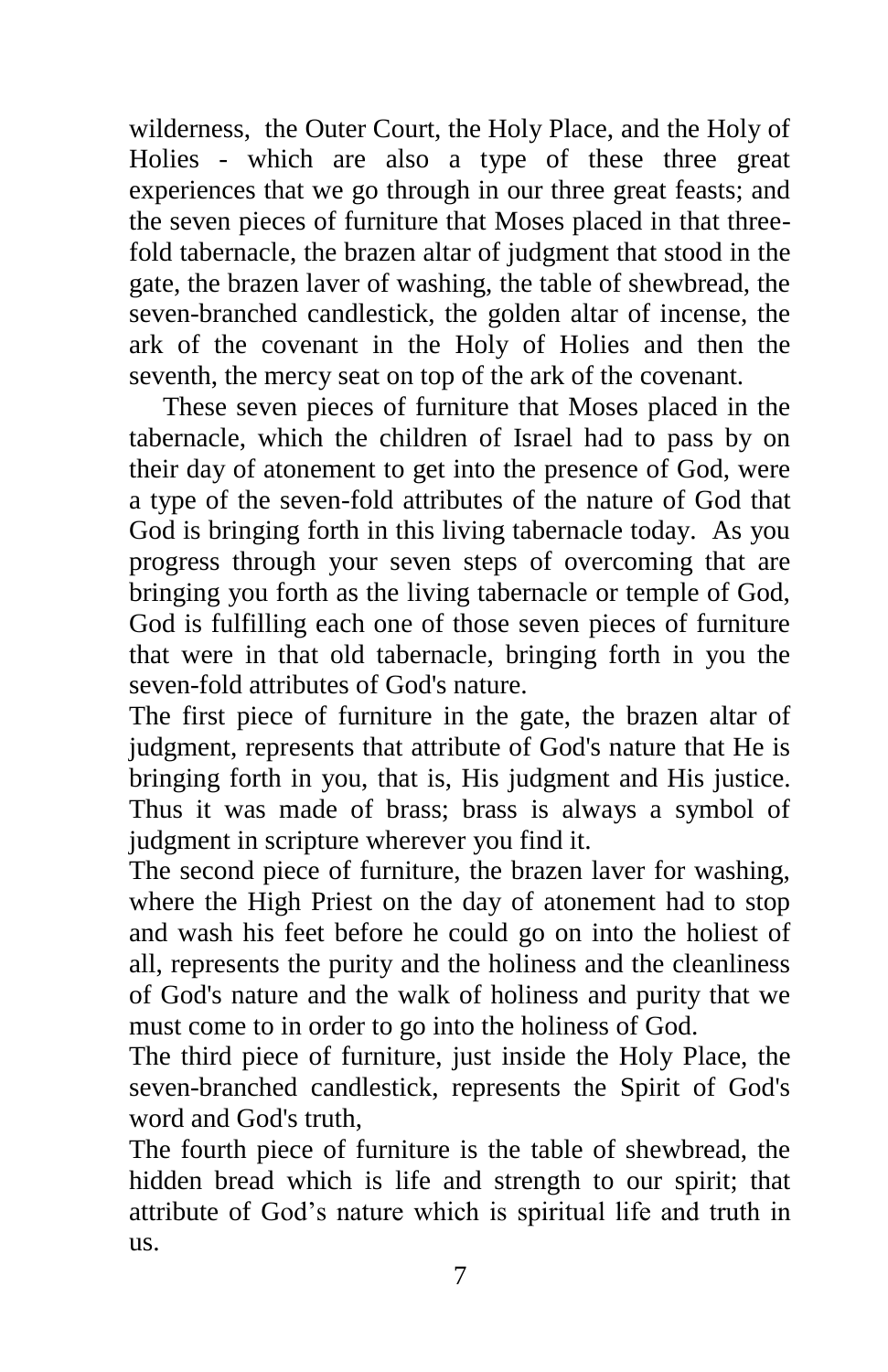The fifth piece of furniture was the golden altar of incense just before the entrance into the Holy of Holies, upon which the incense was placed every day and burned up until it was no longer a material substance, incense, but spiritual odors drifting through the veil into the Holy of Holies. The fire that burned on that golden altar of incense represents that attribute of God's nature which is the consuming fire of His truth and His life, which if you go on in the move of God in these last days, will consume up everything in us and everything that we are that is not of that eternal, immortal, incorruptible, holy, corporate, love nature of God. It is going to consume up your flesh nature. It is going to consume up your Christ nature, until nothing is left except that which is Spirit and spiritual, which is alone the nature of God. Thus the twelfth chapter of Hebrews says, "Our God is a consuming fire." For us He isn't a punishing fire or hell fire, He is a consuming fire of light and love; spiritual attributes that are going to consume up every last vestige of that which is in us which is material, and of this material world.

Then the sixth piece of furniture in the Holy of Holies was the Ark of the Covenant, a wooden box overlaid inside and outside with gold. In the symbolism of scripture, wood, wherever you find it in the Bible is a symbol of the human nature, man; but gold, wherever you find it in the Bible is a symbol of the incorruptible perfect nature of God. The gold that covered the Ark of the Covenant inside and out was a symbol of that attribute of God's nature which is His perfection, perfect faith, perfect truth, perfect love, perfect peace, perfect patience, perfect joy, perfect longsuffering. If you want to get into the holiest of all and be in that manchild I am going to teach you about, you are going to have to not be satisfied to settle down on some high plateau or high plain of spiritual experience that you have attained to in God, no matter how high it is and no matter how beautifully your preacher presents it to you. If you want to be in this manchild that is to be born of the woman clothed in the sun that I am going to teach you about, you are going to have to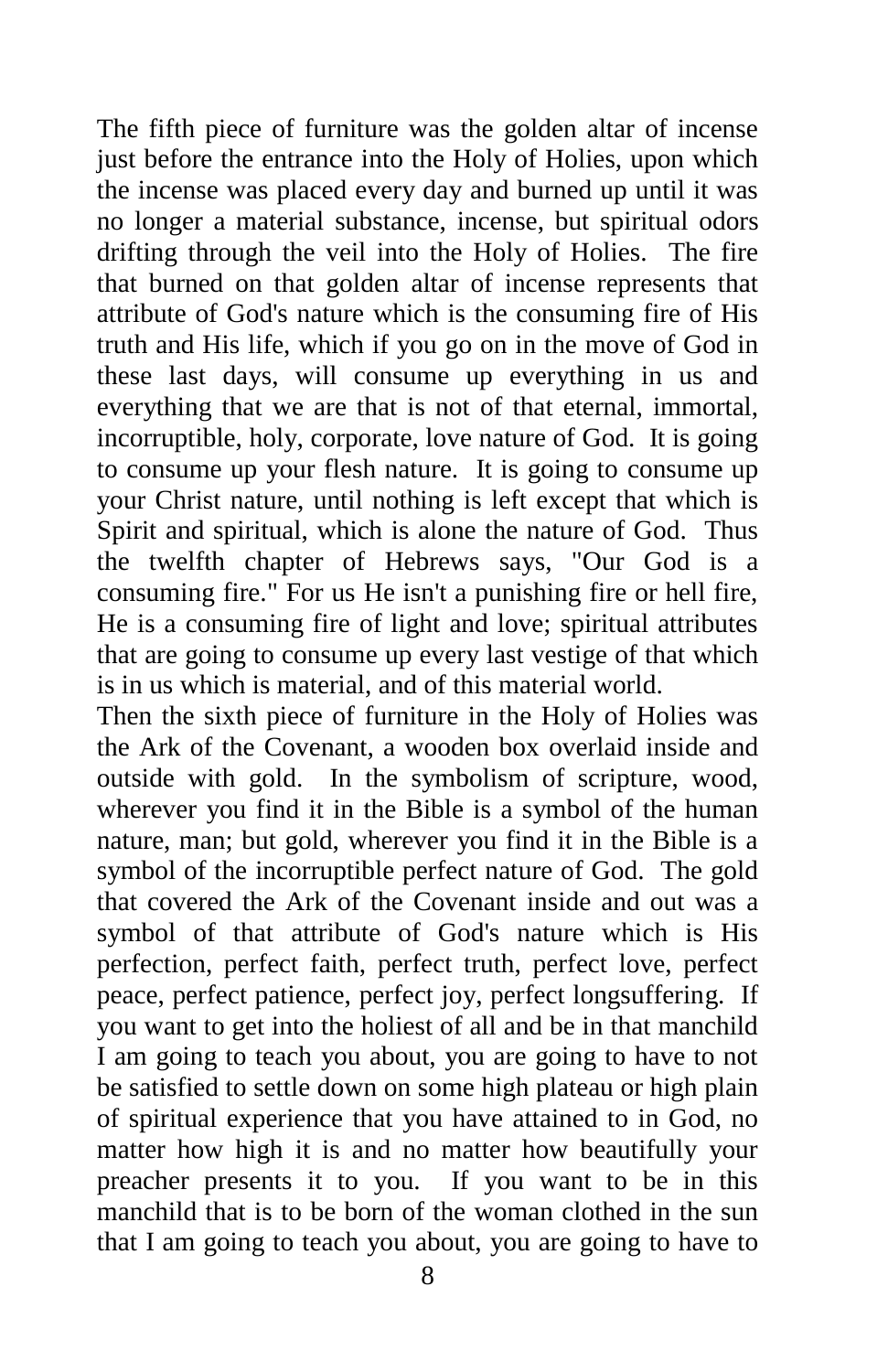shoot for perfection and all of these attributes: perfect love, perfect joy, perfect patience, perfect longsuffering; for the gold that covered the ark, that wooden box, inside and out, was the symbol of God's nature that is absolute perfection in all things. When we have come to the veil and corruptibility has put on incorruptibility we will be that Ark of the Covenant, wood overlaid inside and outside with gold, a man overlaid inside and outside with the incorruptible nature of God.

 One sister asked me once, "Brother Sam, does that mean when I get there I'll no longer be me, I'll just be some spiritual substance of God floating around in the universe?" I said, "No, sister, you'll still be you. The ark was still wood, but it was wood overlaid inside and outside with gold. Therefore, you'll still be you, but you'll be you overlaid inside and outside with God, and the perfection of all that God is. You see, even though the box was still wood, the wood could no longer be seen. You opened that box and looked on the inside and all you could see was gold. If you looked on the outside of it, all you could see was gold. Therefore, that means that though you'll still be you throughout all the eternal ages to come, you will never again be seen. If we look on the outside of you, all we'll see is God. We have a little of that now; but, thank God, in that hour when we look on the inside, we'll see God also, Hallelujah! Many times now when we get to the service and we look on the outside, we see God; but when we get home to our bedrooms or in our car driving home at night, the inside begins to show up and the picture changes. But we are on our way into the Holy of Holies. We will be the Ark of the Covenant overlaid inside and outside with gold. So, you see that pattern of the tabernacle that Moses pitched in the wilderness reveals the whole plan of God from beginning to end.

 Another pattern in the Bible that reveals the whole plan of God from beginning to end is the pattern of Jesus, the pattern Son Himself, from His birth to His glorification. He was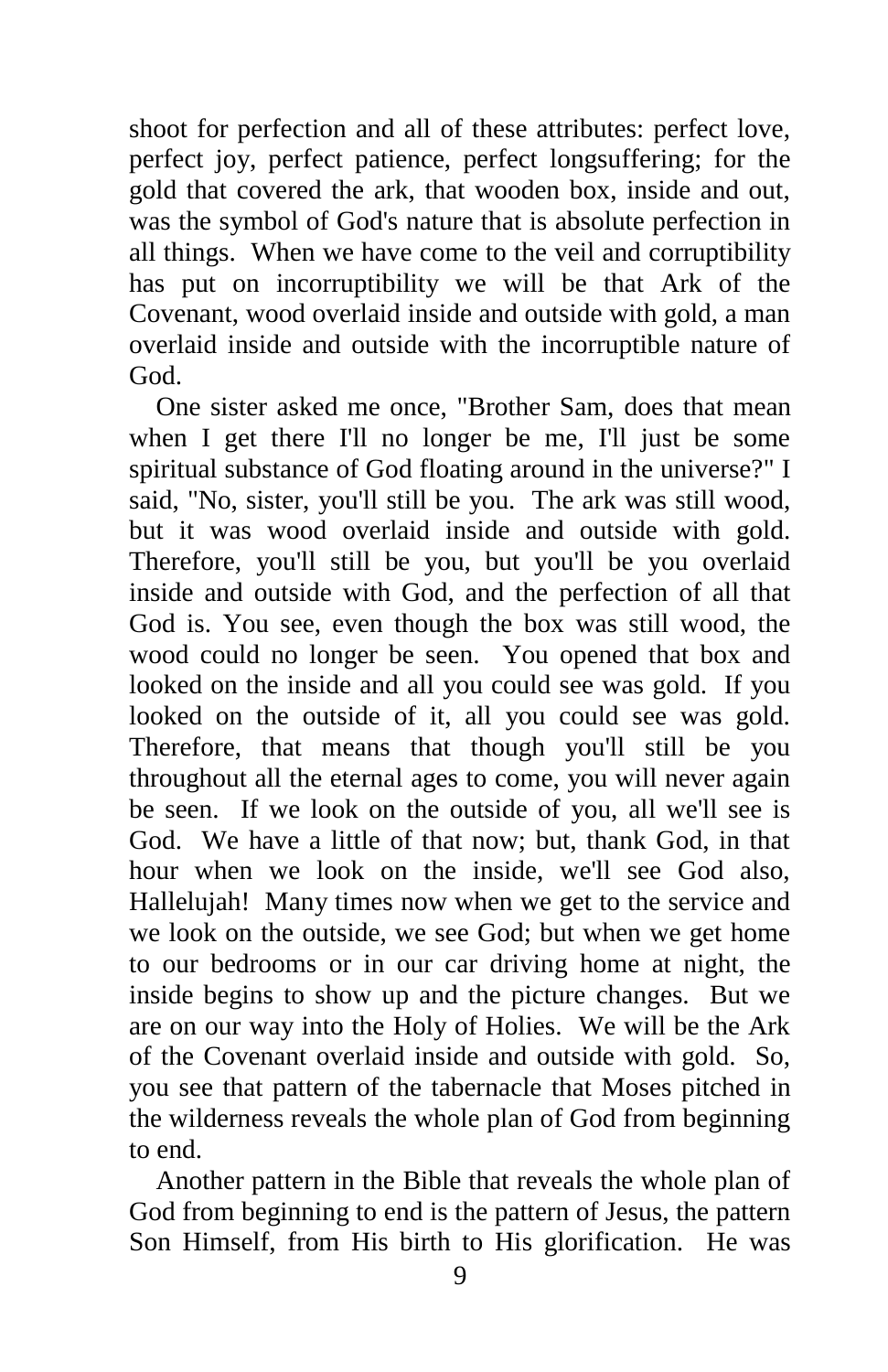born of the Spirit from the womb of the Virgin Mary. We were born of the Spirit from the womb of a virgin church that is not virgin and pure in her experience but has been made virgin and pure in the eyes of God by the blood of Jesus and the blood covenant of Jesus.

After He was born, Jesus grew up to the age of twelve years and at that age He went to the temple with His parents for the first time. For the first time in His life, He got the revelation that He was the Son of God and that He must now be about His Father's business. He was given wisdom and revelation that confounded the doctors and scribes of the law of God of His day. Now all of this pertains to the mystery of the Spirit of adoption that is mentioned by Paul in the book of Romans, and it pertains to the mystery of the Bar Mitzvah service that the Jews still keep today. In Jesus' day, every Jewish son, when he reached the age of twelve years old had a Bar Mitzvah service. He came out from under the watchcare of his mother and because he was his father's heir, he came under the watch-care of his father. He was then taken into the business by his father to work with his father, to be about his father's business and to be trained by his father to run the family business in view toward the day, since he was the heir, that he would inherit the whole business from his father. The Bar Mitzvah service was the time of the adoption by the father of his son. And, thus, the apostle Paul tells us in the eighth chapter of Romans that we have been given the Spirit of adoption.

 Jesus, as I said, went to the temple with His parents for the first time when He was twelve years old. The law of God in Israel did not allow a Hebrew son, an Israelitish son, to go up to Jerusalem to keep the feast with his parents until he reached the age of twelve. When I was in the Baptist seminary they taught me all kinds of sentimental, Babylonish, foolish reasons for that. They said that it was because there were robbers along the road and they were afraid that their children would get hurt by the robbers, and so forth, and that was all Babylonish foolishness. It was a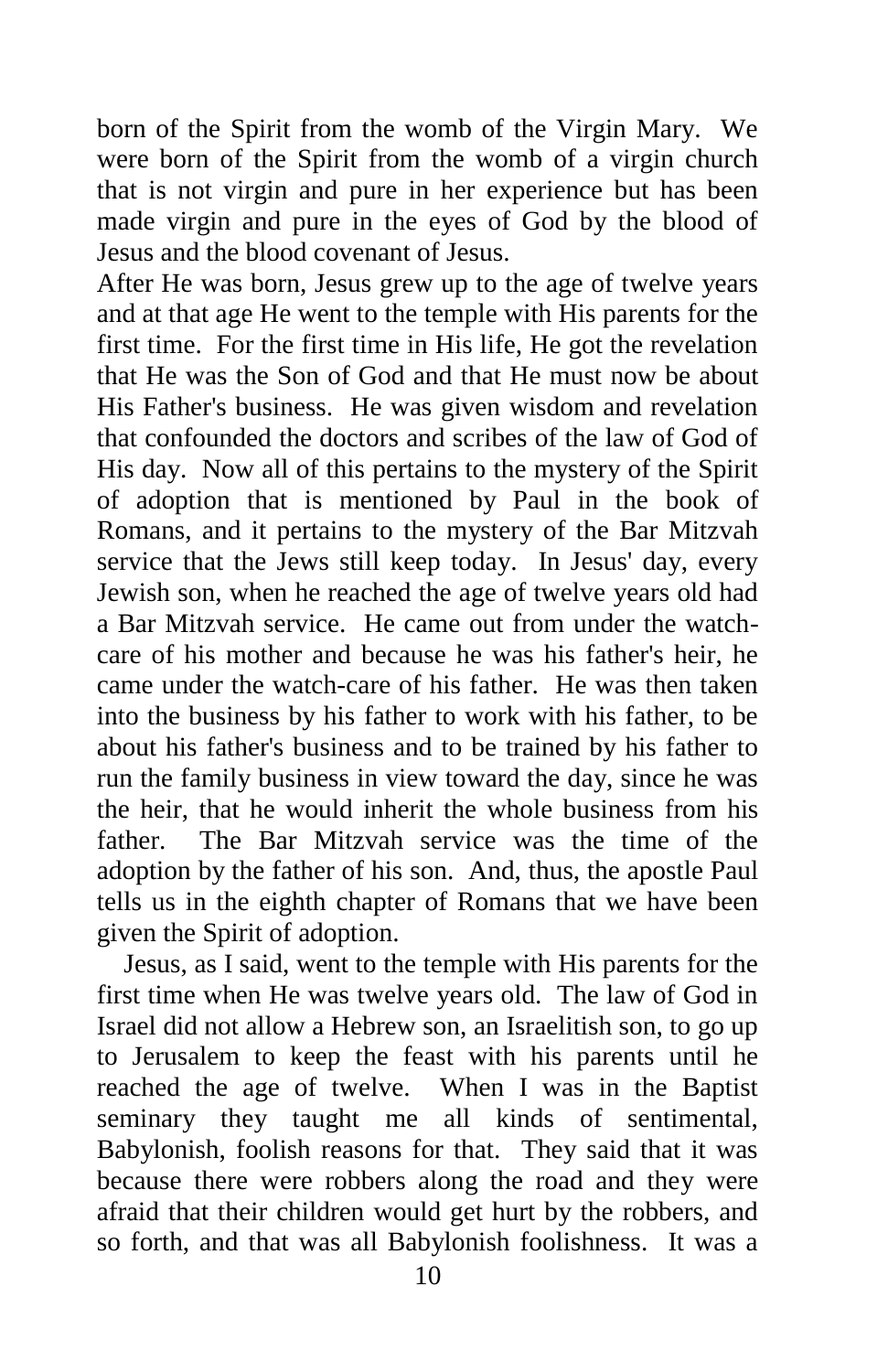type. The reason an Israelitish son wasn't allowed to go to the temple to keep the feast until he reached the age of twelve years old is because in the typology and the numerology of God, twelve is the number of Sonship. It is not the number of manifested Sonship; thirty is the number of manifested Sonship. Jesus came into the knowledge of His Sonship at twelve years of age, and then He was manifested as a Son of God at the age of thirty.

 Even so you, after getting of the Spirit in the church, in the organizations, in the denominations, under the watch-care of the old church mother, came into this move of God: but the reason the Spirit led you all out of the church and out of the denominations and out from under the watch-care of the old church mother is because in your spiritual growth, you had reached the age of twelve. Therefore, you came into this move of God, and you came into the temple for the first time. When you came into this move of God, for the first time you got the revelation that we are the corporate, living temple of God. You began to go through your Bar Mitzvah service, and the Spirit of adoption came upon you. You were adopted by our heavenly Father, although you did not know it, and you didn't know the theological implications about it. The truth is, every one of us, including myself, when we came into this third feast in this end-time move of God, a new Spirit and a new anointing came upon us, the Spirit of adoption by our Father. You went through some strange emotions at that time. You suddenly felt a burden to leave the old denominational church system. It was a tearing experience for you; you felt the pull to come out of her, to leave her behind, just as it was with me. It was a tearing experience for me, giving up my ministry there, turning from it, stepping out, as it were, in faith, into almost nothingness, on the basis of a third feast revelation that I could find hardly anybody in the world, except myself, preaching at that time. It was a tearing experience; but a new Spirit came upon you. Before that you had a spirit just to sit in the old order church and go to Sunday school and church on Sunday morning and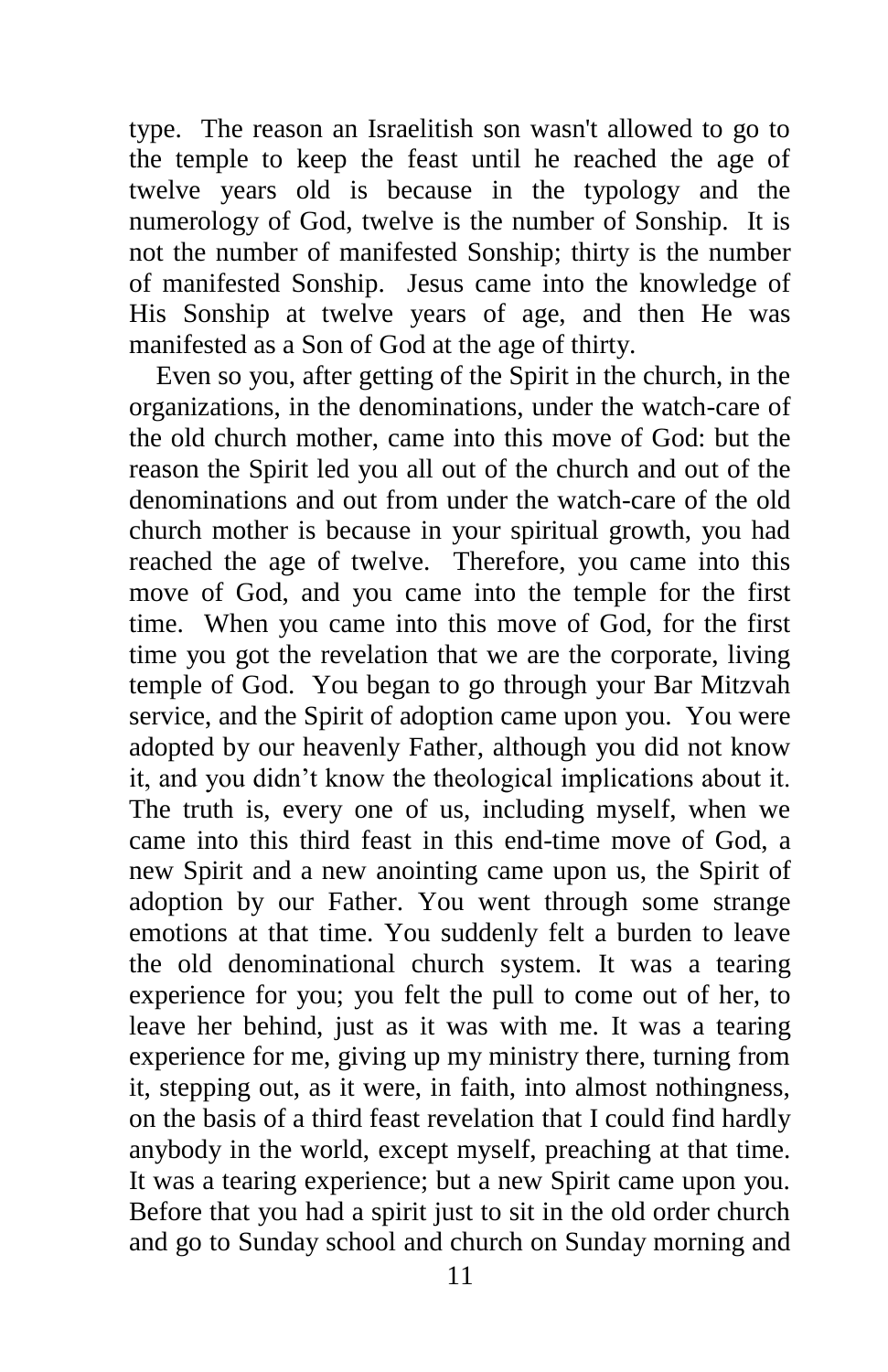be fed a little breakfast soup by the old mother and be raised up, and so forth. But you see, you reached the spiritual age of twelve and restlessness came upon you. You felt a pull to come out of her. The Spirit of adoption was coming upon you from your Father. From here on out you no longer desired to be under you mother's care; you wanted to know your Father, and you wanted to be about your Father's business. You came to the living temple: you got the revelation that you were a son of God; you began to come into the knowledge of your Sonship, that Sonship was not just a word in the Bible; but a living reality that is to find its fulfillment in us in these last days. Suddenly you found yourself being given wisdom and revelation and understanding that confounds the doctors of the law today. If the guys from the universities and seminaries were to come into one of our conventions they would go out with their eyeballs swimming. They would be so confused they wouldn't know the slightest bit of what was going on.

 So you see, you are following in the pattern of the pattern Son. Jesus came to the temple at twelve. He came into the knowledge of His Sonship, the Spirit of adoption came upon Him. He had the burden to go about His Father's business, to come under His Father's watch care, to begin to be trained to one day inherit His Father's business. Just as you are now being trained under your Father's watch care, an apprentice in the business, as it were, to one day receive your inheritance under the Spirit of adoption. It's all there in the mysteries of God, hallelujah!

Then, after that experience, He went back to Nazareth, the Bible says. For the next eighteen years, as it is recorded in the book of Luke, He was subject to His mother and father, and He grew in wisdom, and in stature, and in favor with God and with man. And so, each one of us, after we came into the move of God, came to the living temple, got the revelation that we were the sons of God and desired to be about our Father's business, were then sent back by God to our particular Nazareth, our particular local body, where we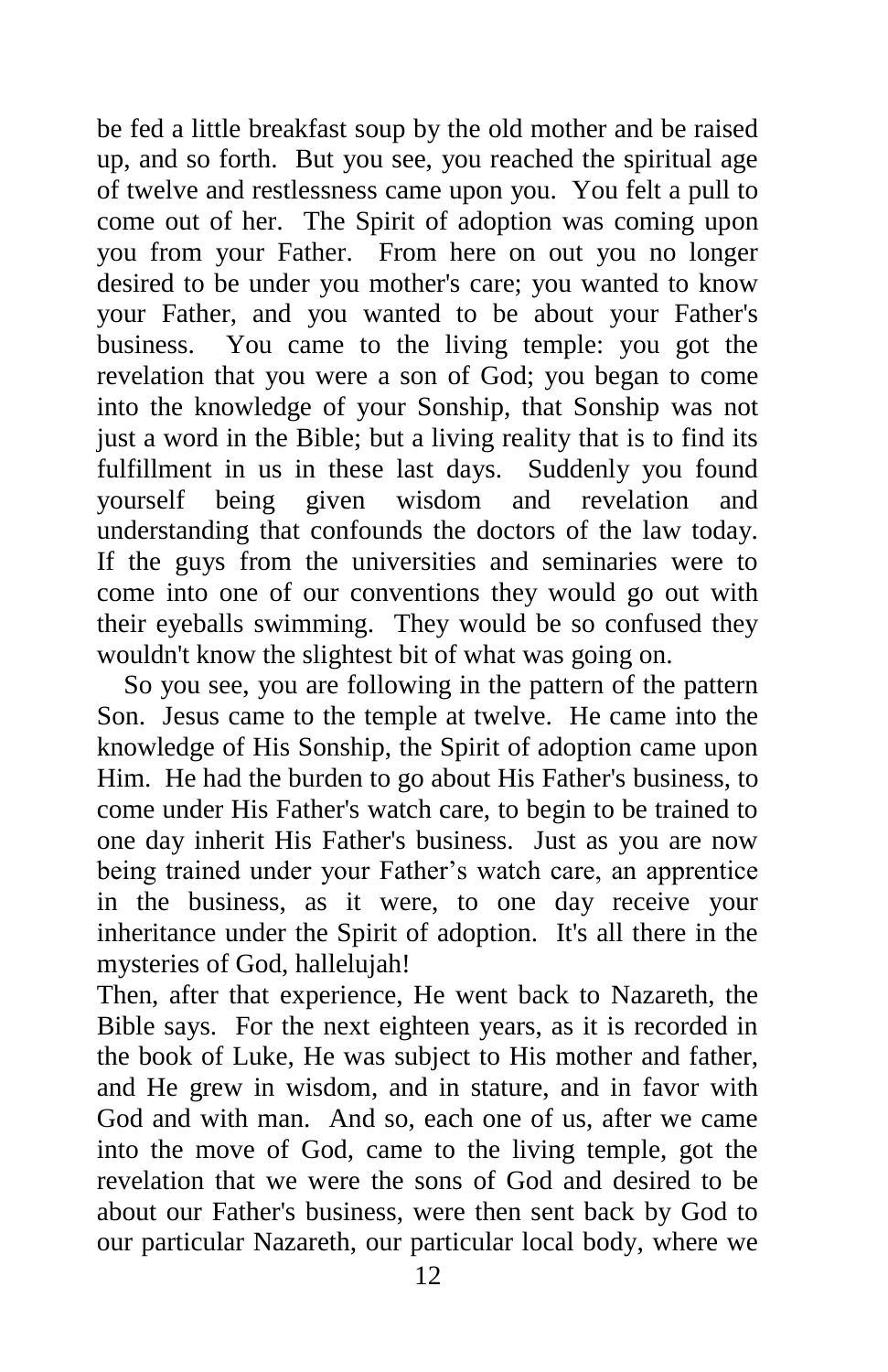became subject to our mother (or at least some of us have). We, through the order of God, have become subject to our mother, the body, and to our father, who is manifested through the corporate ministry. Each local body you are in, that is your particular Nazareth. For you see, Nazareth was the place of "no good thing." Some of you folks, when you see all the "no good things" that are found in the body, you get confused, and all defeated, you think it's not supposed to be that way. It is supposed to be that way. This is the place where all the "no good things" are supposed to come forth and be manifested and be purged. That's why it is that we don't see the "good things" yet; but we see the "no good things" in our local bodies and our local body farms everywhere.

 I remember years ago, one little saint came to me and said: "Brother Sam, I need a word from God. If you don't give me a word that will deliver me I'm going to fall out of the move." I said, "What is the matter, dear one?" And she said, "Ever since I've been in this move of God, all I have seen in myself is dross, dross, dross, and I haven't seen one ounce of God. All I see in myself is just dross, and I'm getting so discouraged that if you don't give me a word of deliverance, I'm afraid that I'm going to fall out of the move." I said, dear one. I've got the word for you. I have the same problem. Ever since I've been in this move of God, all I've seen in myself, and I'm still seeing it, is dross, dross, dross. Every time I have a new experience; every time I enter into another step, another calling, another way, this old beast nature rises up and tries to drag it down and take it over, and the dross that is in me is exposed. I've got the same problem; but the word that will deliver you is the word God gave to me. He said to me, "if there wasn't a lot of gold underneath all that dross then there wouldn't be anything for the dross to rest on;" so just be patient till all the dross comes to the top and is skimmed off, and then the gold will appear." Some people get discouraged and fall out of the move, out of the body, and they are going to miss the unveiling one day, when all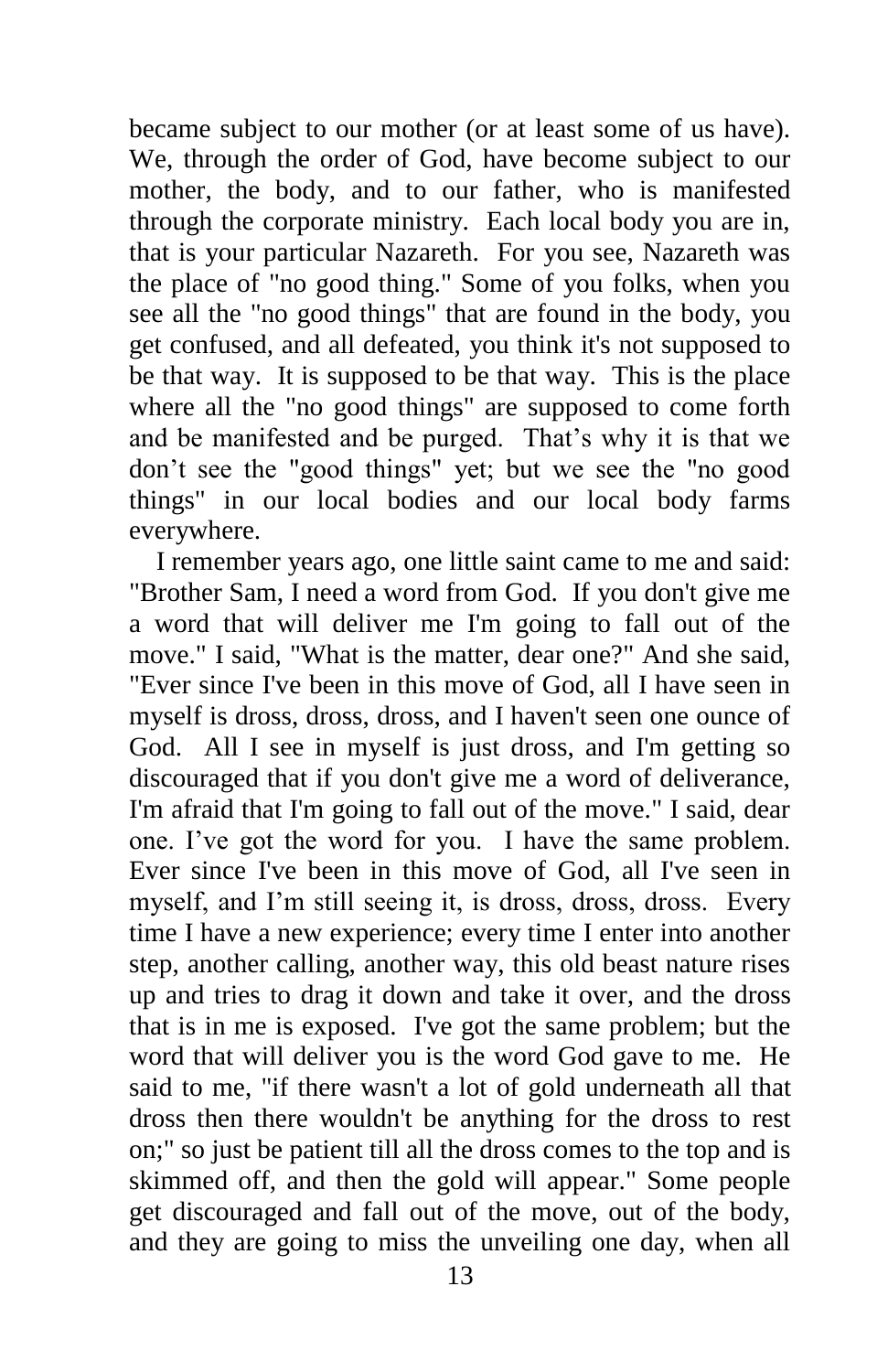the gold appears and it's coming, beloved, believe me, it's coming.

 So, at twelve Jesus had this experience, and then He went back to Nazareth, grew in wisdom and stature and in favor with God and man until He reached the age of thirty at which time He was then manifested as the Son of God to the world in a three-and-one-half-year manifested son ministry. And so you will stay in your local body, on your local body farm, in your local Nazareth, until all the "no good things" have come out, and you have grown in wisdom and in stature and in favor with God and your brethren. You know there are still too many people in the body who still have the spirit and attitude that says, "I don't care what my brethren think, I just care about what God thinks." They think that it is very spiritual to have this attitude. It is not very spiritual, it is very ignorant. I went to a body farm in a certain place a couple of years ago and a young woman came to me and said, "Brother Sam, I'm changing my ways on this farm. Up until now I have been submissive, I've walked in the order, I've done everything I've been told to do. I have been faithful in the work, but I've just discovered that I was doing it to please the elders and not just to please God. God has revealed to me that it is all wrong, and from now on I'm not going to do anything to please the elders any more. I'm just going to try and please God." She looked so spiritual when she said this to me that she looked like she thought she was about ready to be translated. I had to say, "Well, young lady, it wasn't God who told you that. It was a religious spirit. As for me, I not only want to please God, but I also want to please my brethren; because if my testimony before God is a true testimony, it will also be a true testimony before my brethren, and if it's not a true testimony before my brethren its not a true testimony before God." So here you grow in wisdom and in stature and in favor with God and man. You will never be ready to be manifested as a son of God, you will never reach the spiritual age of thirty until you are in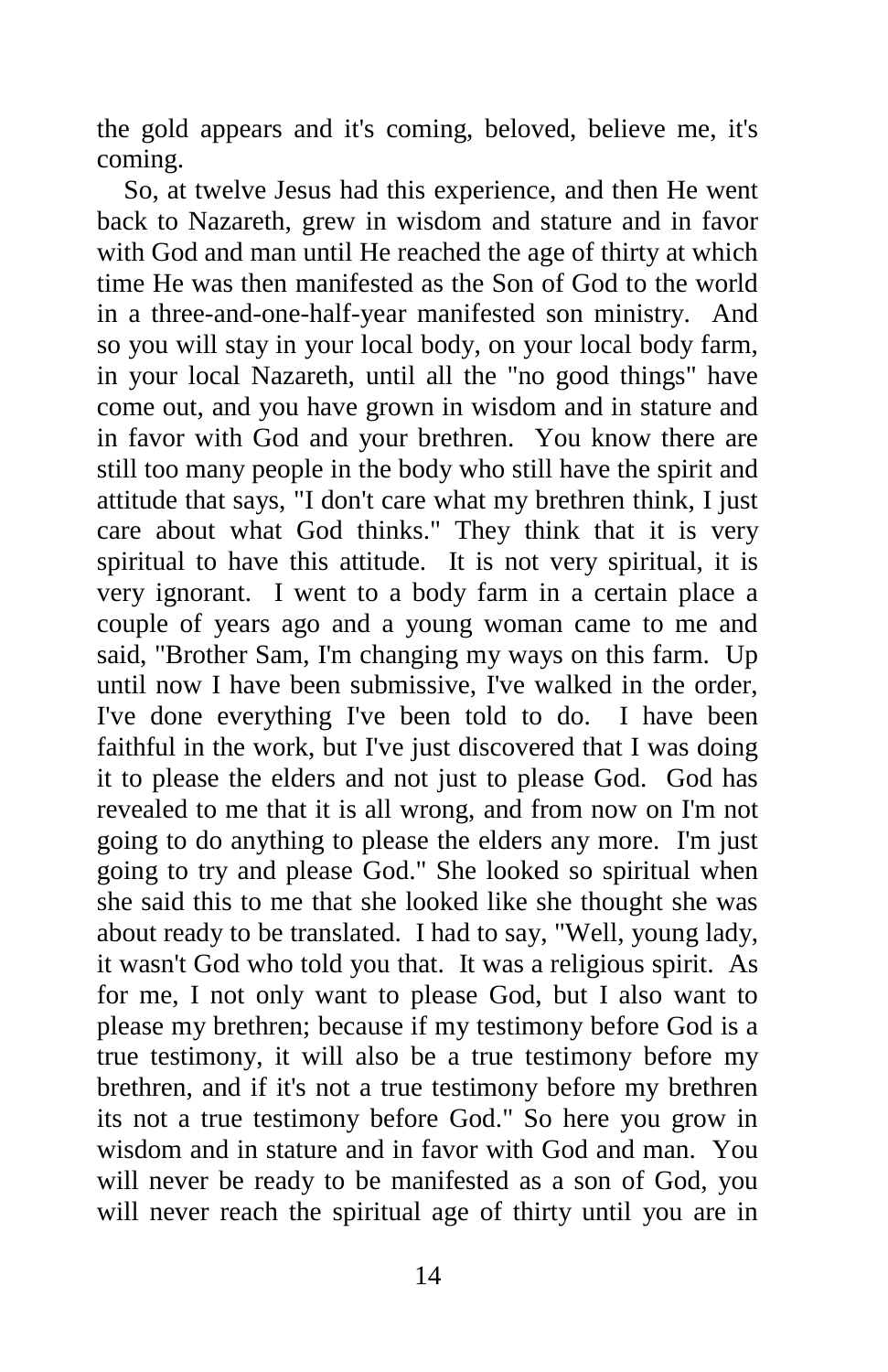favor with both God and your brethren - those who are still moving in the truth of God.

 At the age of thirty, Jesus was manifested. Then He went through a three-and-one-half-year manifested son ministry that took Him down to the death of the Cross, through which He entered into His glorification, and was raised up to the right hand of the throne. So, the pattern of Jesus' life consisted of His birth, His growth, His manifestation, and His glorification. That is the pattern that God's dealing in your life will follow: born of the Spirit, growing in the Spirit until some years from now we reach the spiritual age of thirty, having already come to twelve. At the spiritual age of thirty we will be manifested, and during the tribulation, when a beast government is ruling the world, we will be manifested in a three-and-one-half-year manifested son ministry that will bring us down into a complete **death to self**. This is the outworking of the death of the cross in us by which we will be changed into incorruptibility and enter into our glorification. When you get that pattern clear you will have a revelation of the way God is going to take you.

 The final pattern in the Bible that we are going to discuss that reveals God's plan from beginning to end, the basic pattern, is the pattern of Abraham s family. There is a pattern running all the way through the Bible of God's dealing with Abraham's family. Years ago I cried out to God, "God, where is the truth of God?" The Spirit of God spoke back and he said, "It is in Abraham's family." So the Spirit of God began to lead me to study Abraham's family. For you see, from the time of Genesis 12 until now God has not been dealing with the world. In every generation He has only been dealing with Abraham's family. Even now, God is not dealing with the world, He is dealing only with Abraham's family, and dealing with the world through Abraham's family. We are Abraham's family, for we, too, are the seed of Abraham, the spiritual seed of Abraham through Jesus. So, all the truth of God and God's eternal purpose that is revealed in the Bible is revealed in the pattern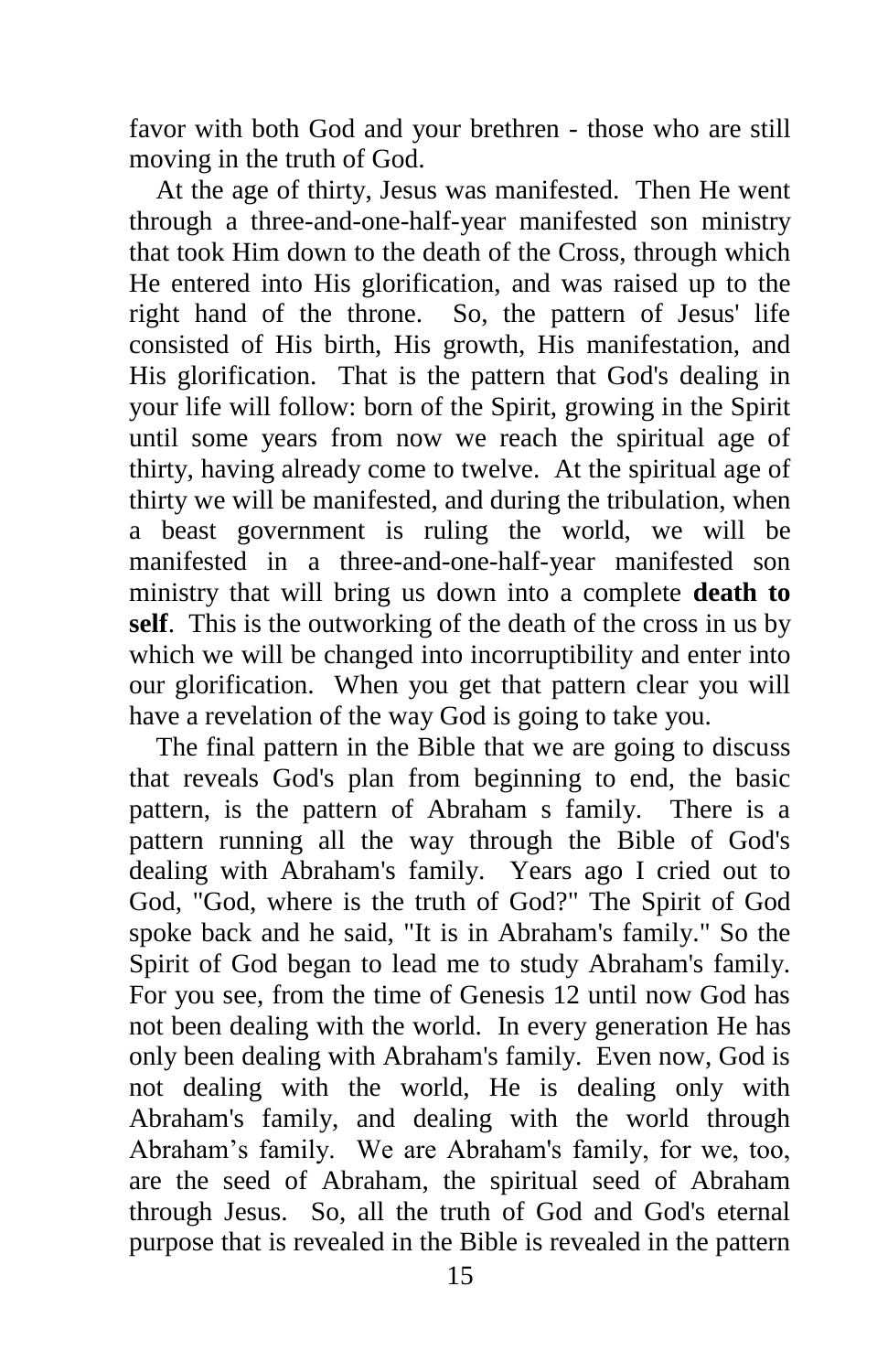of God's dealings with Abraham's family, and that is the pattern we want to study next.

 Now the pattern begins in the twelfth chapter of Genesis. We don't find Abraham's name mentioned until then in the Bible. The pattern of God's dealings with Abraham's family begins in the twelfth chapter of Genesis where we find that God called Abraham out of Ur of the Chaldees and He gave him a promise. He said, "Abraham, I want you to leave your home, your country, and your father's house and go into a new land that I will show you and there I will bless thee and make thy name great, and in thee, and in thy seed shall all the families of the earth be blessed."

 Now the promise that God gave Abraham is in this last line where God said, "In thee and in thy seed shall all the families of the earth be blessed." What God was saying to Abraham in that promise is that some day, yea, in these last days, God would bring forth in this world a seed, a manymembered seed, a descendant of Abraham, who during the millennial kingdom of God that shall soon come on this earth, would rule and reign over this world, solve all this world's problems, and bring perfect blessing to all the families of the earth. That is the promise that our Father gave to Abraham long ago.

 The apostle Paul tells us in the book of Galatians in the New Testament that when God gave the promise to Abraham, if God had said, "seeds" (plural) and not "seed" (singular), then the promise would be fulfilled in the Jews who are over in Palestine hassling with the Arabs today; and they would become the rulers of the world during the millennium, as Doctor Scofield teaches in his notes in the Scofield Bible. Doctor Scofield teaches that when the kingdom of God comes in on the earth, it is going to be Jesus and the Jews ruling the world, and we, the church, aren't going to be there. We are going to be raptured up into the air, flying around in the air somewhere at that time and the Jews are going to rule over the world during the millennial kingdom of God here on the earth. The reason Scofield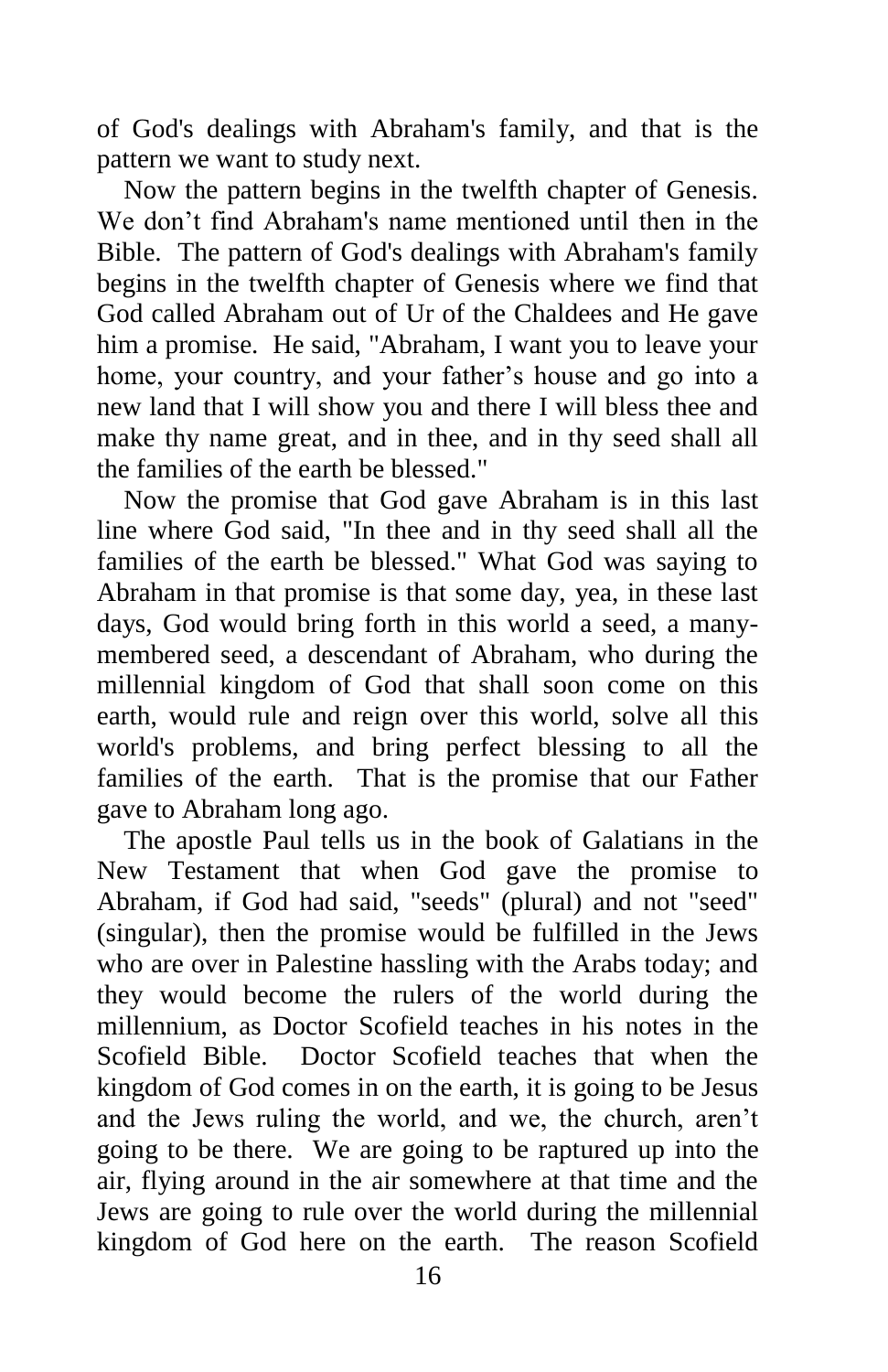became subject to that false doctrine is because he himself was a Jew before he was converted. And like Peter of old, he did not get completely free from his Judaistic background so that he would see the real truth of God in the spirit. But, when the millennial kingdom of God comes in on this earth, it's not going to be the Jews ruling with Jesus, it is going to be Jesus ruling in His body, which body we are, hallelujah! When God gave this promise to Abraham, God did not say, seeds" (plural), He said "seed" (singular), and Paul said that the seed God is speaking of is Christ, the Christ that dwells in you, for we are the body of Christ; therefore, we are that long-promised seed that, as God promised our father Abraham long ago, would one day come forth in this world, rule and reign over this earth during the, millennium, solve all this world's problems, and bring perfect blessing to all the families of the earth.

Beloved, when I tell you that not too many years from now you and I are going to be ruling this world instead of Carter and the guys in China and Brezhnev, and all those funny sounding names over there that are making such a mess of it now, I'm well aware that when I look at you and you look at me, it's pretty hard to believe, isn't it? Simple, uneducated, unknown people who don't have all the sophisticated garbage that those guys carry around with them, and therefore, when we look at one another gathering together in our simple endtime meetings, service after service, praising God, speaking in tongues, making all those crazy sounds, it's not too easy to believe that we will be governing the world not long from now; but that is only if we look in the natural. In the spirit it is easy to believe we'll be governing instead of the guys over there because it's becoming manifest rapidly that they don't have the answers and soon the whole world is going to realize they don't have the answers, when they turn it into such a mess that they blow it to bits. For you see, we have the one answer to mankind's problems that they don't have. For man's problems are not going to be solved until the root problem of his fallen, beastly, sin-cursed, greedy nature is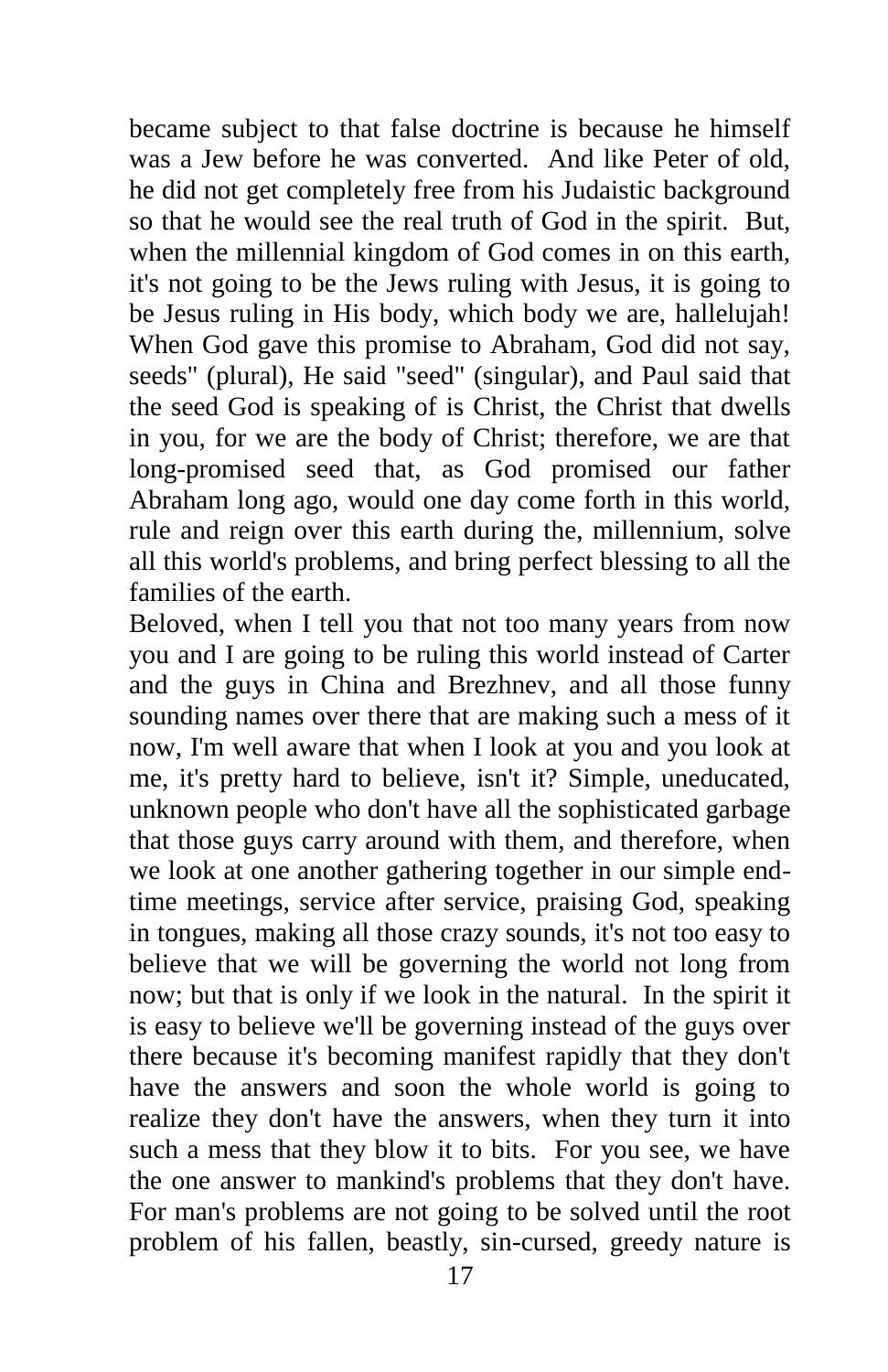solved. They can have their SALT agreements and get in their summit conferences and go through all that hodgepodge again and again and again. But as soon as one of them gets a little more than the other, their greedy, sincursed nature takes over and they are at one another's throats again. We have the only answer to that problem and the first answer is, "Ye must be born again!" the second answer is, "You must get the baptism of the Holy Ghost and after that you will have the spirit of truth and wisdom to solve all problems. It's only a matter of time.

 So it's going to be, beloved: we are that many-membered seed that, as God promised our father Abraham long ago, would one day come forth and rule over this world and solve all this world's problems and bring perfect blessings to all the families of the earth. I'll admit, there is a little work that has to be done in us first, but God is taking care of that.

 Now, the thing that you need to understand is that all the rest of the Bible from Genesis 12 to Revelation 12 is just the divine, sacred record of God dealing with the family of Abraham, in every generation since that time, to fulfill His promise to father Abraham, and bring forth that holy seed. And all the rest of human history that has transpired since God gave our father Abraham that promise long ago, has just been the historical record of God dealing in every generation with the family of Abraham to fulfill that promise and bring forth that perfect seed. You see, beloved, God is not trying to save the world in this age. He is trying to just save a seed out of the world, an elect seed. In order to have perfect fruit, you first must have a perfect tree. In order to have a perfect tree you must have a perfect seed. So, in this age, God isn't trying to save the whole world, He is just bringing forth a pure, perfect, elect seed; and then through that manchild seed, in the next age, He is going to save the whole world, and deliver the whole creation from the bondage of corruption. Therefore, all the rest of human history, from that time until now has just been the record of God dealing with the family of Abraham in every generation to bring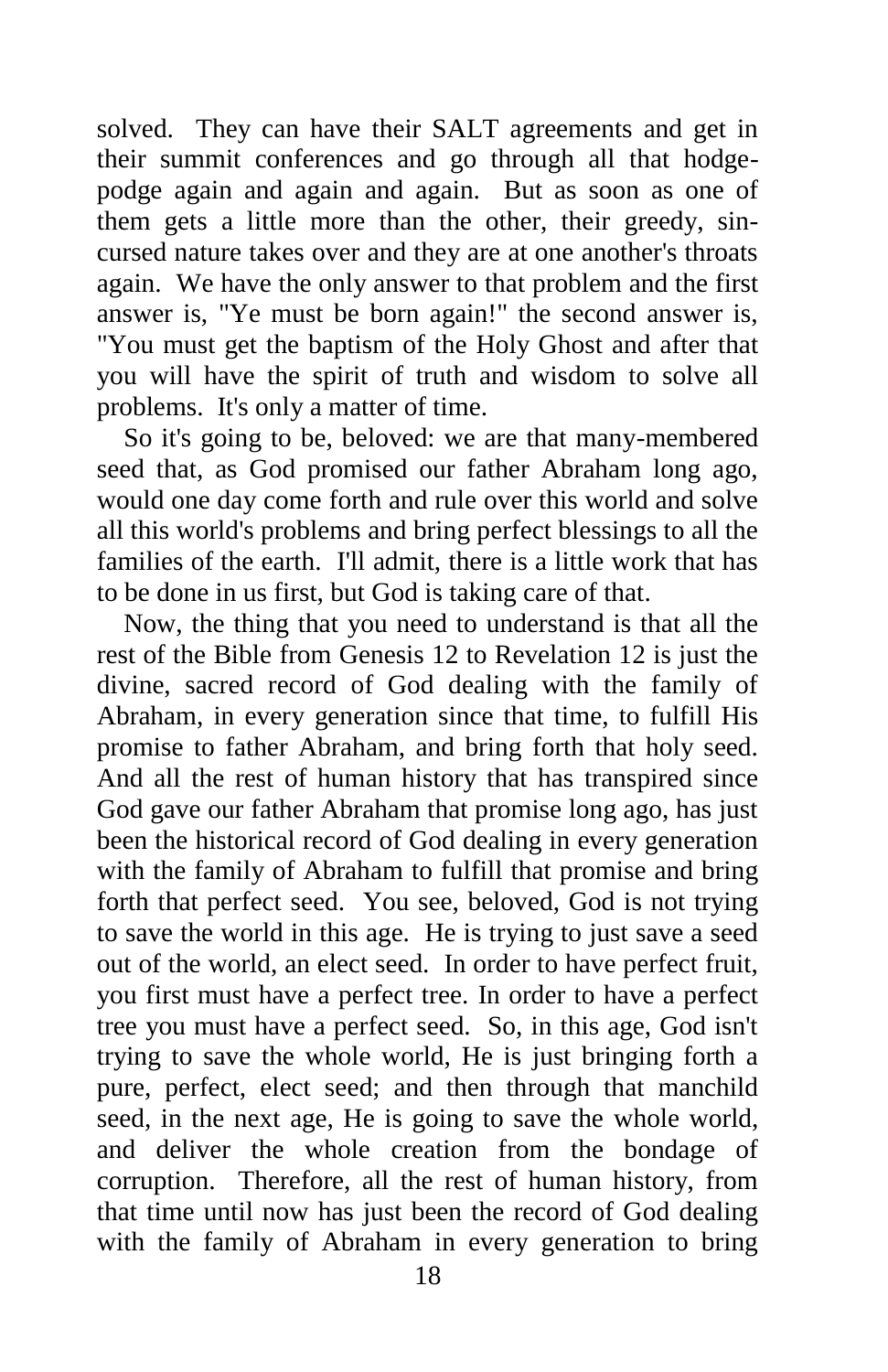forth that perfect seed; and in every generation since the time of Abraham, God has been purifying the line of Abraham, a little more and a little more in every generation, by bringing forth a little more perfect seed in every generation until finally, in and through us, the last generation, the fortysecond generation, He is going to bring forth that perfect seed. In every generation He has been bringing forth a little more perfect seed and purifying the line of Abraham.

 Now, if you will follow me down through the generations of Abraham, I can show you exactly through Abraham's genealogy, how God has been doing this. We start with Abraham; out of Abraham came Isaac for the next generation, and he was the seed God worked through in his generation. Out of Isaac came Jacob in the next generation and he was the seed that God worked through in his generation. Out of Jacob came twelve sons, a manymembered seed, and they were the seed of Abraham in their generation. Out of those twelve sons of Jacob, who became Israel, came the twelve tribes of Israel and they were the seed of Abraham that God worked through in their generation. Then the men of those tribes took wives and in the next generation birthed twelve more tribes of Israel and they were the seed of Abraham in their generation. Then out of them in the next generation came twelve more tribes of Israel and they were the seed of Abraham in their generation.

Finally, two thousand years ago, out of twelve tribes, came Jesus, and He was the seed of Abraham that God worked through in his generation. Then Jesus purchased a bride with His own blood, the church, and on the day of Pentecost, in an upper room, His spirit entered into an apostolic, bridegroom ministry, and during the first century of Christianity, Jesus went out in that apostolic, husband, bridegroom-ministry, and planted in the spiritual womb of His bride, the church, the incorruptible seed by which we are born. 1Peter tells us that we are not born of a corruptible seed that comes from a natural man's loins, but of the incorruptible seed, the Word of God, that liveth and abideth forever. Therefore, in that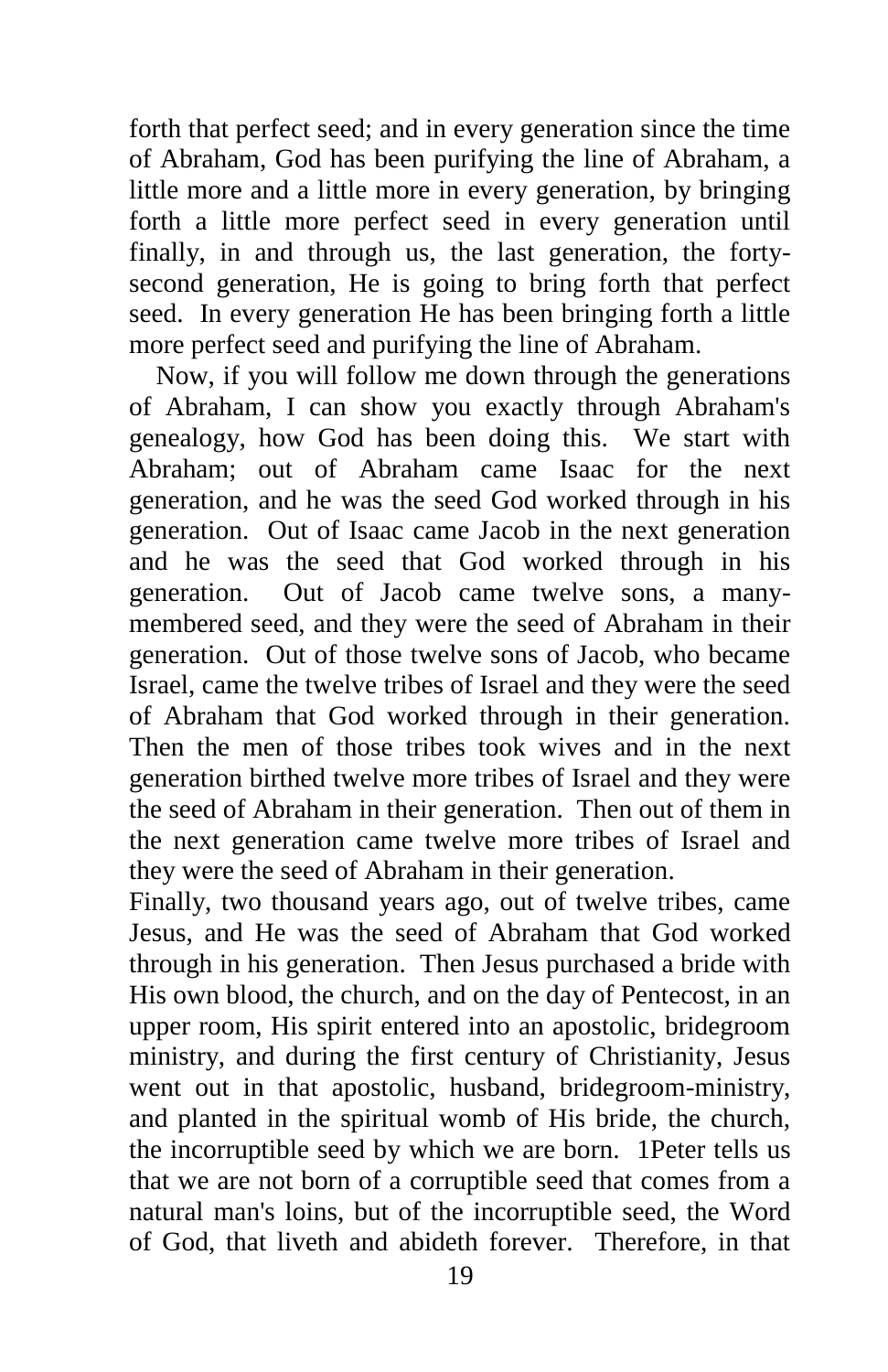apostolic ministry during the first century, Jesus went out and planted in the spiritual womb of His bride the incorruptible seed by which we are born, and the first generation of Christians, the first generation of spiritual Israel, was born into the world, and they were the seed of Abraham in their generation. Out of them came the second generation of Christians, the second generation of spiritual Israel, and they were the seed of Abraham in their generation. Out of them came the third generation of spiritual Israel, and they were the seed of Abraham in their generation. Finally, now in 1979, out of them, have come us, the present generation of spiritual Israel, and we are the seed of Abraham in our generation, and now, in these last days, as we grow up to the measure of the stature of the fullness of Christ, and corruptible puts on incorruptible, out of us, right out of our bellies, is going to come forth that final manchild seed that God promised Abraham, long ago. He will come forth and rule over this world during the millennial kingdom of God, solving all this world's problems and bringing perfect blessing to all the families of the earth.

 Now John, the revelator, in his great vision on the Isle of Patmos, saw that many-membered manchild seed being born, and describing his vision to us he said, "I saw a woman clothed with the sun, and with the moon under her feet, and she brought forth a manchild who was caught up to the throne of God to rule all nations with a rod of iron." What we would like to do in our teaching is break down John's vision point for point and reveal to you the true interpretation of his vision.

 The first point in John's vision is," I saw a woman." You must understand that he was not talking about an individual, natural woman. He was talking about a many-membered woman; this woman, the bride of Christ. In order to understand that fully, I need to take you back into the Old Testament and show you another mystery that is called the mystery of a man and a maid. I just pointed out to you that in each generation from the time of Abraham, God has been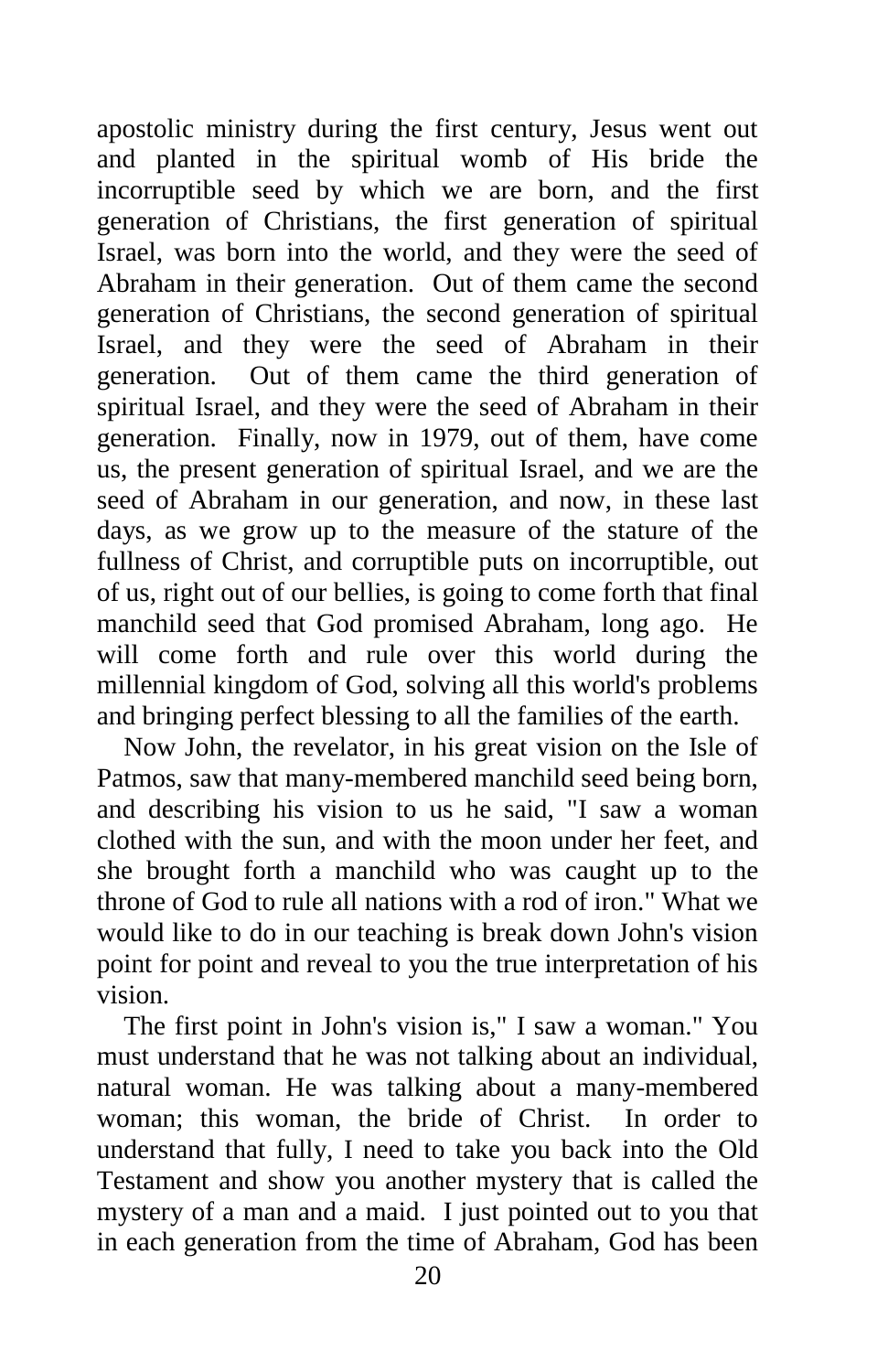progressively purifying the line of Abraham and bringing forth a little more perfect seed in each generation to bring forth, finally, that perfect seed; and He has been doing that, through what is called the mystery of a man and the maid in the Bible. That is, in each generation since the time of Abraham, God would call out from the family of Abraham a special, elect, chosen man and woman, a bride and a bridegroom, a man and a maid, and He would join them together in a marriage union, and out of their marriage union would be birthed a little higher form of life for the next generation, a seed, a son, that would be a little higher form of life in the next generation than they themselves were in their generation. Through that holy line and through that mystery of a man and a maid, God was bringing forth a little more perfect seed in every generation.

 In Abraham's day the man and maid were Abraham and Sarah. In Isaac's day, it was Isaac and Rebekah. In Jacob's day, it was Jacob and Rachel. In Solomon's day, it was Solomon and the Shulamite maiden. In Jesus' day, the maid was a little Israelitish handmaiden named Mary and the man, her husband, was the Holy Ghost. For the angel said to Mary, "For the Holy Ghost shall overshadow thee (just as a natural man overshadows his wife in the marriage bed experience) and the holy seed that shall be born of thee shall be called the Son of God." So you see, beloved, in each generation through the mystery of a man and a maid, from the time of father Abraham, God has been bringing forth a little more perfect seed by choosing from the family of Abraham a special elect man and woman, joining them together in a marriage union, and, out of their marriage union bringing forth a little more perfect seed for the next generation.

 I would like to show you another mystery. Up until two thousand years ago, when Jesus came, during the Old Testament age, the man that God chose to join with the woman in each generation was always the natural man. In Abraham's day, it was Abraham; in Isaac's day, it was Isaac;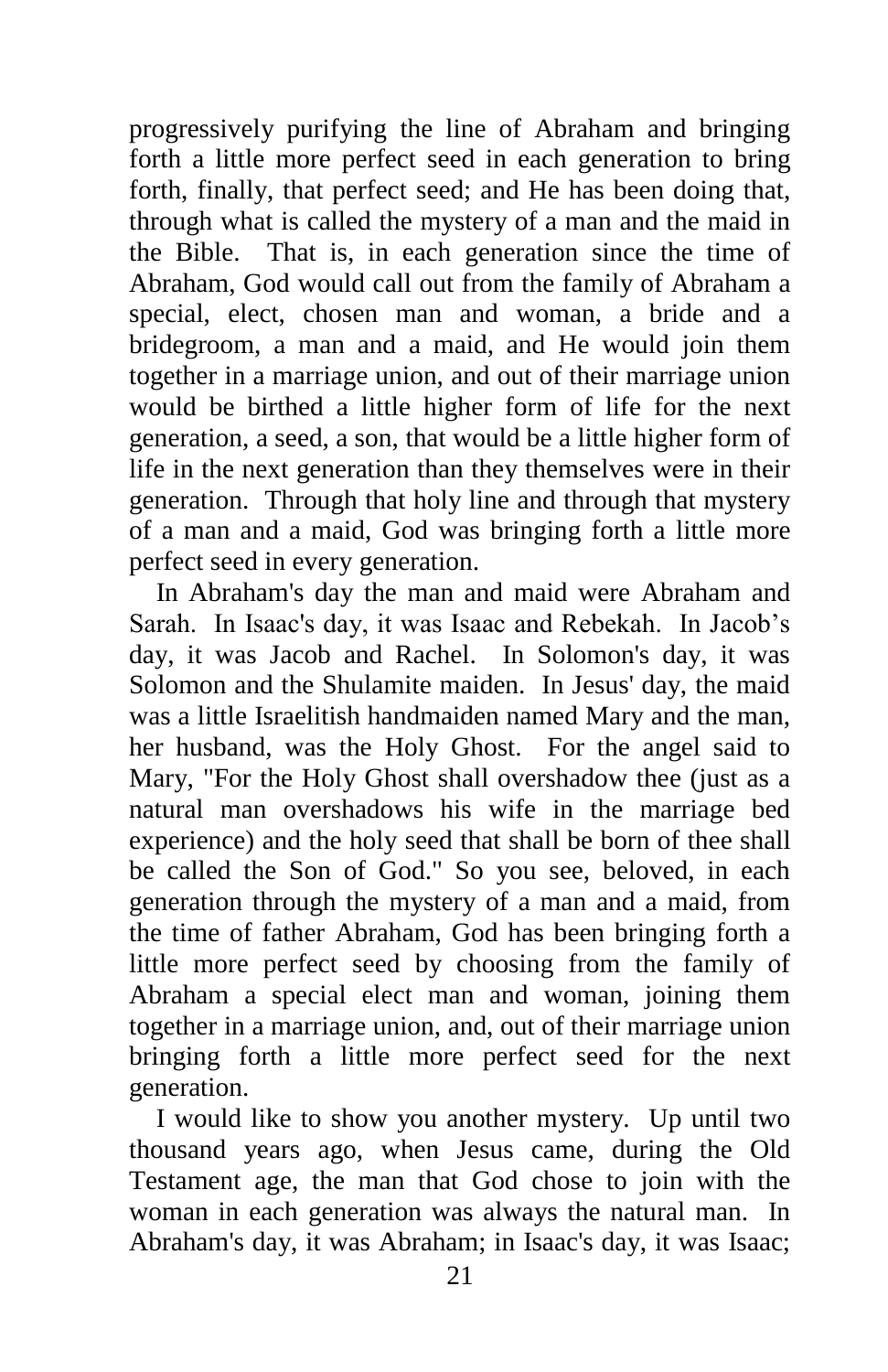in Jacob's day, it was Jacob; in Solomon's day, it was Solomon. In Ruth's day, it was Boaz. So during the Old Testament age, in each generation, the man that He chose to join with the woman was always a natural man; but two thousand years ago, when Jesus came into this world, from then on out, the man that God chose to join with the woman in each generation was no longer an individual, natural man; but a many-membered, corporate, supranatural man, Jesus. Also, on the other side of that mystery, during the Old Testament age until Jesus came two thousand years ago, the woman that God chose to join with the man in each generation was always an individual, natural woman. In Sarah's day, it was Sarah; in Rebekah's day, it was Rebekah; in Rachel's day, it was Rachel; in Ruth's day, it was Ruth; in Solomon's day, it was the Shulamite; but two thousand years ago, when Jesus came the man that God chose from there on out in each generation, was no longer a natural man but a supranatural man named Jesus, so also, from that time on, the woman that God had chosen to join with the man to bring forth the seed for the next generation ceased to be an individual, natural woman, but in each generation comes a many-membered, supranatural, spiritual woman, the church, which is His bride. This woman, hallelujah! that is meeting in basements and living rooms all over the world.

There is another mystery in the Old Testament also, that reveals this. In Genesis, chapter twenty-two through twentyfour, we have the record of Abraham taking his son Isaac up on Mount Moriah and offering him up as a sacrifice to God; which was a type of when Father God took His son, Jesus, up on Mount Calvary and offered Him up, two thousand years ago. We are told in Genesis that, immediately after father Abraham offered up Isaac, he sent forth his servant Eliezer, to find and bring back a bride for his son, Isaac, which was Rebekah. This was a type also of Father God offering up Jesus, then sending forth into the Gentile world the Holy Spirit, the servant of the Godhead, to find and bring back a many-membered bride for His Son, Jesus.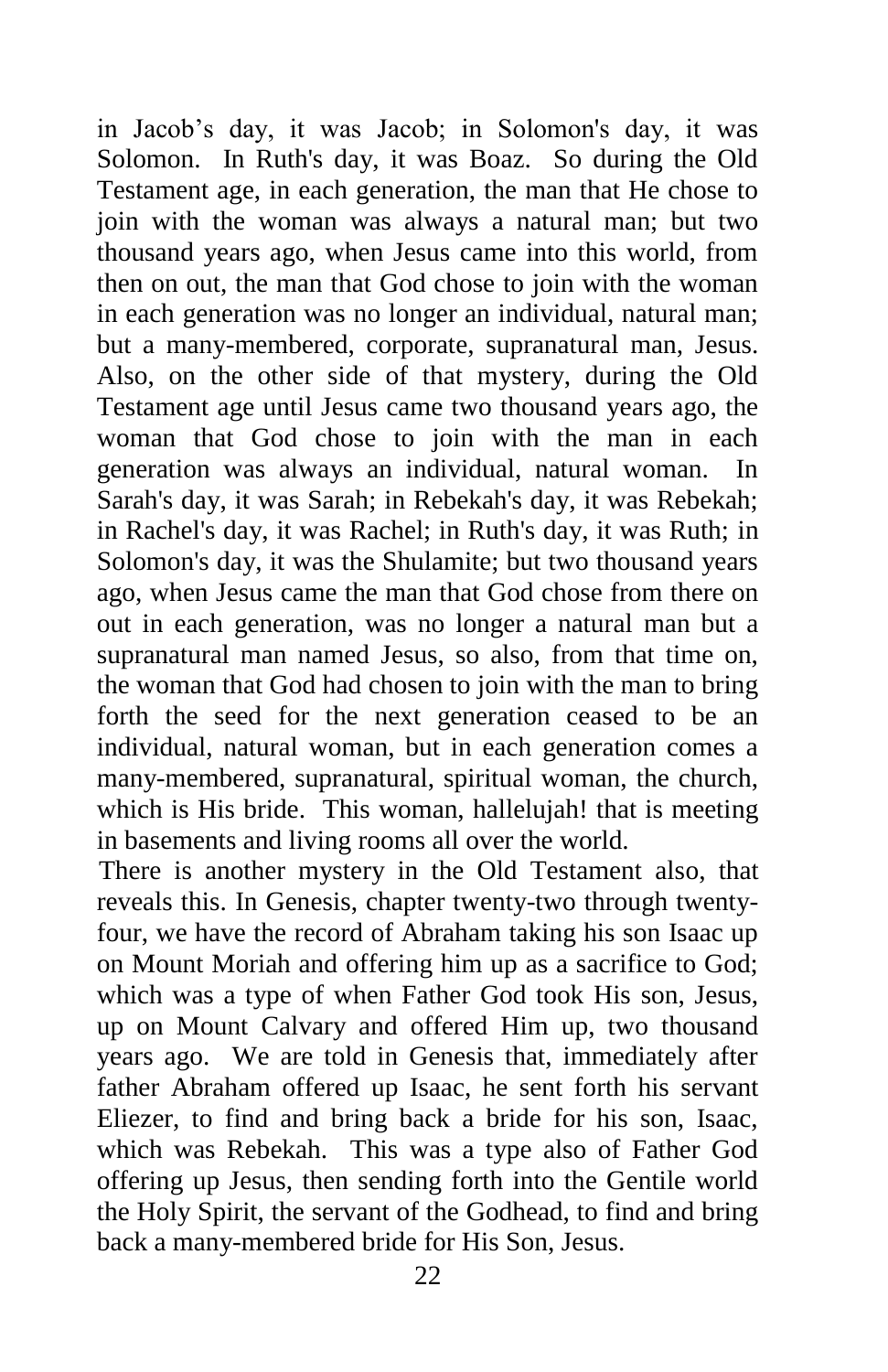The Bible tells us that when Father Abraham sent forth Eliezer, the servant, to find the bride, he said to Eliezer, "Put your hand under my thigh and swear to me that you will not take a bride from any of the women in this country that I am dwelling in; but you will go back into my country from which I came, and my kindred." Now, beloved, this is a type to reveal to us that two thousand years ago, when Jesus came into this world, He came to take a bride that, in these last days, He might birth a manchild; but, you see, He could not take a bride from any woman in this present world because they were individual, and He was corporate, they were natural, He was supranatural; they were from below, He was from above, they were old creation, He was new creation; He had to have a bride from His supranatural country and from His kindred from whence He came. The problem was there was no such woman like that in this world. So what did God do?

He did the same thing He did with the first Adam. He took Jesus' bride out of His side. The Bible tells us that when Jesus hung on the cross, a Roman spear pierced His side and blood and water came out upon the earth. Now that did not happen just because a Roman got mad at Jesus; it happened to fulfill God's mystery, because the book of Leviticus in the Bible says, "The life is in the blood." Jesus' supranatural, new creation life was in His blood; and water in the Bible is a type of Jesus spirit; therefore, when that Roman spear pierced Jesus' side and blood and water poured out on the earth, it was to typify for us that through the work of Jesus on the cross, the supranatural life that was in His blood and the water of His spirit was being poured out on this earth and on this earth (our bodies), so that we could be born again, regenerated, recreated, so that He could have a bride from His own country and from His own creation because God does not mix seed. God's movings are perfect, beloved, absolutely perfect.

 From that time forth, the woman that God had chosen to join with the man in each generation has been a little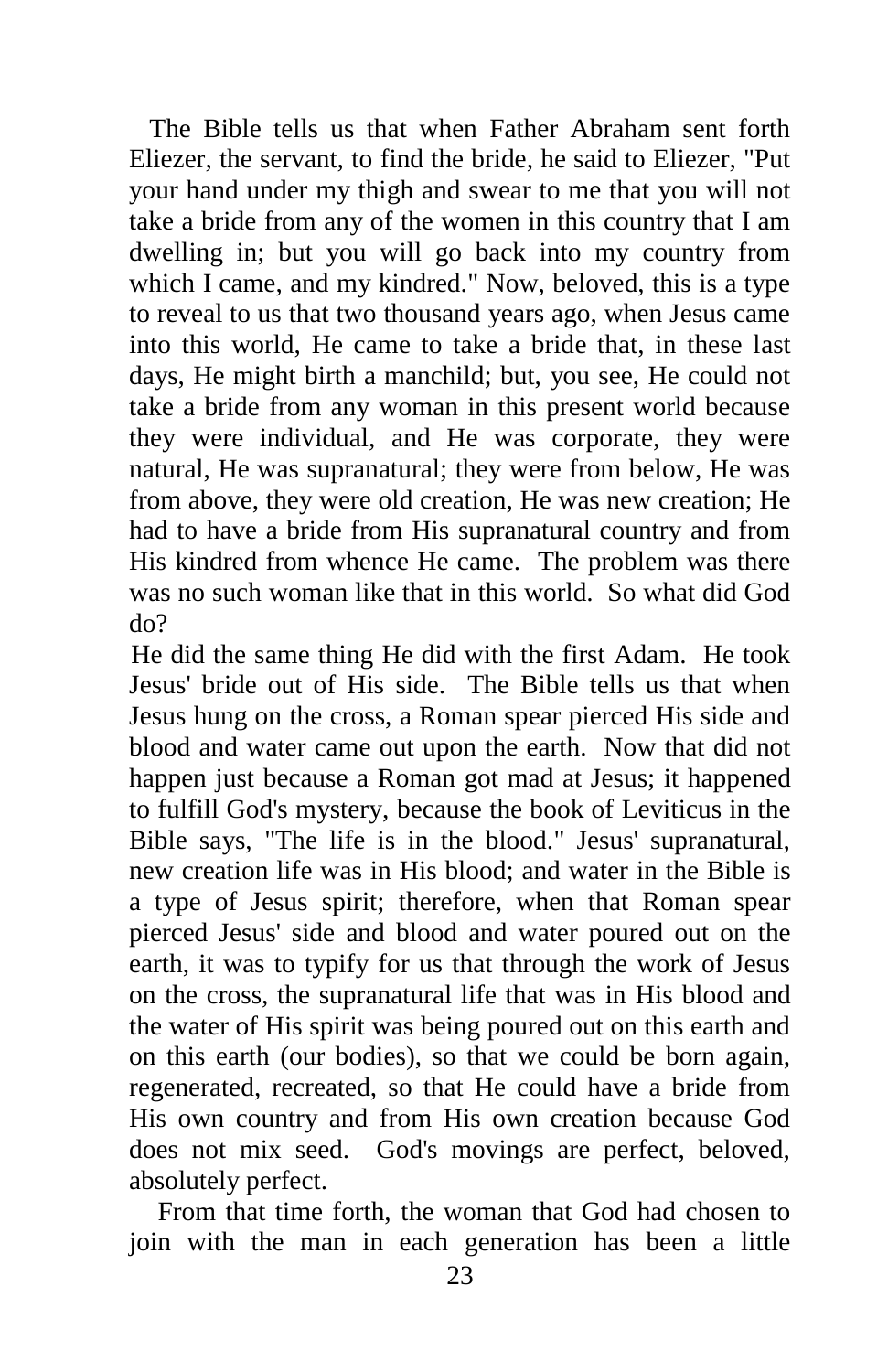remnant of people, not the old order church; but all those faithful remnants of generations past who laid down their lives to remain true to the Spirit, and to a many-membered, supranatural woman to join with His man to bring forth the seed for the next generation; and you are the woman, the many-membered woman, that God has chosen in this generation. Oh, come on, people of God, let's rise up and wake up, and get a revelation of who we are, and where we are, and what we are. Let's get up out of this natural world and out of our carnal mind and begin to give ourselves to our Beloved, that His manchild might come forth.

 Therefore, beloved, in the New Testament, most places where you find the term woman (this is what has confused a lot of preachers), it's never talking about an individual, natural woman; but it's talking about the many-membered woman, the spiritual woman, the church. Nowhere is this more true or revealed more clearly than in 1Corinthians 11 a scripture that has been misinterpreted by carnal, legalistic preachers for generations - when the apostle Paul said, "When the woman is praying or prophesying, she should have her head covered and have power on her head because of the angels." For generations carnal preachers have interpreted that scripture carnally, because they thought it was talking about an individual, natural woman, and so even today, preachers teach that what it really means is that a woman should wear her hat when she goes to church, so she will have her head covered when she is praying or prophesying. In the Catholic church the women are afraid to go to church without wearing their hat on their head, and in many Pentecostal churches it is the same way, if they don't have a hat, they'll tie on a handkerchief or something. There is even a whole denomination of people throughout the world, called the Mennonite Christians, who make all their women wear a little doo-hickey on top of their head that they call their covering, even when they go to sleep at night, because they are afraid they'll wake up and start praying or prophesying and their head won't be covered.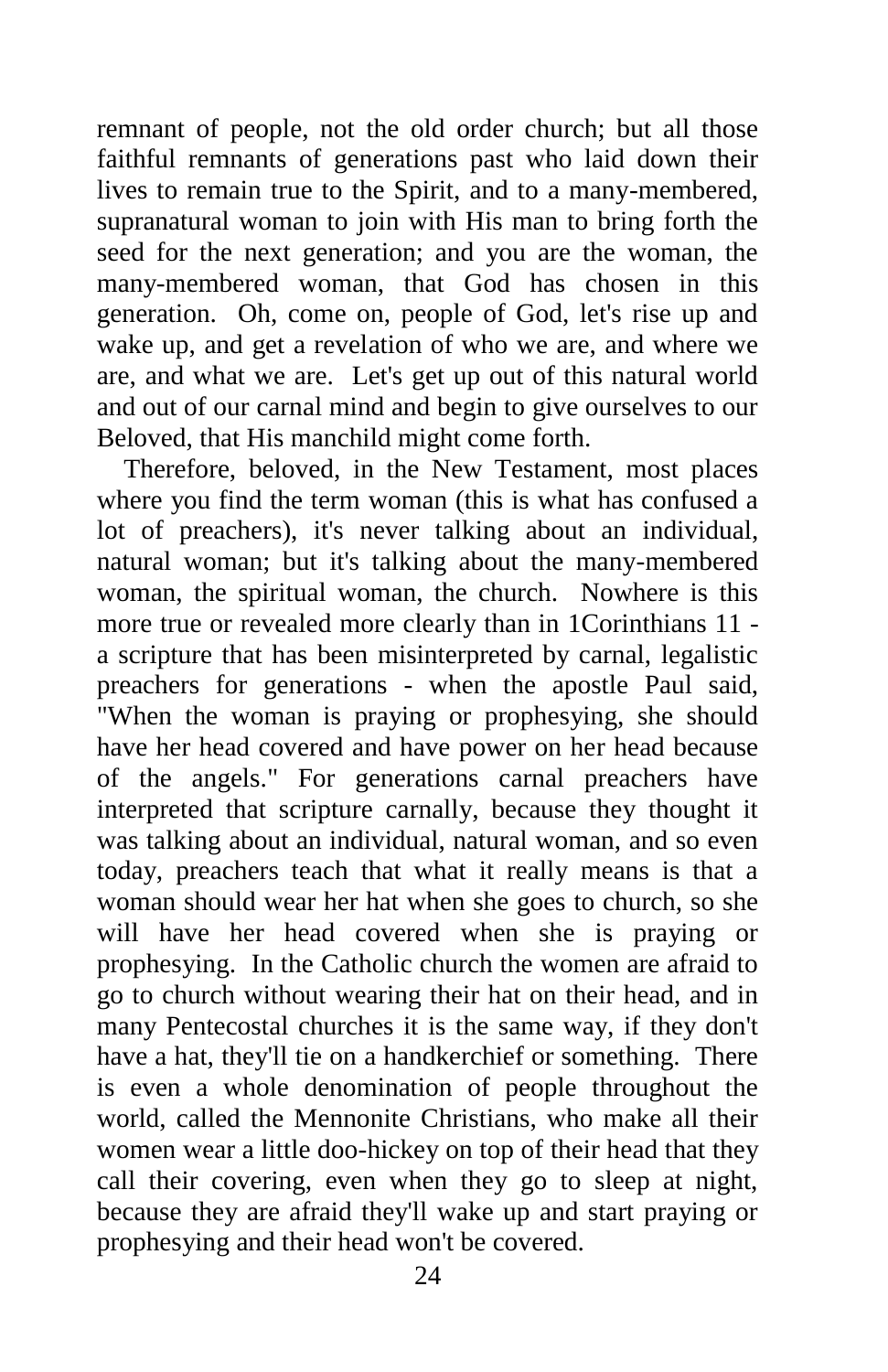I had an example presented to me that shows how foolish God's people get when they are in the letter of the word. It was revealed to me down in Jamaica a few years ago. (Everyone in Jamaica isn't like this group I'm going to tell you about). A few years ago my wife and I were traveling to South America and we had to stop overnight in Kingston, Jamaica. We stopped to spend the night with some friends out there and at about seven o'clock we could hear the boomboom of drums begin to beat. When we asked what it was, they said, "Well, there's a Pentecostal church around the corner and they are having a convention." My wife and I decided we would go around and visit their service and get edified a little bit, so we went. It was quite an experience. There were about one hundred and fifty people there; some brother had an electric guitar with the volume turned up so loud that when he got started you couldn't hear yourself think, and then they had the big bass drum there! There were several ministers on the platform. The drum began to boom and the guitars began to play and after the introductory number the bishop came out in one of these black gowns and one of these three-cornered caps they use when they graduate from college.

 He began the service by taking the offering and he said, "Now God has told me so many people are going to give five dollars. I'm going to count to three and everybody that the Lord has spoken to give five dollars, just as soon as I count to three, you stand up." Then he built it up and he said, "Get ready." I was sitting there and I believe in the revelation of giving, so I decided I would give five dollars, because I knew the Lord would bless me for it. So he got me all pepped up and I got all ready to jump, and as soon as he said, "Three" I stood up. Then I looked around and I was a little embarrassed to discover that I was the only one standing up. So he said, "Well, I'm going to come down and get the paper money." So he came down and got my money. Then he said, "Now we'll pick up the other money." So he went around picking up all the change.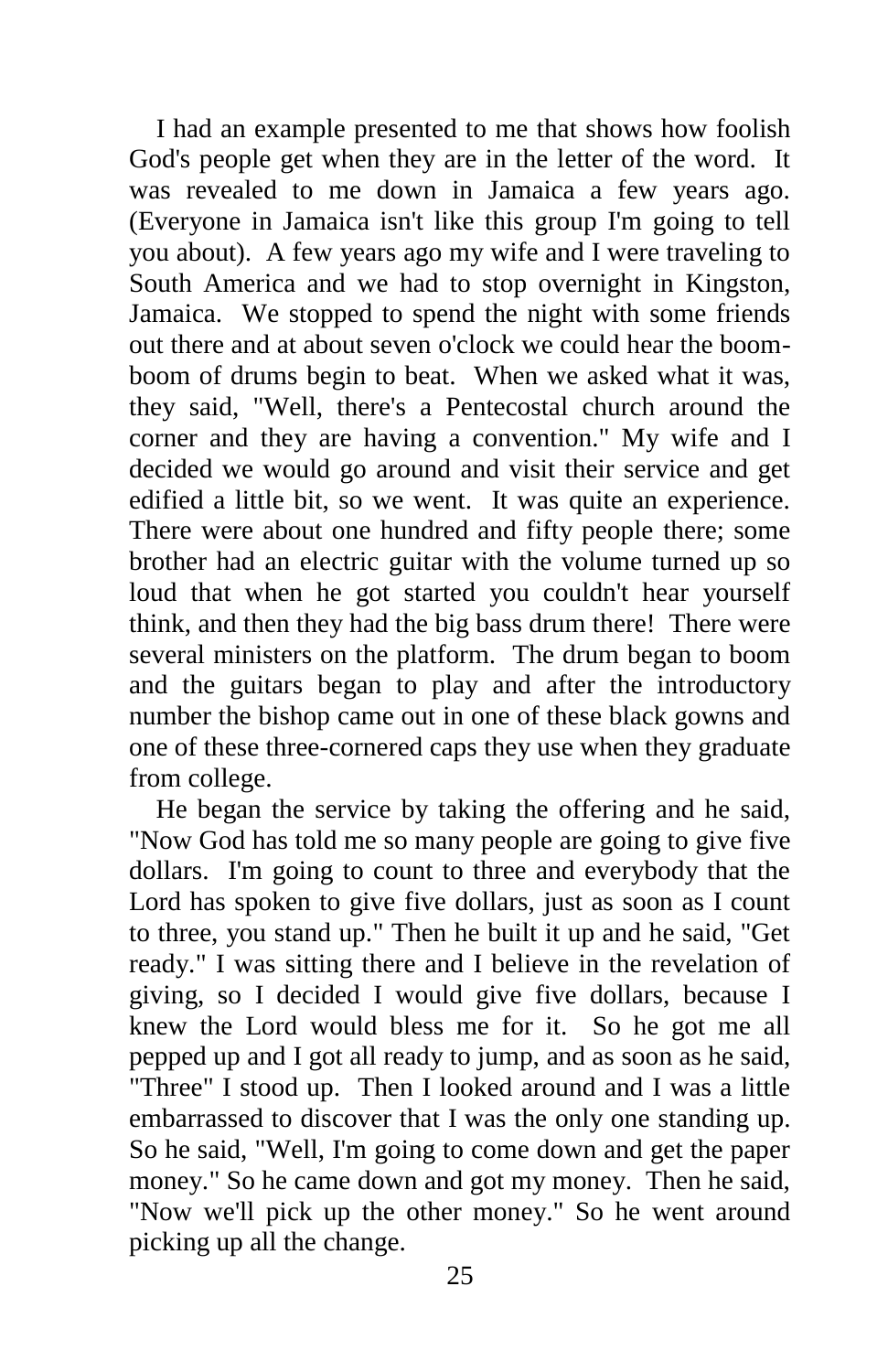Then they had the preaching. A couple of the ministries did preach good Holy Ghost Pentecostal sermons. The building they were meeting in had a big, square, empty spot in the floor and the pews were built in a square around it. When they were finished preaching, all of a sudden the drum started booming, and the guitars started blaring out and all those one hundred and fifty people poured out there in the center of that floor. God forgive the terminology, it's the only way I can describe it. I never saw such jigging and jiving in my whole life as I saw go on there for the next hour or two. They were really having themselves a good time in the spirit. I don't really criticize people for that kind of thing. It is a blessing and a joy in the Lord, as long as you don't get too wild; but there is a point where you can get taken over by another spirit if you let yourself go in it too much. There was one woman who let herself get in it too much and she was taken over by another spirit. Her eyes were closed and she just went completely out of it. The only thing that kept her standing was that she would fall back against this person and they would knock her over against another person, and then she would fall over to them and they would knock her over. I'm not really telling the story to be funny, there is a point of truth in it: I don't like to be funny in the pulpit. What happened was, I of course, realized she had been taken over by another spirit, for I saw the one walk over and whisper in the ear of the other, I could tell they were conversing concerning what to do about it, and they finally decided they had found a solution on how to protect her from the other spirit. I thought they were going to come down on the floor and stop her; but they didn't. They came down on the floor and began to jig and jive along side of her and one of them took out his handkerchief and jumped along beside her until he got the handkerchief tied on top of her head. Then they went back and let her go. They figured she was well covered, like the Bible says, and the other spirit couldn't hurt her. I said to Lee, "I've had about all I can take," and we left.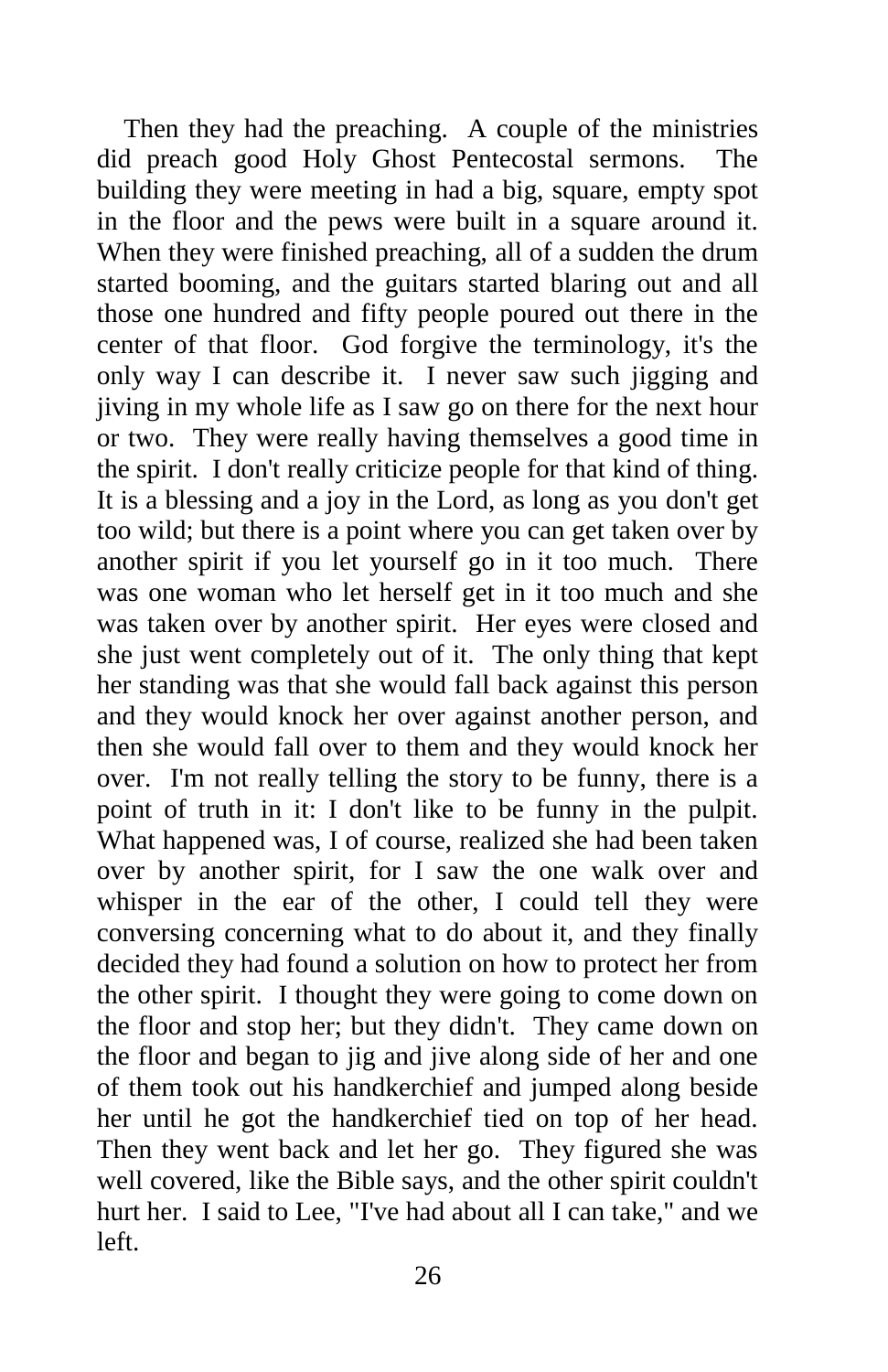But do you know something? Those dear brethren weren't much more foolish than all the Mennonite preachers who make their women wear the little doo-hickey on top of their head, or all the Catholic priests and Pentecostal preachers who, themselves being carnal, interpret the word of God carnally and think that when the apostle Paul said, "When the woman is praying or prophesying she must have her head covered;" he was talking about an individual woman wearing a carnal hat. They are just about as bad as those dear brethren down in Jamaica.

When Paul said, "When the woman is praying or prophesying," he wasn't talking about an individual, natural woman, he was talking about this woman, the manymembered woman, the church. He was speaking of one of the most serious, most necessary truths to get over to God's people today. When he said, " When the woman is praying or prophesying she should have her head covered and have her power on her head because of the angels;" what he meant was when this woman or when any many-membered woman congregation in any church or local group that claims to be spirit-filled, anywhere is praying, or prophesying or speaking in tongues, or giving a message in tongues, or interpretation or moving in any of the manifestations of the spirit, you should always be willing to submit everything you bring forth in the spirit to the judgment of your husband ministry to see if it is by the spirit of God or not. Then you will have your head covered and your power on your head because of the angels: because there are still false angels of light around today who would like to bring you under their anointing, just like Lucifer, the one who deceived Eve long ago, when she got out from under her covering, the covering of her husband, Adam. Lucifer came along and gave her a great revelation and told her the tree of knowledge was good to eat and would make her wise. Instead of coming and submitting that revelation to her husband Adam for judgment in the divine order that God had established, she came and told him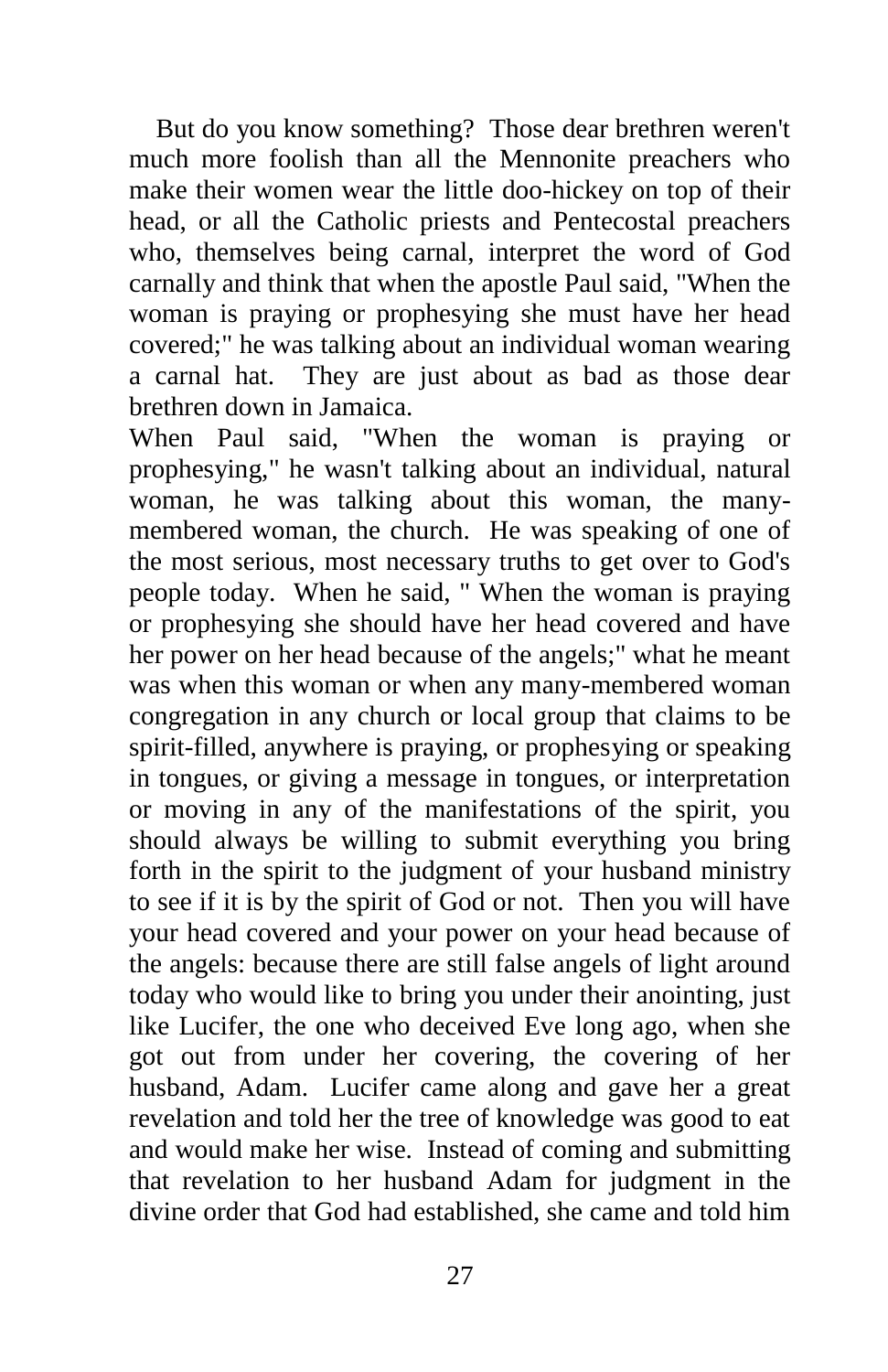she had a great revelation and she wasn't interested in anything he had to say about it.

 For you see, Adam was her covering because Adam had a deeper anointing from God and a deeper relationship with God than Eve had, because Eve didn't come out of God, she came out of Adam's side; but Adam came out of God, and, therefore, he stood between Eve and God. He had a deeper relationship with God, he had a deeper covering and anointing from God, and when the devil tricked Eve into getting out from under her covering, instead of coming to him and submitting that revelation for judgment, she came and told Adam she had a great revelation and she wasn't interested in anything he had to say about it; just like many members of the congregation come to me and say, "Brother Sam, God showed me this and God showed me that revelation," and I know good and well they are not coming to me for judgment. They're not interested in anything I have to say about it.

 Adam was not deceived. There is a clear statement in the scripture that says that Adam was not deceived by the thing. He knew it wasn't revelation from God; but like many preachers today, in order to keep from having trouble with his wife, he just went along with it. That's what caused the fall and all the trouble and you have a world full of preachers out there today, particularly in the Pentecostal churches, who let all kinds of spirits manifest in their churches, give all kinds of prophecies, revelations, everything, and they don't take authority in the spirit as a true husband ministry over the woman should. That's why it's such a mess out there.

 But in these last days in this end time move of God, you have a five-fold plural, spirit, husband ministry that is going to fulfill their responsibility to you and be a true husband covering to you. If you don't bring it and submit it to them for judgment, they are going to come to you and take their authority in the spirit and be a true covering to you, the woman. Then, when you are praying or prophesying or moving in any of the manifestations of the spirit, you will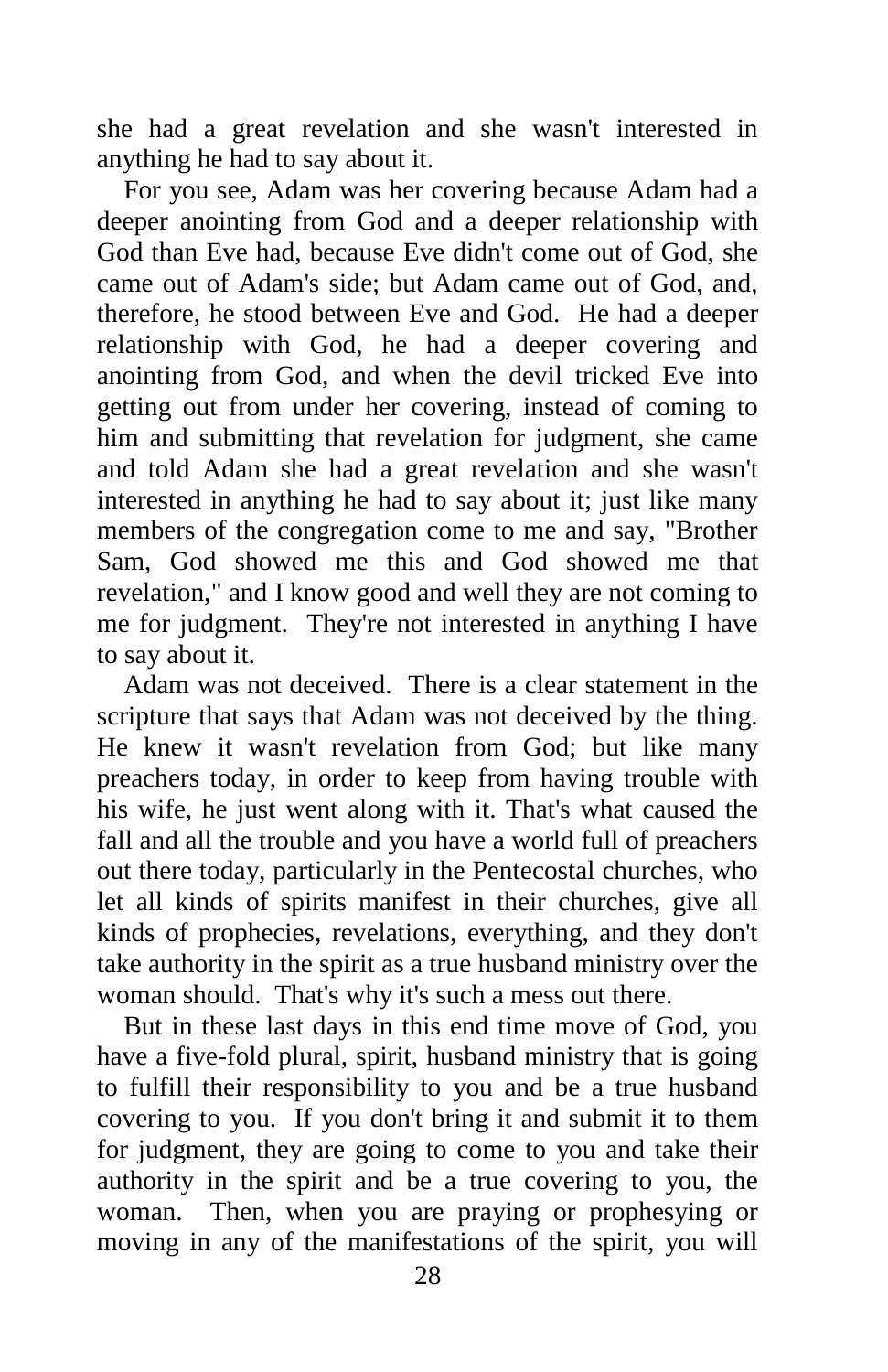have your power on your head and you will be properly covered. This is what Paul really meant.

When I first published this truth in a booklet a few years ago, I got more letters from more preachers across the world, than I have ever had before, coming right down my neck claiming that we, in this move of God, were inserting ourselves between Christ and His bride, robbing Him of His headship. I want you to know something people, this fivefold, plural, spirit ministry up here is your husband, it's your covering; and what this means is that whatever you bring forth in the spirit you should always be humbly willing for it to be under the judgment of your husband ministry. If you don't, that means you are proud in the spirit; you are the kind of person who thinks you're infallible in the spirit and you're the kind of person that will get somebody killed one of these days.

You see, the reason Paul wrote this to the Corinthian church is because the Corinthian church, like all other churches that came into being in the first century, had broken into a new dimension of life in God. They had come out of the dispensation of the law and the prophets and they had come into the dispensation of the Spirit in that upper room on the day of Pentecost. They had finally broken into the dimension that God lives in the realm of the Spirit; they had finally pierced the heavenlies. They had passed through the first veil into the Holy Place and Paul knew that was a dangerous realm, and God knows it's a dangerous realm. Therefore, in order that God's woman, God's bride, might get to Him one day in the heights, that she might press upward in the spirit, immediately, through the apostle Paul, He began to establish God's divine order of the woman congregation being in submission to her husband ministry and to his covering ministry over her. For you see, the ministry, like Adam long ago, has a deeper anointing than you who sit in the congregation do; a deeper relationship with Christ because they came out of Christ's side, they were birthed into this realm of life out of Christ's side, but you were birthed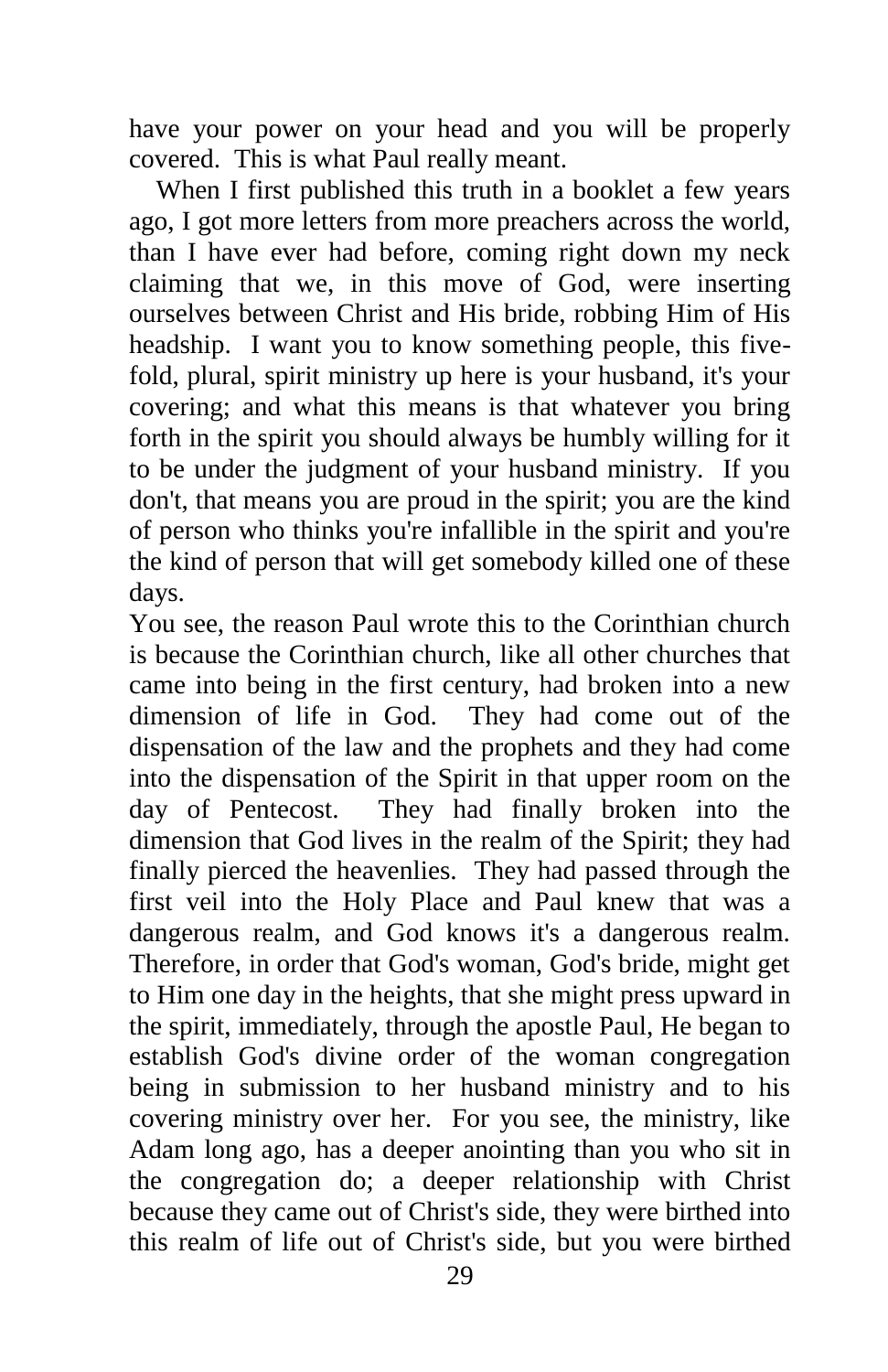into it out of their side, through the word that they preached to you. The ministry always has a deeper anointing. If they didn't you would be up here teaching tonight and I would be sitting down there listening to you. Therefore, they are your covering that God has given to you so that you can progress forward safely in the divine order that God has ordained, into the heights of God's eternal purpose, into the realm of the Spirit where He dwells, even into the holiest of all. If you allow your head to be covered, you won't be met by some giant religious spirit with a great doctrine like the restitution of all things, or some of the other beauties that they have floating around out there; but you can go on to God's perfection without being spiritually destroyed.

 It's very serious, beloved. That's why in this restoration move of God, God has restored the true meaning of 1Corinthians 11, one of the first truths He restored to us; for the things of the spirit are dangerous unless you move forward in them in God's divine order.

 Let me illustrate what I mean. Some years ago, I was ministering in a camp meeting in Springfield, Missouri with Brother Bill Britton and a group of about five hundred saints. Morning and evening we were having glorious services in a tabernacle with a sawdust floor. Thirty or forty end-time ministries were there. Prophecies were coming forth beautifully in every service. But there was one Pentecostal woman that had come to that camp meeting who would never prophesy in the meeting when the ministry was present so it could be judged; but in the woman's dormitory at night, she would clamp her hand on every woman's head that she could get to and give them a great long prophecy. If she could catch anybody out behind the tree on the campground where they wouldn't be seen, she would clamp her hand on their head and give them a long prophecy. She even caught me behind a tree when I first came to the camp. She didn't know who I was and she clamped her hand on my head and began to prophesy to me that I was the chief apostle. The demon spirits thought I would fall for that kind of flattery.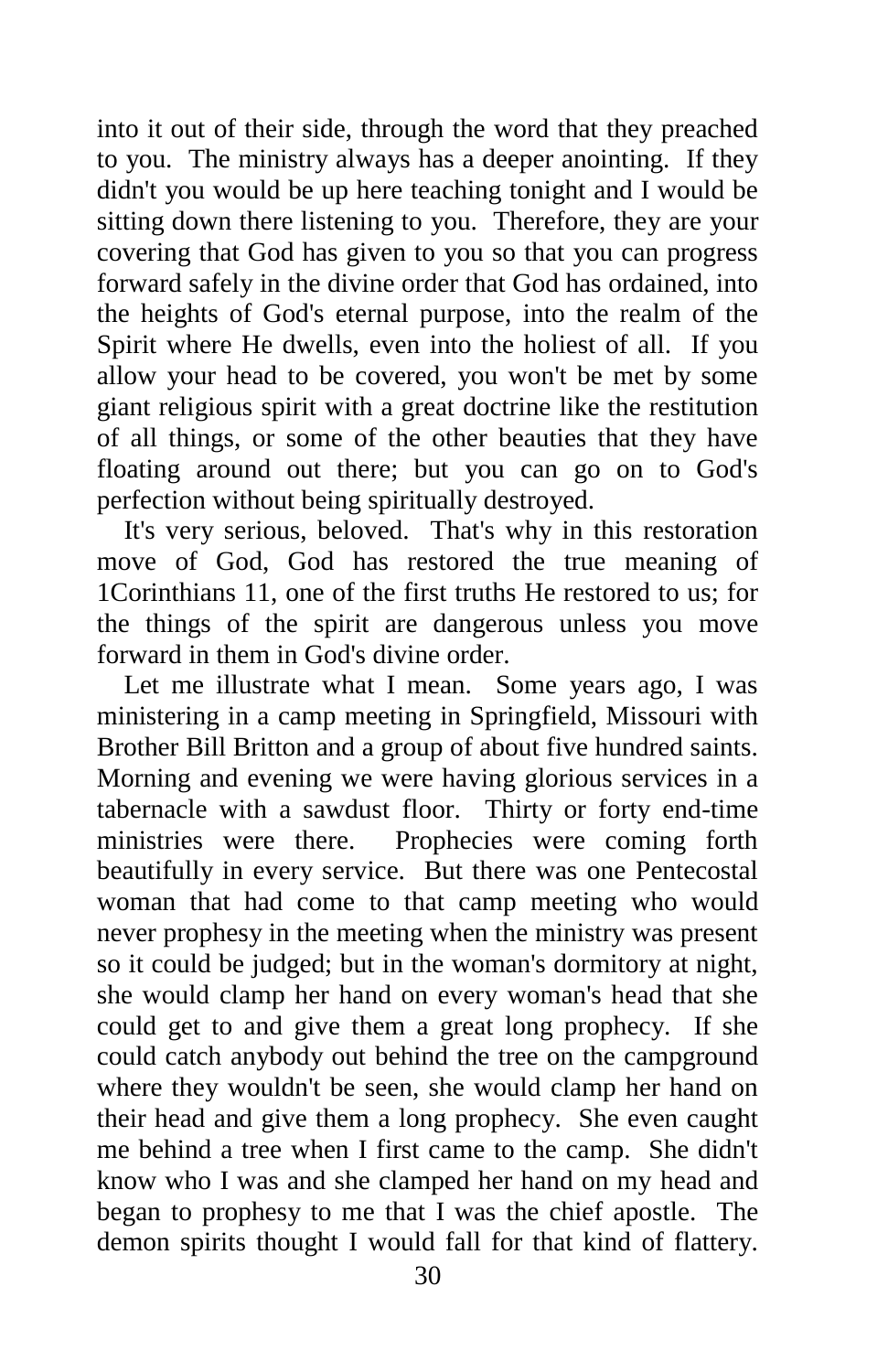So Brother Bill Britton and I tenderly took her aside and said, "Sister, this is not the spirit of God you're moving in; it's a false religious spirit because the Bible says that prophecy is to edify the church, not to edify the dormitory. If this was the spirit of God you were moving in, you would be bringing forth the prophecies in the church service where it could be judged by the ministry, even as Paul said, "Let the prophets speak by two or three and let the others judge." We knew the dangers. But she looked us straight in the eye and she said, "Brethren, I don't receive it. I know I'm prophesying by the spirit of God." So we turned away sadly; but one week after that convention was over we received a letter from her husband saying that when she got back to her hometown he had to commit her to a mental institution because the spirit she was moving in had completely taken her out of her mind.

 Beloved, once again we are in the restoration hour. Once again God is ready to take His people on to perfection. I have been prophesying this truth and teaching it wherever I have gone and established people in the end-time bodies; because if God's people in this end-time move of God weren't going to walk in this truth then I wouldn't go another step with them. There is no way that we can make it except the woman be under her covering and have her power on her head because of the angels. This is what Paul really meant.

This illustrates to us so graphically, beloved, that in the New Testament, in most places that you find the term "woman", it is not speaking of a literal, natural woman; but it's speaking about a many-membered woman. Therefore, when John in his vision said, "I saw a woman," be sure he wasn't talking about an individual woman. When I went to the Baptist seminary they taught me about the twelfth chapter of Revelation and they told me that the woman clothed with the sun was Mary, two thousand years ago; and the manchild it is talking about was Jesus. I didn't say it to them, but that's a bunch of Babylonish baloney, because, beloved, the book of Revelation doesn't look backward, it always looks forward,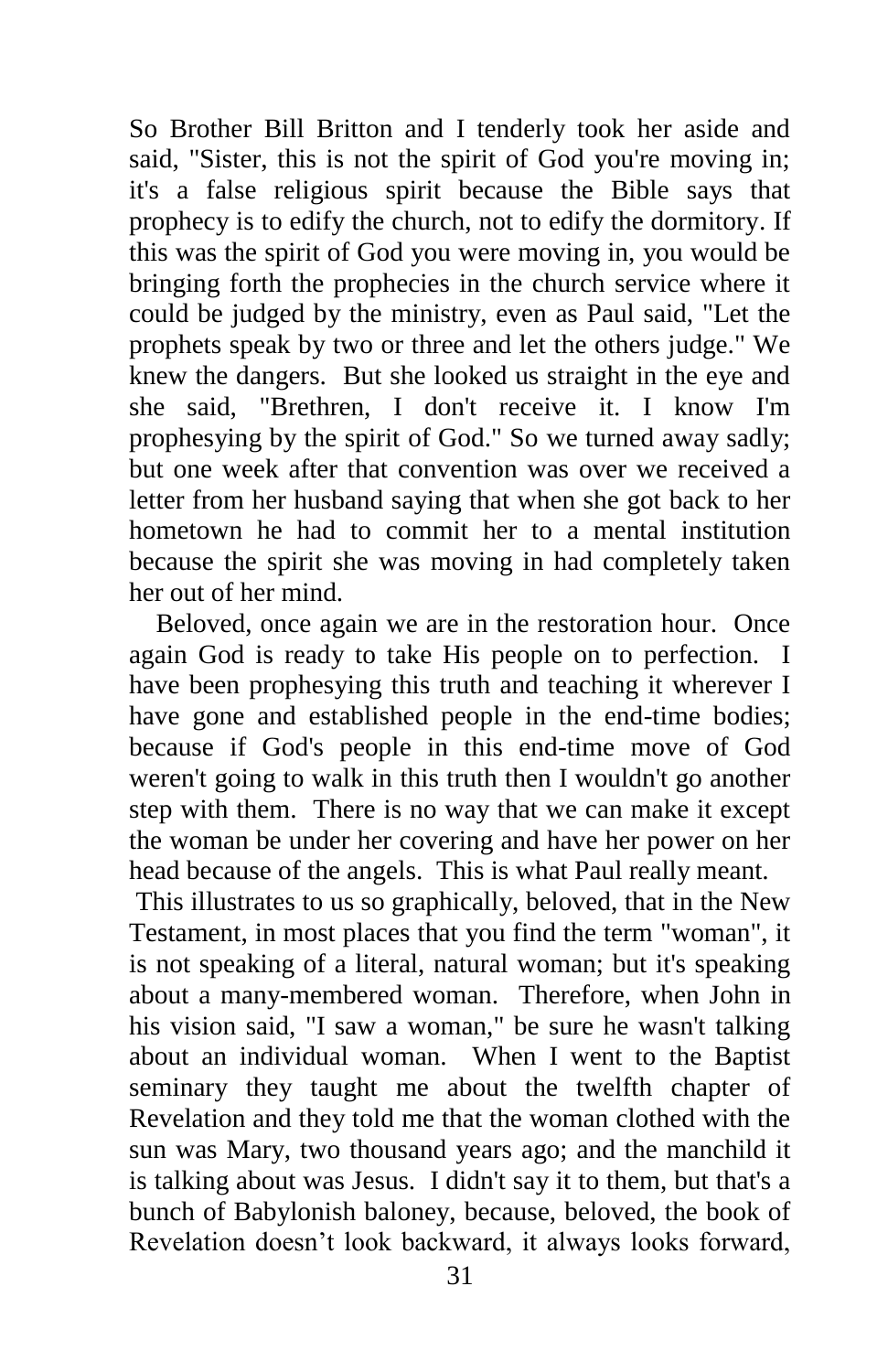and Mary, the woman who birthed that first manchild, was only a type of this many-membered woman that is going to birth this manchild.

 Now, in the second point in John's vision, he said, "I saw a woman, clothed with the sun, and with the moon under her feet." To understand the real meaning of that, we need to understand another mystery that God has revealed to us in this end-time move of God that we call the mystery of the heavenlies; that is the physical heavens above our head, in their every aspect, are only a type of God's spiritual heavens, which spiritual heavens we are. The sun that we see in the sky each day is a type of Jesus. Just as the sun is the natural light of the earth, even so Jesus is the supranatural light of this earth. Just as everything in this earth that has natural life draws its energy and strength from the rays of the natural sun, so everything in us draws its supranatural life and strength from Jesus, the true sun. Not only is the sun in the sky each day a type of Jesus, but the moon that we see in the sky each night is a type of the church. Just as the moon doesn't have any light of its own but only reflects the light of the sun in the earth; so the old order church doesn't have any light of its own, but only receives and reflects the light of Jesus in the earth.

 Now, if you will keep your minds anointed and stay in the spirit, I'll show a fine point here. The old order church is the moon. This woman, in the move of God, is the one being clothed with the sun. This woman has light within herself, hallelujah! The old order church is always pointing back to the historical Jesus and all they teach is what He did. In this move of God, we're not teaching what the historical Jesus did, we are teaching what the Jesus that is right here is going to do now. For the light is no longer reflected light. We have discovered where it is; it's down in our bellies. For Jesus said, "He that believeth in me, out of his belly shall flow rivers of living water." That is why you never hear the ministry in this move of God preach about what Jesus did two thousand years ago; they are always preaching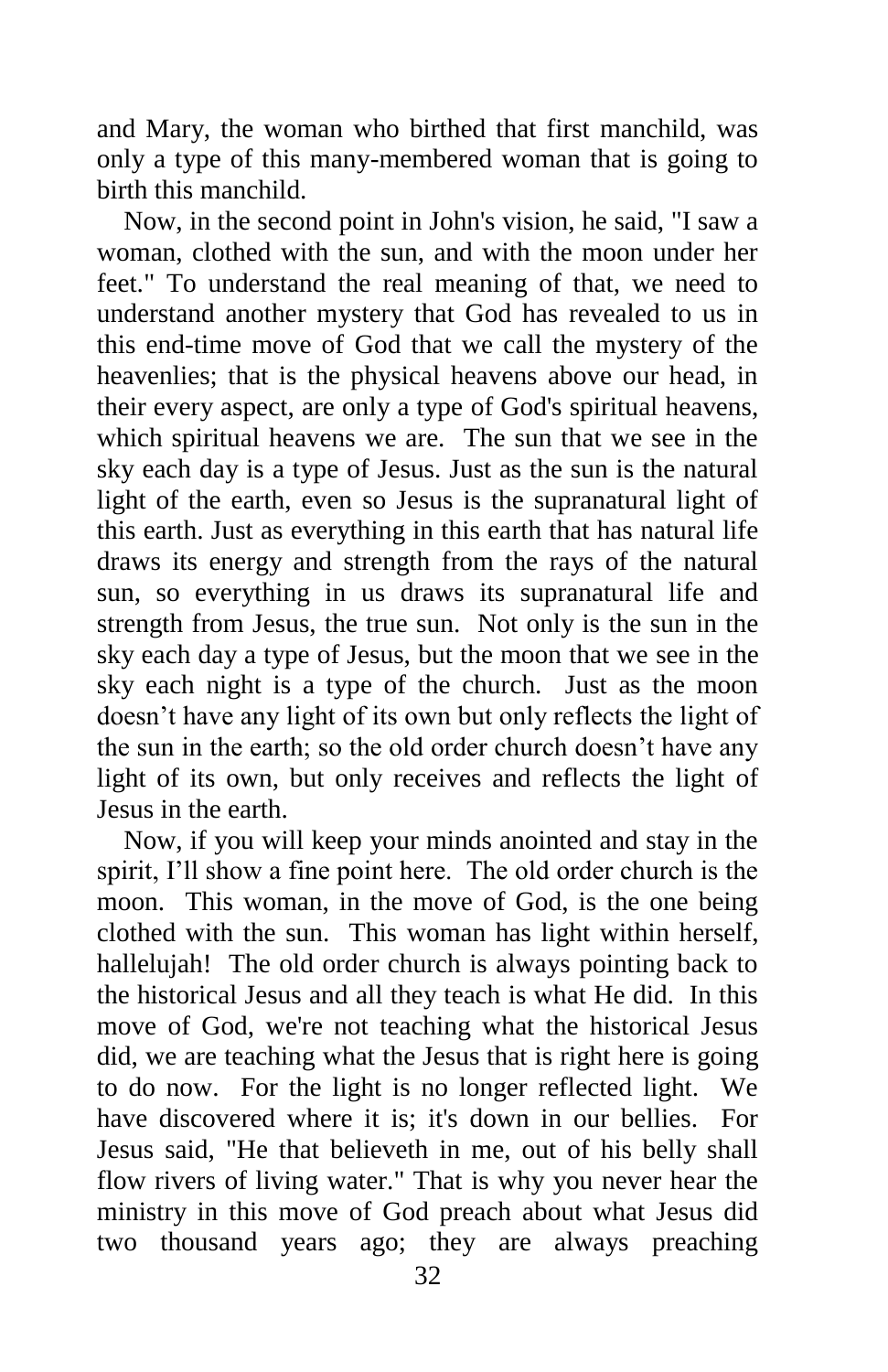prophetically about what the Christ in us is going to do in the future, hallelujah! They are speaking prophecy with every word they speak. They are preaching a positive message of what is going to be; not of what has been, for this woman is being clothed with the sun.

 So, the moon you see in the sky each night is a type of the old order church, only reflecting the light of Jesus in the earth, and each individual star you see up in the sky each night, the individual lesser lights in the physical heavens, are a type of us, the sons of God, the individual lights in God's spiritual heavens.

 Since this is so, you see, when John said, "I saw a woman clothed with the sun, and the moon under her feet," what he was seeing was this hour, and this many-membered woman in this move of God who is not clothed with the light of the moon, that the old order church has; but being clothed with all the light of the sun, all the truth and light that Jesus and Father God have. That is why you are hearing mysteries preached in this move of God that you have never heard preached out there in the old order church. Years ago when this move of God began to move and some of us began to go across the world preaching the glorious mysteries of the tabernacle, people were coming out of the old order church and all we could hear them say was, "I never heard it this way before." Because this woman is not being clothed with the pale light of the moon that the old order church has; but this woman is being clothed with an the light of the sun. She is being lifted up to a higher place of light and truth than the moon in these last days and the moon is going to be under her feet.

 Have you ever noticed the difference between the light of the sun and the light of the moon; how much brighter the light of the sun is? That is the difference between the truth that you have here in this end-time move of God and what they have out in that old order church. That's why those old order Christians in that old order church can go for twenty years and never change. They have sat under the same truth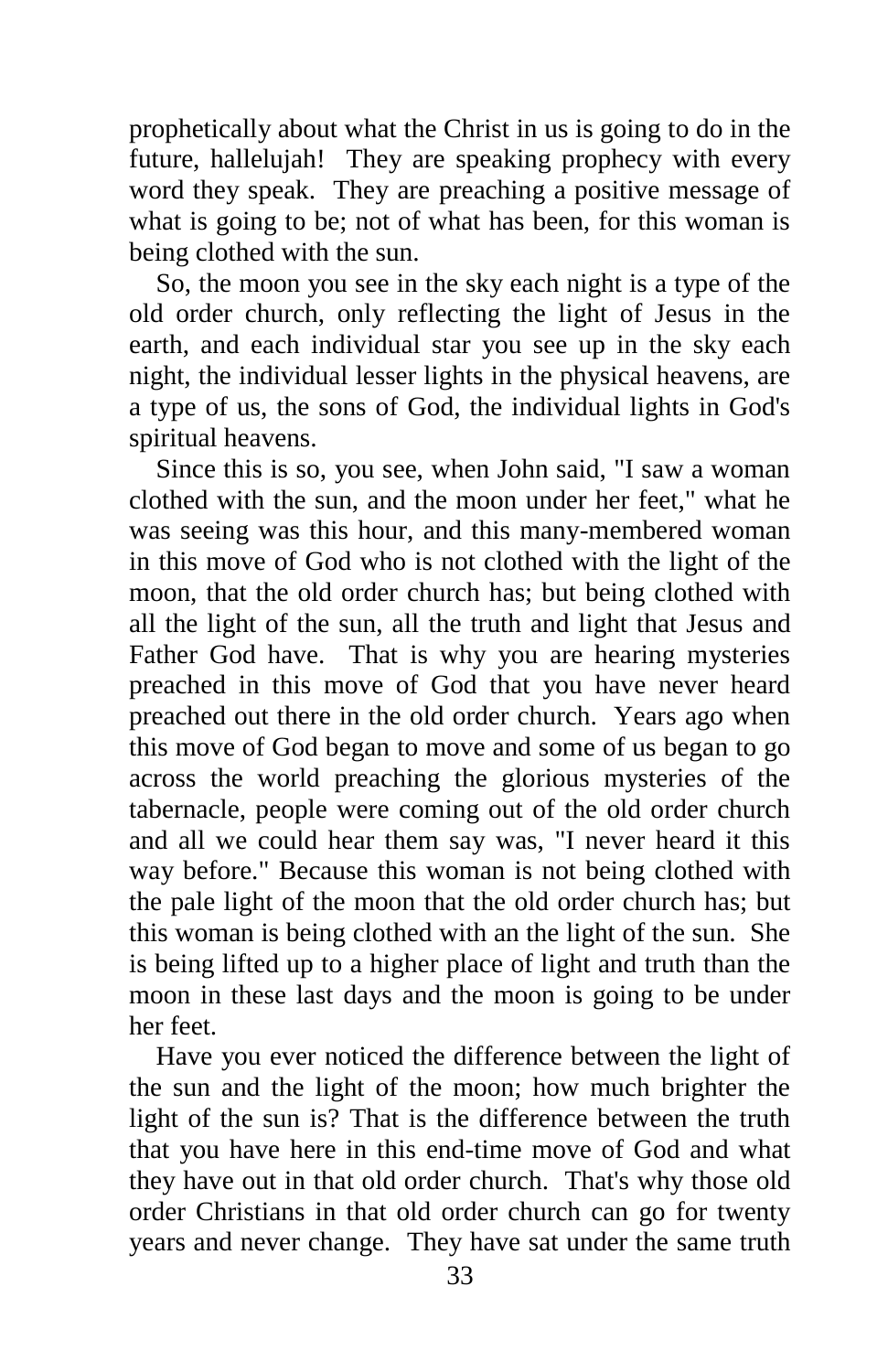and there is no change because that light is so pale that it doesn't have any effect on them; but I guarantee you that if you sit under this end-time word for six weeks and if you're still here, you'll change or else you'll run, because it gets bright. That's why the old order people can't stay in our meetings, their eyes aren't conditioned for it. They have been sitting in that pale light out there so long. They can stand that; they can go ahead and go to sleep and it doesn't bother them, but they come to one of our meetings and hear what we are teaching, they last about a half-hour and they get up and run out unless the Spirit of God has brought them, because the light is too bright. Their spiritual eyes aren't conditioned for it and they can't stand it.

 The light of the moon is just the first five principle doctrines of Christ that Paul mentions in Hebrews, chapter six, where he says, "Therefore, leaving behind the first principles of the doctrine of Christ, let us go on to perfection, not laying again the foundation," and then he lists those first five principle doctrines which are the only doctrines you've ever heard taught in the old order church, including the Pentecostal church. The first is repentance and faith, the salvation truth; the second one he listed was the doctrine of baptisms. Notice it was plural - not only baptism in water but baptism in the Spirit. When you have the revelation and the experience of the Baptism in the Spirit, you haven't yet come into the light of the sun. You are still only in the light of the moon. The third one was the doctrine of the laying on of hands. When the Pentecostals got the doctrine of laying on of hands for healing, they thought they had arrived. They thought that that is the height and so many of them still do. They don't know it's just the foundations. The revelation of the healing power of God through Christ is only a foundational truth, it only restores your carnal, natural health to keep you around long enough so that you can go on to God's perfection, if you will. Then there's the doctrine of the resurrection and then the doctrine of eternal judgment and hell for the wicked. Paul says that these are only the first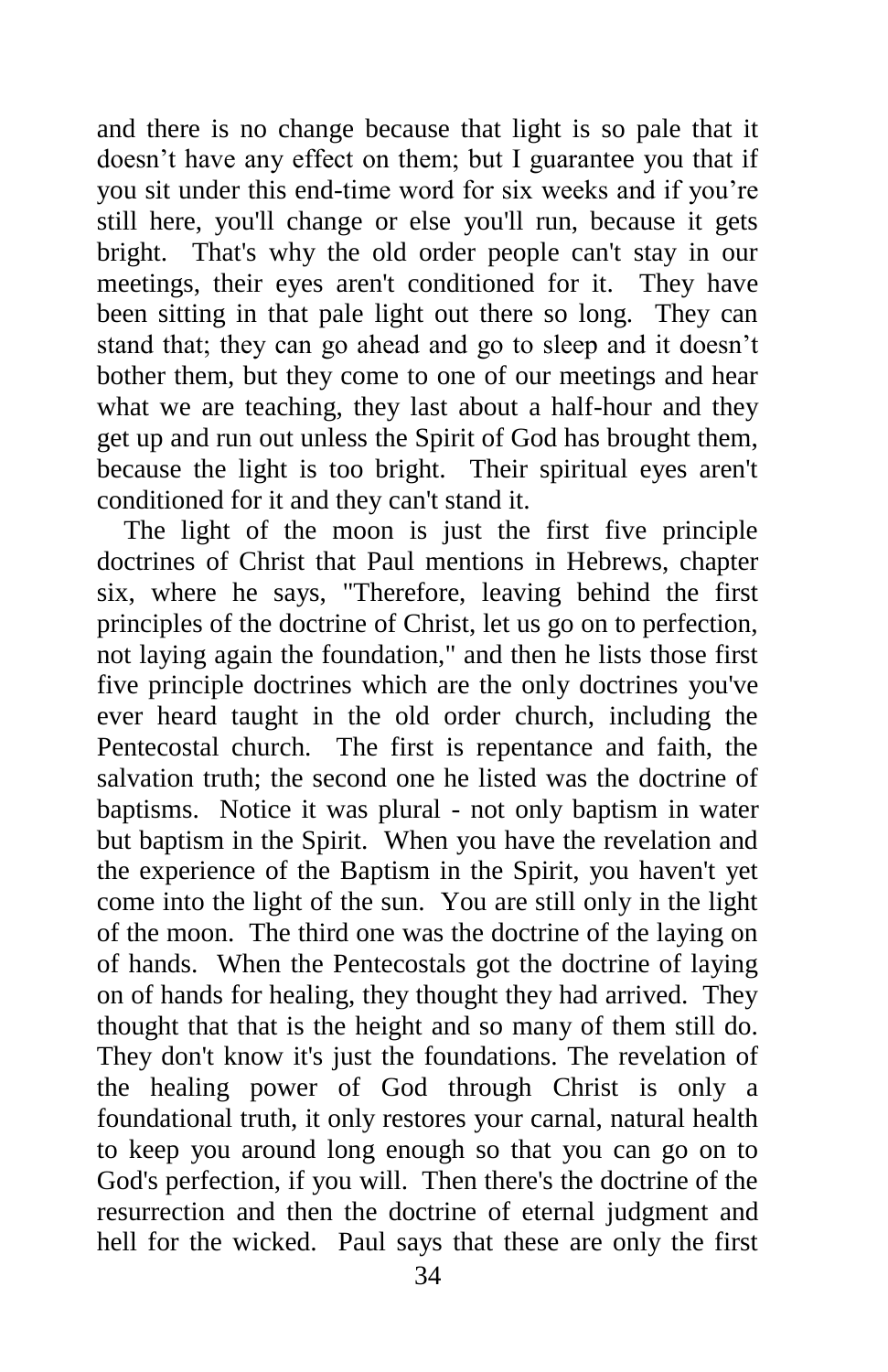principles. Actually in the Greek it implies the baby principles, the very beginning principles of the doctrines of Christ; but these are the only five doctrines you have ever heard taught out in the old order, denominational church, because they only have the light of the moon.

 As the sun comes out in all its fullness and this manchild life begins to appear, this woman is going to be clothed with all the light of her heavenly husband, overshadowed by Him, line upon line and precept upon precept, just as the natural man overshadows his wife in the natural bed union, and He will bring forth His manchild in all the fullness of His life and glory. That's what John really meant when he said, "I saw a woman clothed with the sun and with the moon under her feet," but then he said, "This woman had on her head a crown of twelve stars." She had on her head a crown of twelve stars and the implication was that, because she was under the covering of a crown of twelve stars she was able to birth a manchild. I just pointed out to you that the great light in the physical, the sun, is a type of the light of Jesus, the great light; and the lesser light, the moon, is a type of the church. Stars, the individual lights in the physical heavens are a type of sons of God, the individual lights in God's spiritual heavens today. The reason the woman, the church during the first century, had such light and power in her at that time is because she was under the crown and covering of her twelve star apostolic ministry, her crown of life upon her head.

 After the first century, when the church went into Babylonish captivity, first to the harlot Catholic church system and its order of popery for government and later to the Protestant daughters that came out of her, they lost the Baptism of the Holy Ghost. Therefore, they lost the nine supranatural spiritual gifts for nineteen hundred years and they lost the two foundation ministries of apostles and prophets until the beginning of this century when, through the Pentecostal move, God restored the Baptism of the Spirit experience, and then through the latter rain movement in the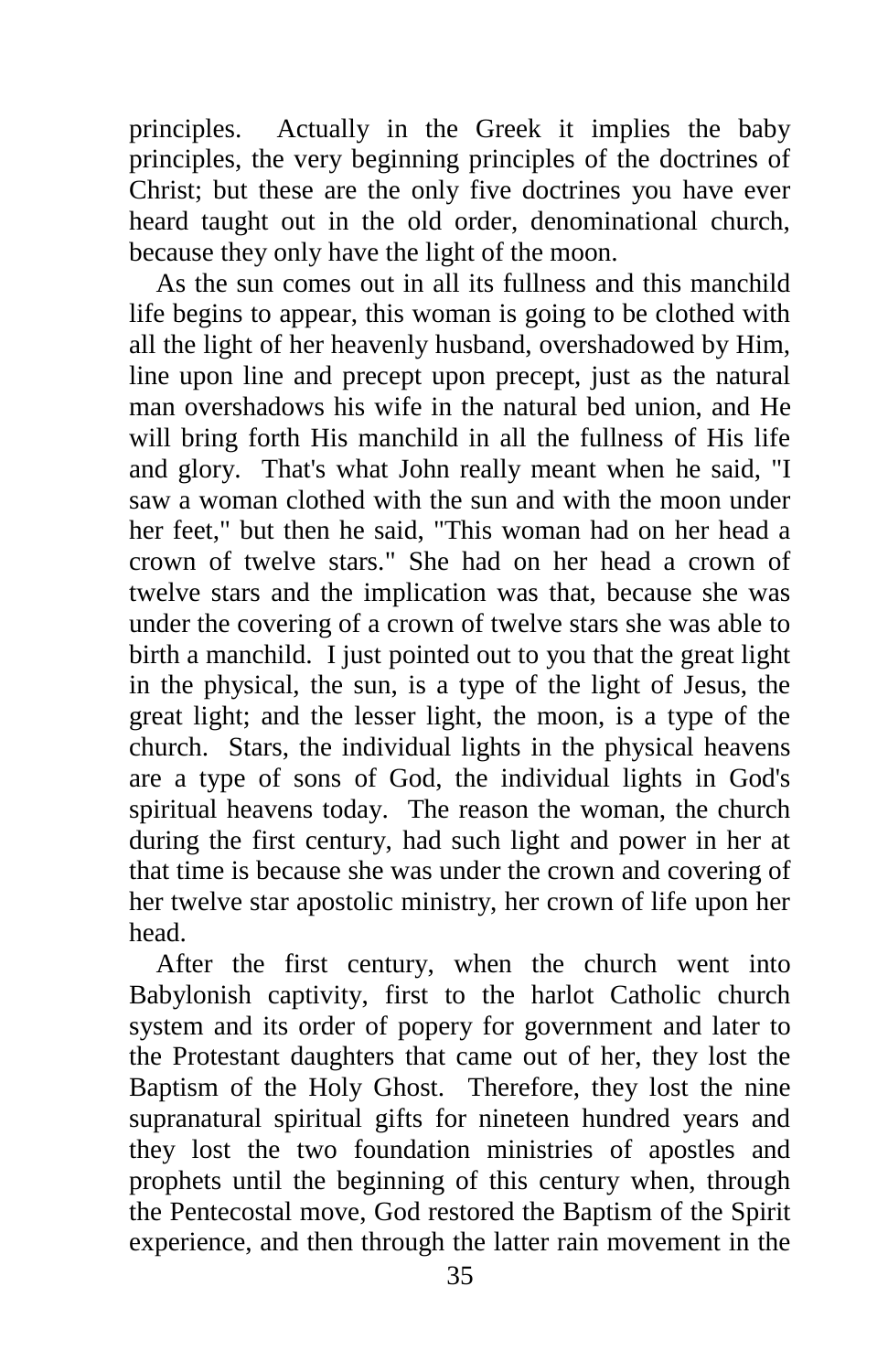nineteen forties, the nine spiritual gifts and then through this end-time move God has at last restored his two foundational ministries of apostles and prophets and the woman is coming under the crown of her apostolic ministry again. Therefore, she is going to have her crown upon her head, a crown of life and truth until, having that crown upon her head, she will receive the seed of life that she needs in her spiritual womb that will birth and bring forth God's manchild that shall be His priest forever after the order of Melchisedec.

 Then, the last point, John said, "She brought forth a manchild who was caught up to the throne of God." We need to examine the phrase "caught up to the throne of God," and see what it means. All of us, when we were carnal, interpreted the word of God carnally. We thought it meant the manchild was literally going to go flying up yonder somewhere where God existed in some literal form and sit on some literal throne; but at last in this end-time we have grown up in the spirit to the point where we have the revelation that God doesn't exist in any individual form somewhere; but He is omnipresent spirit which is everywhere, for the Bible says that He fills this whole universe. Our scientists have already discovered that the universe is so big that there are more than a billion suns out there just like our sun and many of them have worlds revolving around them like our world, and the Bible says that our God is above all and in all and through all. He fills it all, and you can't put a God that big into some kind of literal form. If the throne were a hundred miles high, it would still be too small for Him. King David did not have this revelation in his day. He decided that he wanted to build God a house. God spoke to him through the prophet and said, "David, how in the world would you ever build a house big enough to contain me? The heavens are my throne and this little earth that you live on, David, is just one of my footstools." The only house that is ever going to be big enough to contain Him is His living temple. So, you see, God doesn't exist in any literal form up there somewhere. It's not up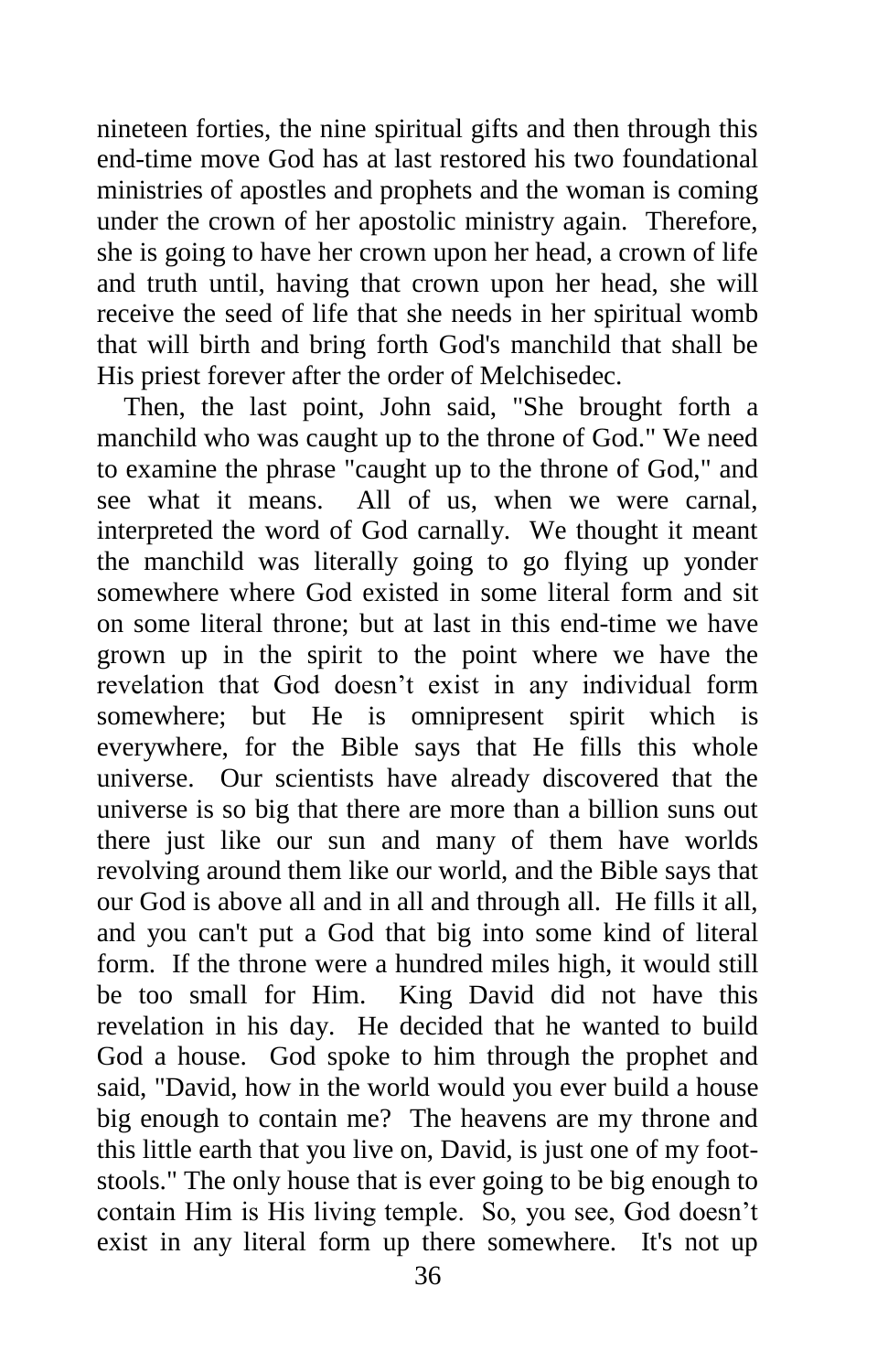there. He's right here, inside of us. Therefore, He doesn't sit on any literal throne anywhere, but wherever He is, He rules. Someone asked me a few years ago, "Brother Sam, where is the throne of God?" I answered, "It isn't yet, there is no throne of God yet." They looked at me with big eyes and said, "What do you mean?" I said, "God has never yet established His seat of authority, His throne, in any one place; but throughout the eons of ages in the past, angels, archangels, and cherubim's have all been led by the eternal Spirit, wherever they were, God always was working toward this last hour when He would bring forth out of His own being, His many-membered manchild; through which He could manifest His governing authority over the whole universe throughout all the eternal ages to come. And when that many-membered manchild, who shall be the revelation and the manifestation of all the fullness of the glory of God, has finally come forth, God will have established His throne. You know where it is going to be? Right here on this earth! I don't know what God is going to put on these other billion worlds out there; but whatever He puts out there, it's going to be governed by His many-membered man-child right here from this earth; because this earth was brought forth by God to be His priestly planet from which His priest forever after the order of Melchisedec will govern this universe throughout all eternity after God has finally established His throne in His many-membered son, the seat of His governing authority.

 So when the Bible says that this manchild was caught up to the throne, it's not talking about flying up there somewhere; but it's talking about this manchild that is coming forth in you and in me in these last days, when he will have grown up to the measure of the stature of the fullness of Christ, corruptibility will have put on incorruptibility, and He will have come to the highest state of authority in God, and become the manifestation of God's governing authority over His whole universe, ruling the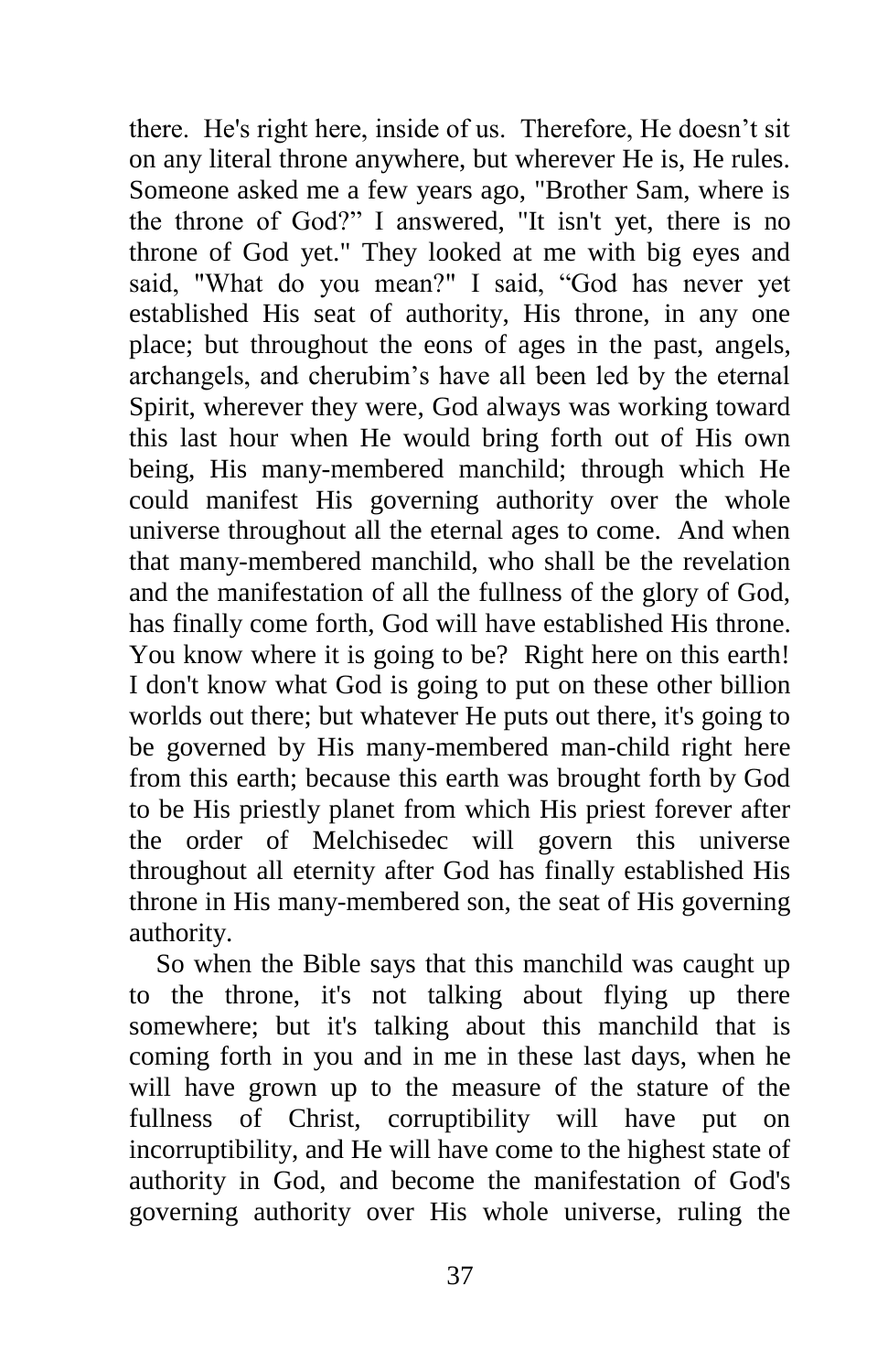remnants of the nations that are left after God's tribulation judgments with a rod of iron.

 Now in closing, long ago the prophet Isaiah gave a prophecy that fits in with this pattern we taught you tonight. Back in his day the prophet Isaiah looked forward by the Spirit into this hour. It's recorded in the first six chapters of Isaiah that he saw by the Spirit a day that would come in this world when the peoples of this world would be in such confusion and they would have so lost confidence in every form of government in this world that Isaiah spoke of it and said, "In that day a man will take hold of his brother and say 'You have clothing, you rule over us, you form a government and lead us out of this mess." Isaiah also prophesied has brother would answer, "No, not me, I don't have the answer to these problems and I refuse to be a ruler and let all this ruin be under my hand." Beloved, that day is upon us; that day is now. Already the peoples of this world are fast losing confidence in every form of government. Italy changes governments every time you turn around. In Lebanon they changed governments fifty-two times in one year. Down in South America every time you turn around there is another military coup and they kick the government out. They just changed governments over in Iran. The people are getting wise; they don't have the answers. The hour that Isaiah prophesied of when men would be in such confusion and have lost confidence in every form of government there was, that hour has come upon us. You know why it's happening? Because there is a group of master conspirators working behind the scenes to cause such problems in every individual nation in the world so that the people in that nation will lose confidence in their national government and therefore be willing to surrender their sovereignty to a one-world government. They know that no people of any nation, particularly this people of the United States, would ever surrender their individual national sovereignty over to a oneworld government unless they were forced to. That is why, here in the United States too, you have a group of master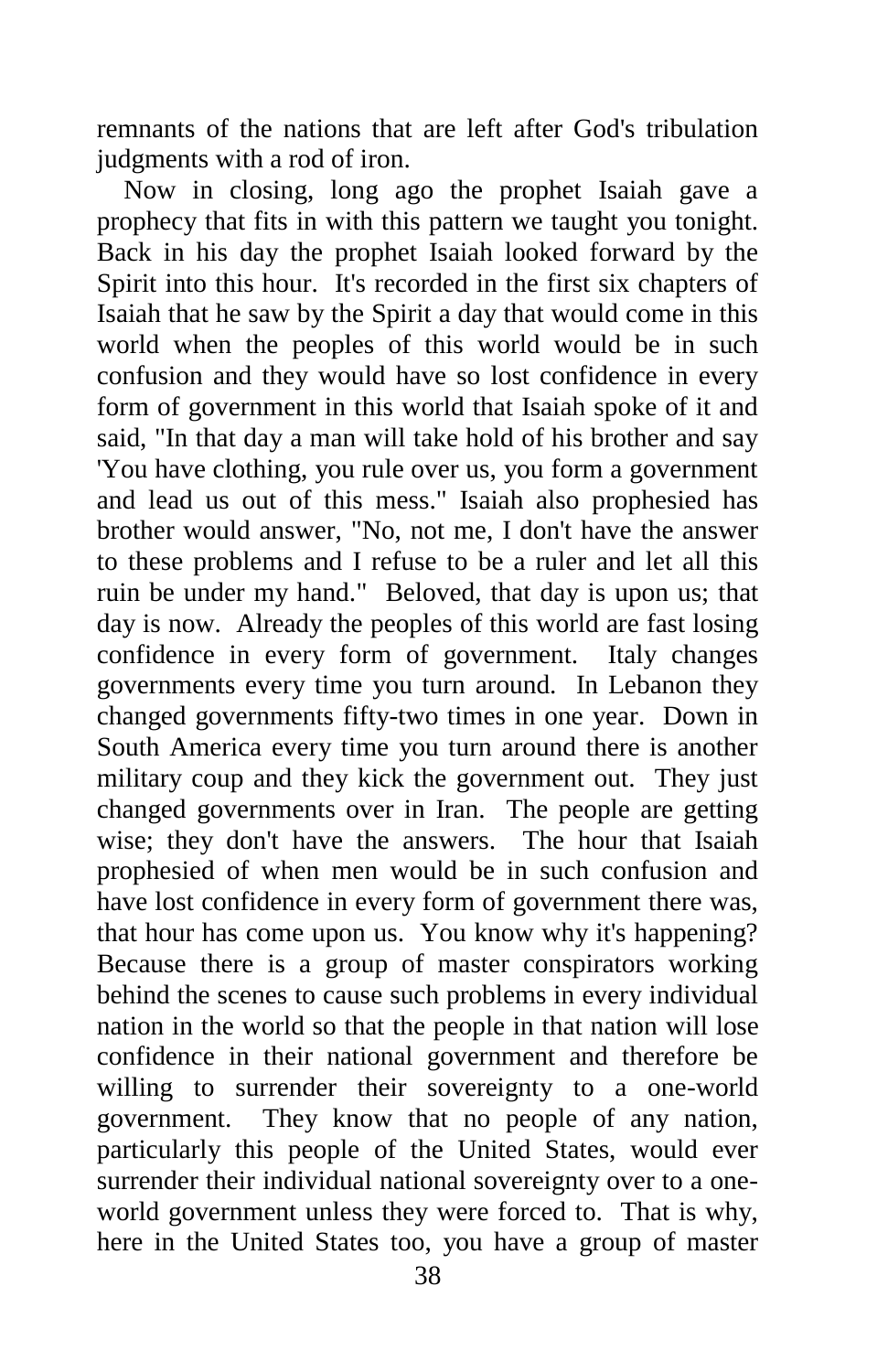conspirators who are pushing up inflation, forcing strikes, causing more and more and more problems. They are suggesting in the editorials of the newspapers that the national governments of individual nations just can't handle the problems; that the only way to handle the problems is for everybody to surrender their sovereignty over to a one-world government. It's no mystery as to why the day of which Isaiah prophesied is upon us. It is planned; all the confusion is well-planned confusion and will go on until every nation in the world comes to its knees and is willing to turn its national sovereignty over to a one-world government.

Isaiah saw it coming by the Spirit and he prophesied that the day would come when the people of the world would be in such confusion and would have so lost confidence in every form of government that a man would take hold of his own brother and say, "You're clothed with a little bit of wisdom, you form a government and lead us; rule over us." And his brother will answer, "No, I don't have the answers; I refuse to be a ruler and let all this ruin be under my hand."

 But when that day comes, beloved, God is going to have a government that does have the answers. It is going to be Abraham's seed that He has been preparing for many, many centuries, because He's not birthing His manchild just so He can have a manchild. That's why divine order and divine government is the most important truth in this move of God today. People come into the local bodies of this end-time move and go to the body farm and they hassle around with this business of divine order and divine government. They think it's just some silly little game we are playing. Brother, it's the central truth we have to fulfill. Without that, you are all wasting your time in the move of God. God does not have us here to play a religious game. He has us here to perfect a divine government that can take over when the governments of this world fall. Therefore, when they fall, God is going to have a government that does have the answer.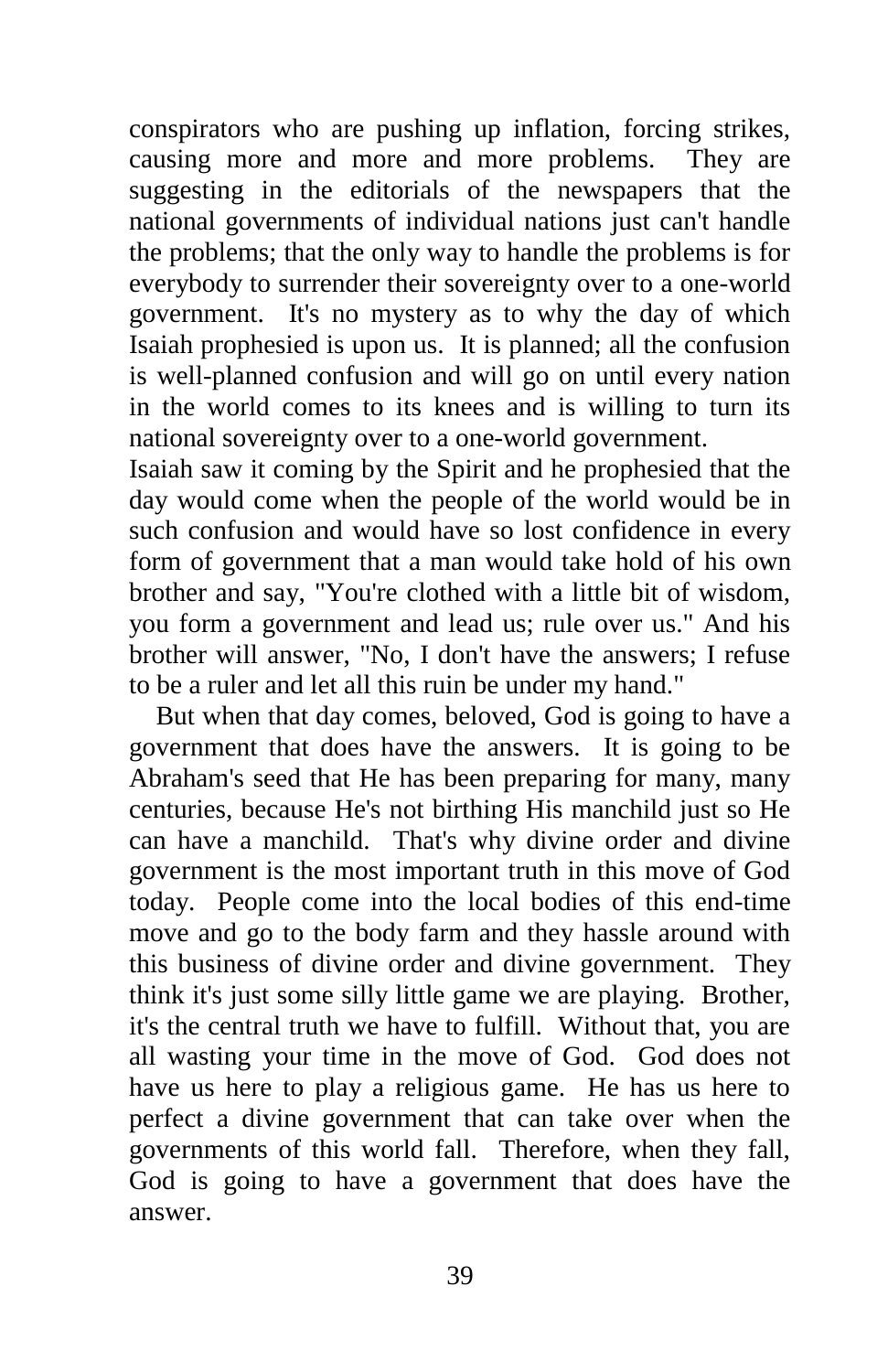Thus, Isaiah gave another prophecy that fits into this pattern and he said, "In that day the Lord's house shall be established in the top of the mountains and all the nations shall come up to be taught of the God of Jacob." Again, when we used to read that scripture, when we were carnal, we thought it was talking about some physical temple that would be in the mountains of Israel over there. But I ask you, beloved, in this New Testament age, who does the Bible say is the Lord's house? "Ye are the temple of God." We are the Lord's house. That phrase, "the Lord's house shall be established in the top of the mountains" speaks of us when we have grown up to the measure of the stature of the fullness of Christ, corruptibility has put on incorruptibility, and we have risen to that highest state in God that is possible to come to. Then we, the Lord's house, shall be established in the top of the mountains, and after God's tribulation judgments have broken them, then the remnants of all the peoples of the nations that are left will come up to sit at our feet and be taught of the God of Jacob.

 Isaiah gave another prophecy that also fits into this pattern. He said, "In that day the word of the Lord will go forth from Jerusalem and the law of the Lord will go forth from Zion." Now in order for you to understand that prophecy, you need to understand that it's not true what the old order church taught us - that in the Kingdom of God, when it comes on this earth, all Christians will have the same status. That is Babylonish baloney also. Jesus taught that there is going to be thirty-fold, sixty-fold and one hundredfold. More than that, you have a beautiful type in the kingdom that Solomon ruled over back in his day. In that physical kingdom that Solomon ruled over, when the kingdom had come in for Israel under Solomon's ministry of wisdom, they became the wealthiest and the wisest and the most powerful people of the known world in that day. This is only a type of when the Kingdom of God comes in us in these last days and under the ministry of the wisdom of this manchild, we will be the wealthiest and the wisest and the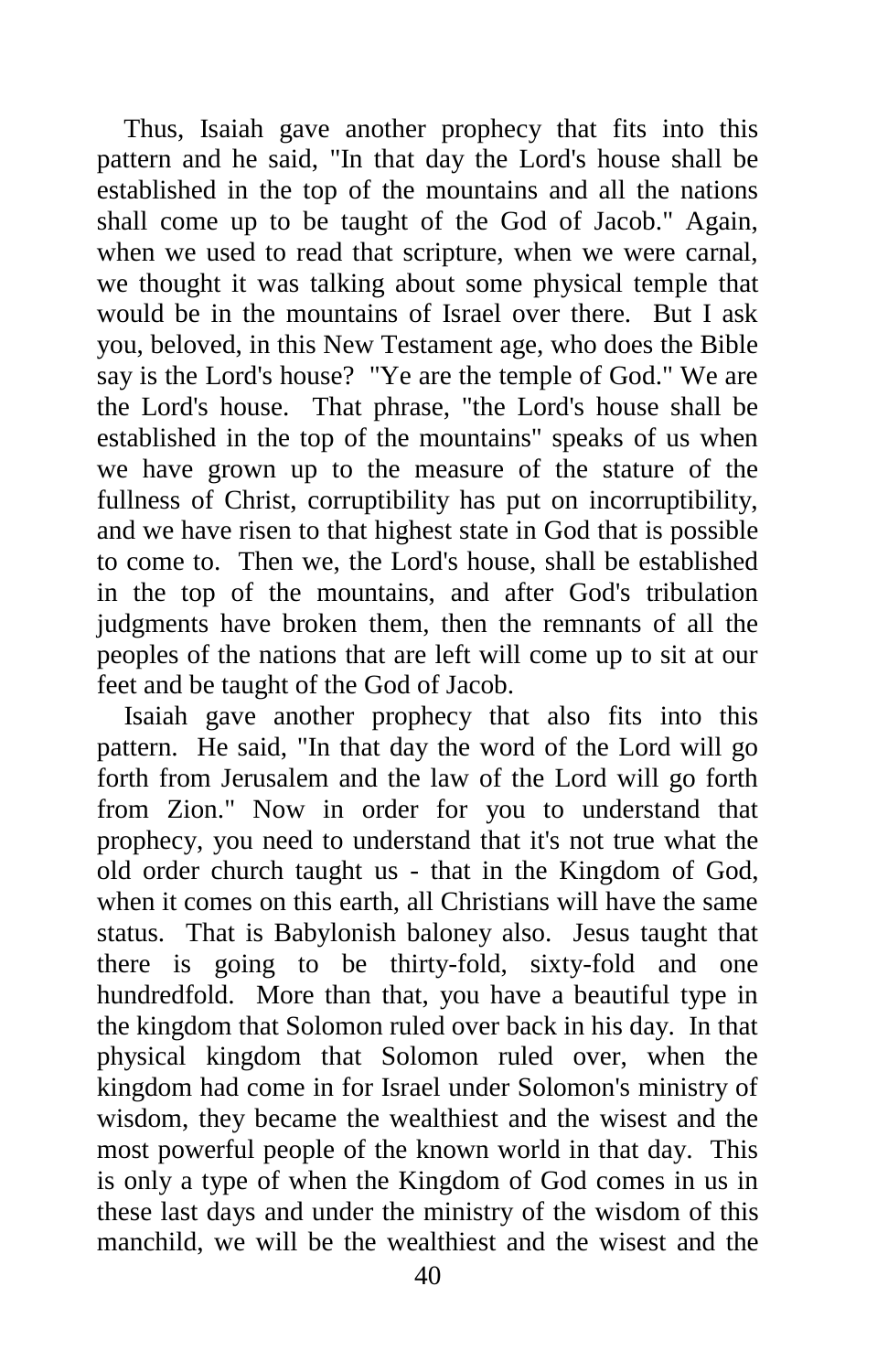most powerful people in this world, not with carnal silver and gold; but with the true silver of Christ's redemptive nature and the gold of God's incorruptible nature.

 In that typical kingdom that Solomon ruled over back then, there were three levels of life in Israel. There were first those who just lived on the land, the peasants, and the farmers, etc. Then there were those who lived in the city of Jerusalem, who had a higher level of social life than those who just lived on the land. Then there was the temple of God in Mount Zion with the ark of the covenant in the Holy of Holies, overlaid inside and outside with gold, representing the incorruptible life of God Himself. Therefore, the highest level of life in the kingdom was on Mount Zion; the Ark of the Covenant in the temple of God on Mount Zion.

This is all a type to say that when the Kingdom of God comes on this earth, there will be three levels of life: thirtyfold, sixty-fold and one-hundred fold. There will be those who have just gotten in the land, just gotten in Christ, just gotten saved, still immature, the peasants and the farmers who are still sowing seeds of the word of God in their earth, and trying to grow up. The Song of Solomon speaks of them in the last chapter when you hear the beloved say, "We have a little sister who has no breasts, if she will be a door, we will build around her a house of cedar." This speaks of those in that day who have just come into the land, come into Christ, who have no breasts - they have not come to maturity as a bride, not able to bring forth life; but if they are a door through which the Spirit of God can enter and truth can enter, they'll build the house of God around her. So there will be those who are just living in the land, and there will be those who will come to the stage to which we have come in this hour, where we have the revelation that we are the New Jerusalem, city of God. But now, we are going on to becoming the manchild, the temple of God on Mount Zion; but there will be those in that day who have just come to Jerusalem, moved up into that level of life. There, there will be God's many-memberd manchild, the temple of God on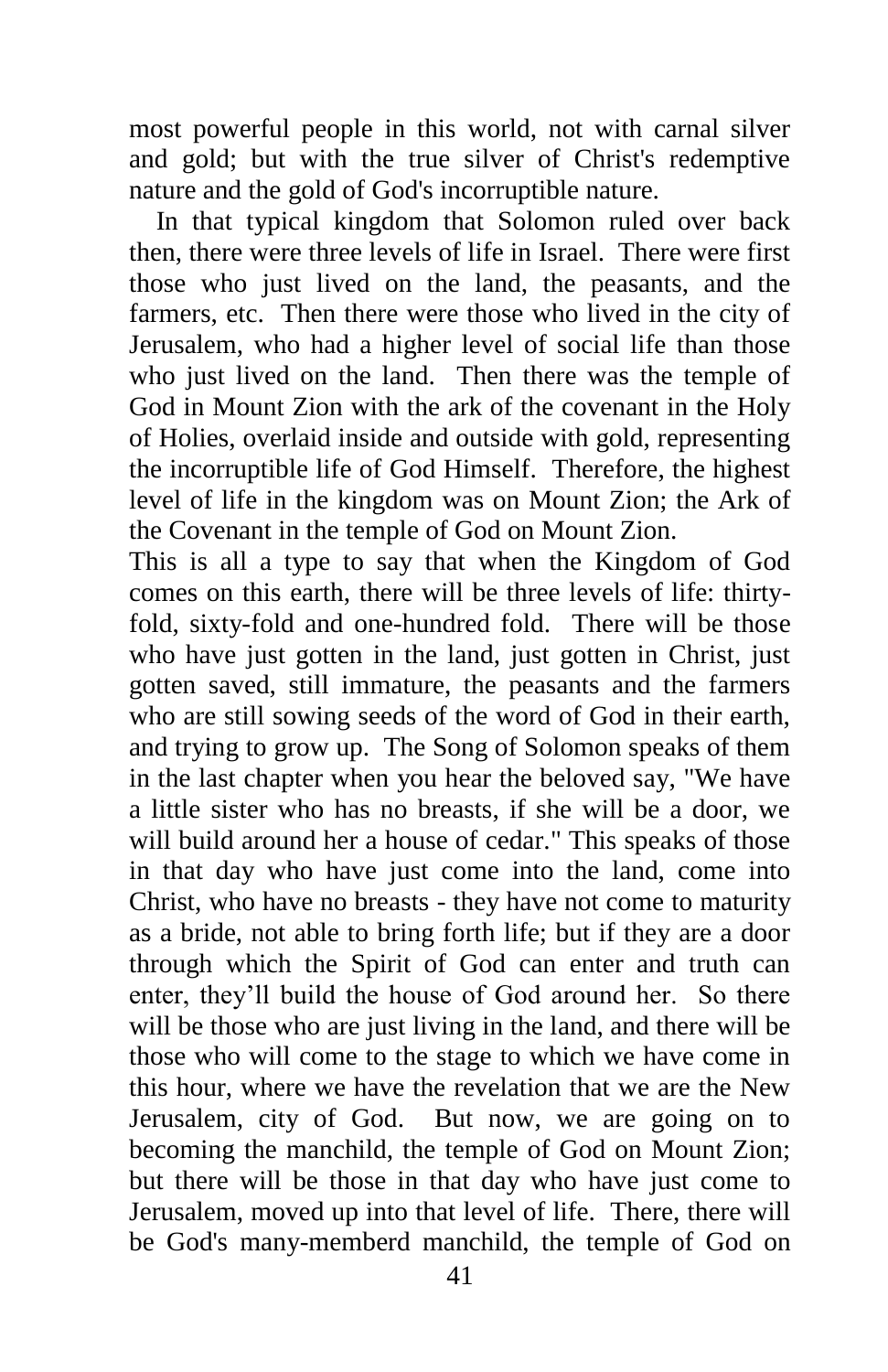Mount Zion with the Ark of the Covenant inside them, the highest form of life in the kingdom.

 Isaiah said, "In that day the word of the Lord will go forth from Jerusalem." Those who have risen to the Jerusalem stage will be teaching the nations of the word of the Lord; but the law of the Lord, divine government, will go forth from God's manchild, the temple of God on Mount Zion, in the day when all the nations come up to be taught of the God of Jacob.

 But, we close with this, beloved, what is going to make the nations come up to sit at our feet and be taught by us of our God? They are certainly not interested in anything we have to say right now. They think we are a bunch of tongue -speaking fanatics and we don't know anything. Illiterate, uneducated, they call us. What is going to break them, and humble them and make them come up and sit at our feet to be taught of the God of Jacob? The Bible says, "When they shall say, 'peace and safety,' sudden destruction shall come upon them." They are going to fall in the day when they have formed their one-world government and they are telling the peoples of the world how we are going to have world peace and how we are going to have safety and that all the nations are one. Therefore, about halfway through that period they are all going to begin fighting over who is going to be the boss over the one-world government and that is when they are going to start pushing their buttons and their missiles are going, to start flying and their bombs are going to start falling. When seventy-million people are incinerated in one day, that's the figures the experts say will be burned up when the bombs start falling - you can be sure, beloved, that when it is all over the remnants of the nations that are left are going to be so sick of the word "war" that they won't want to hear it again for a thousand years. Then, as Isaiah also prophesied, they will be willing to beat their swords into plowshares, and their spears into pruning hooks and learn war no more. They are going to be looking for the people who can teach them the way of peace. It's going to be the